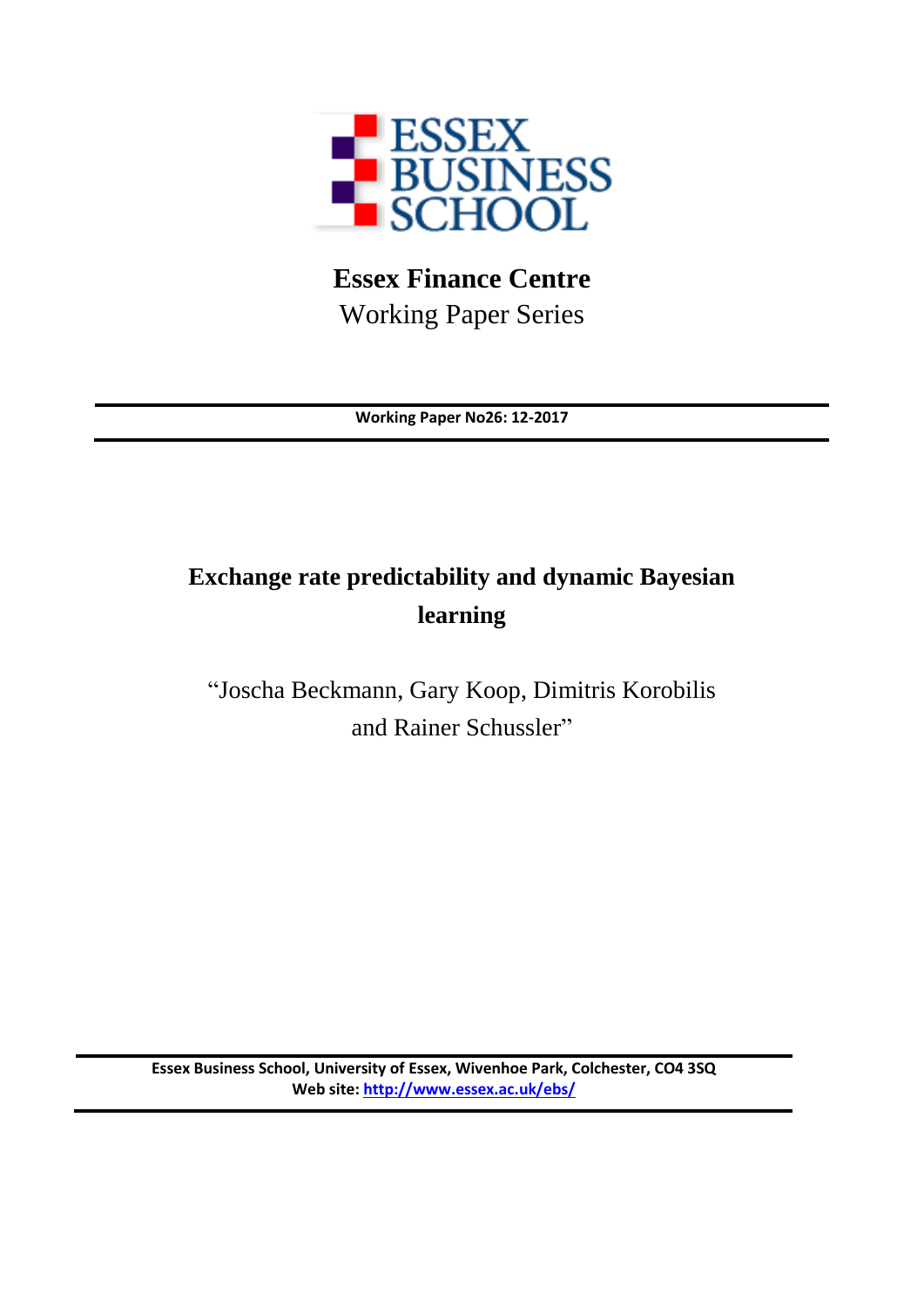# Exchange rate predictability and dynamic Bayesian learning

Joscha Beckmann

University of Bochum Kiel Institute for the World Economy

Gary Koop University of Strathclyde

Dimitris Korobilis University of Essex

Rainer Schüssler University of Rostock

#### Abstract

This paper considers how an investor in foreign exchange markets might exploit predictive information in macroeconomic fundamentals by allowing for switching between multivariate time series regression models. These models are chosen to reflect a wide array of established empirical and theoretical stylized facts. In an application involving monthly exchange rates for seven countries, we find that an investor using our methods to dynamically allocate assets achieves significant gains relative to benchmark strategies. In particular, we find strong evidence for fast model switching, with most of the time only a small set of macroeconomic fundamentals being relevant for forecasting.

Keywords: Exchange rates; economic fundamentals; Bayesian vector autoregression; forecasting; dynamic portfolio allocation

JEL Classification: C11; D83; F31; G12; G15; G17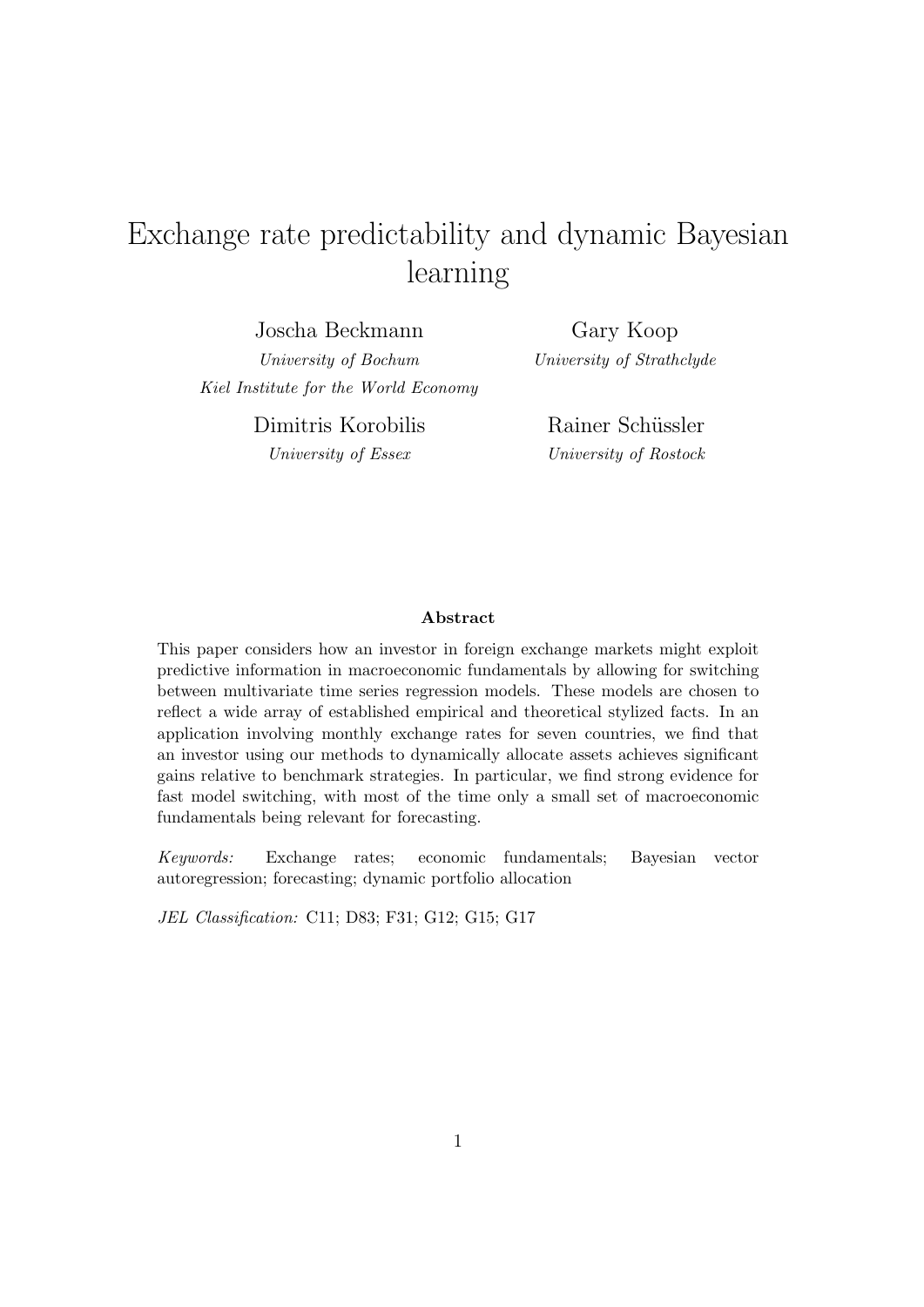# 1 Introduction

The relationship between exchange rates and macroeconomic fundamentals is notoriously fragile. Summarizing the vast empirical evidence in a survey article, Rossi (2013) concludes that exchange rate predictability largely depends on choice of sample, currency, and modelling strategy. As a result, the seminal finding by Meese and Rogoff (1983) that structural models cannot offer predictability superior to that of a random walk, has not been convincingly overturned.<sup>[1](#page-2-0)</sup> In this paper we examine the implications of this (lack of) predictability from an investor's perspective, following an expanding theoretical and empirical literature that has established a number of frictions in foreign exchange markets and other stylized facts; see for example Abhyankar, Sarno, and Valente (2005), Bacchetta and van Wincoop (2006), Bacchetta and van Wincoop (2013), Della Corte, Sarno, and Tsiakas (2008) and Markiewicz (2012).

We approach the problem of lack of predictability from the perspective of an investor who learns from past mistakes, that is, poor predictability in periods preceding investment decisions. We formalize this setting econometrically using the notion of dynamic Bayesian learning that allows the investor to adapt to a new forecasting environment each time period by switching to a new model. This results in an extremely flexible framework that learns quickly from recent forecast performance. Our empirical framework has several desirable features. First, our set of models are vector autoregressions (VARs) with time-varying parameters, stochastic volatility and exogenous predictors - denoted by the acronym TVP-VAR-X. Such a flexible VAR framework extends existing univariate forecasting models by allowing a richer set of interactions between fundamentals and exchange rates to be captured. By working with a large number of the TVP-VAR-X models and allowing for switching between them, coefficients, volatilities and fundamentals relevant for forecasting change adaptively each time period by explicitly taking into account recent forecast performance. Thus, our approach can adapt to both gradual and abrupt structural changes or sudden shifts in the investor's information set. Our estimation methods are Bayesian so that all the investor's decisions account for parameter uncertainty. At the same time Bayesian estimation methods offer a natural setting for imposing statistical shrinkage, which has been shown to be important for exchange rate predictability (Li, Tsiakas, and Wang, 2015). The

<span id="page-2-0"></span><sup>&</sup>lt;sup>1</sup>See Sarno (2005) for an early comprehensive survey on the major challenges in exchange rate modelling.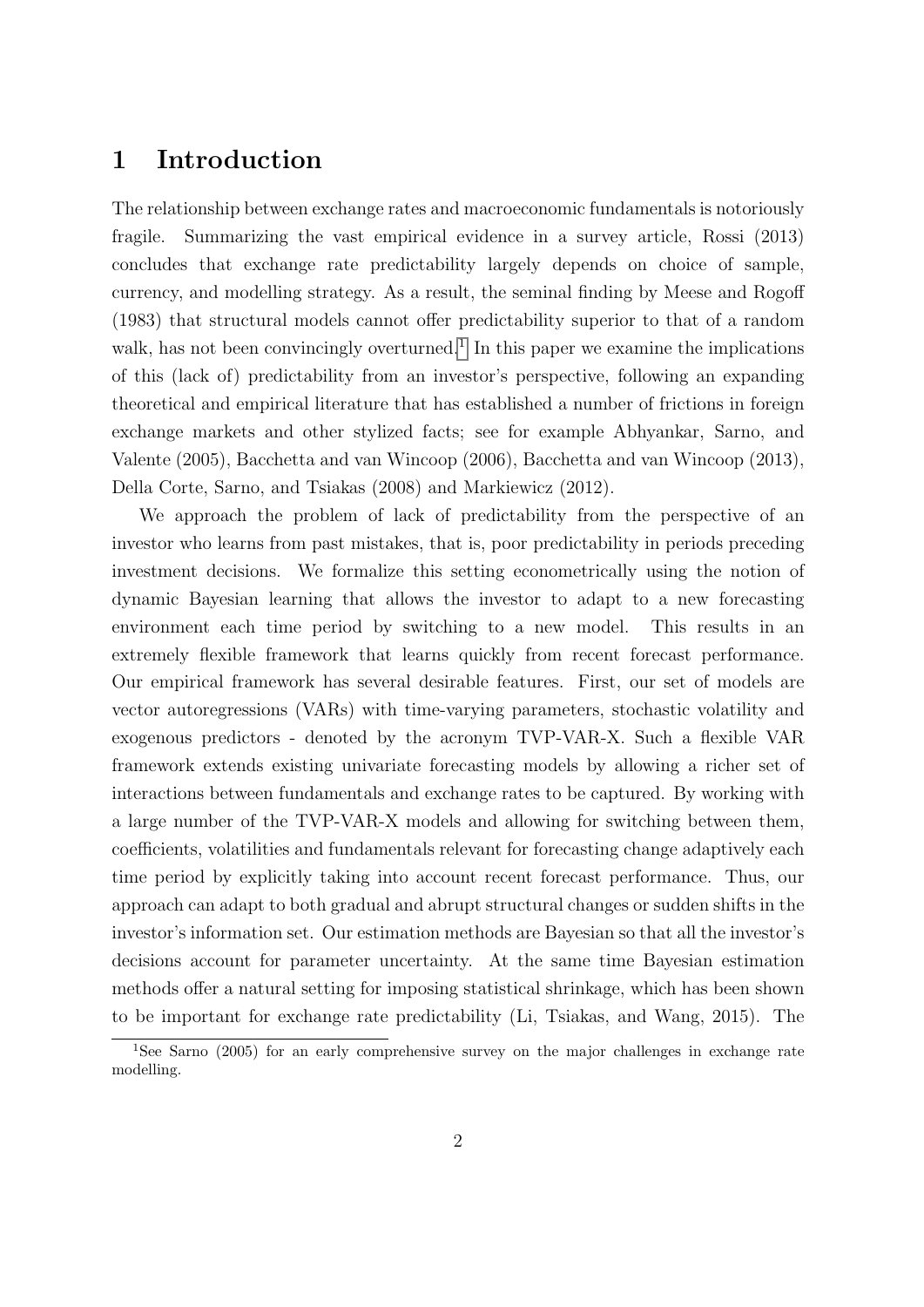proposed learning methodology allows also for optimal statistical shrinkage each period, such that exchange rate predictions are sufficiently regularized resulting in optimal asset allocation. For example, in periods where macroeconomic fundamentals have low predictive ability, our multivariate model collapses into a random walk model with stochastic volatility; a specification that is broadly similar to the unobserved components forecasting model of Stock and Watson (2007).

Our approach incorporates and merges many modelling advances that have been established in the recent literature.<sup>[2](#page-3-0)</sup> It uses an econometric framework that builds on the Bayesian dynamic model averaging/selection methods used in Koop and Korobilis (2013) by extending it to capture important stylized facts of exchange rate dynamics. While our paper shares common ground with papers emphasizing the importance of model averaging/selection on investor's decisions (Della Corte, Sarno, and Tsiakas, 2008; Della Corte and Tsiakas, 2012; Kouwenberg, Markiewicz, Verhoeks, and Zwinkels, 2017), it differs in several important ways: (i) In contrast to the univariate model settings proposed in the literature, our multivariate approach captures the dynamic heteroskedasticity of the covariances of exchange rates providing a key input for portfolio optimization.<sup>[3](#page-3-1)</sup> (ii) We take into account (proportional) transaction costs ex ante, that is, at the time of the portfolio construction. Neglecting transaction costs or deducting them ex post, as is usually done in the literature, ignores the fact that dynamic portfolios are no longer optimal in the presence of transaction costs. (iii) We pursue a formal approach to model (both rapid and/or gradual) time variation in conditional expectations and the conditional covariance matrix. (iv) Evidence in Li, Tsiakas, and Wang (2015) shows that statistical shrinkage in a static setting (that is, with constant parameters) using all available predictors is superior to forecast combinations using one variable at a time (Della Corte, Sarno, and Tsiakas, 2008; Della Corte and

<span id="page-3-0"></span><sup>&</sup>lt;sup>2</sup>These include the fact that exchange rates are driven by unobservable fundamentals (Engel and West, 2005), and market participants attach excessive weights to observable fundamentals that deviate from their long-term trend (Bacchetta and van Wincoop, 2004). As a result of this uncertainty, agents quickly switch between models over time (Bacchetta and van Wincoop, 2006; Markiewicz, 2012). Fast model switching has also been found to be of crucial importance in the empirical exchange rate literature. There is evidence that the weak link between in-sample fit and out-of-sample predictability complicates the choice of selecting an appropriate model even if fundamentals contain valuable information about the path of the exchange rate (Sarno and Valente, 2009). In this regard, our methods allow to quickly and transparently disentangle the informational content of various fundamentals.

<span id="page-3-1"></span><sup>3</sup>An exception is Carriero, Kapetanios, and Marcellino (2009) who, nevertheless, employ a restricted vector autoregression (BVAR) without heteroskedasticity or macro fundamentals, that they evaluate using only statistical measures.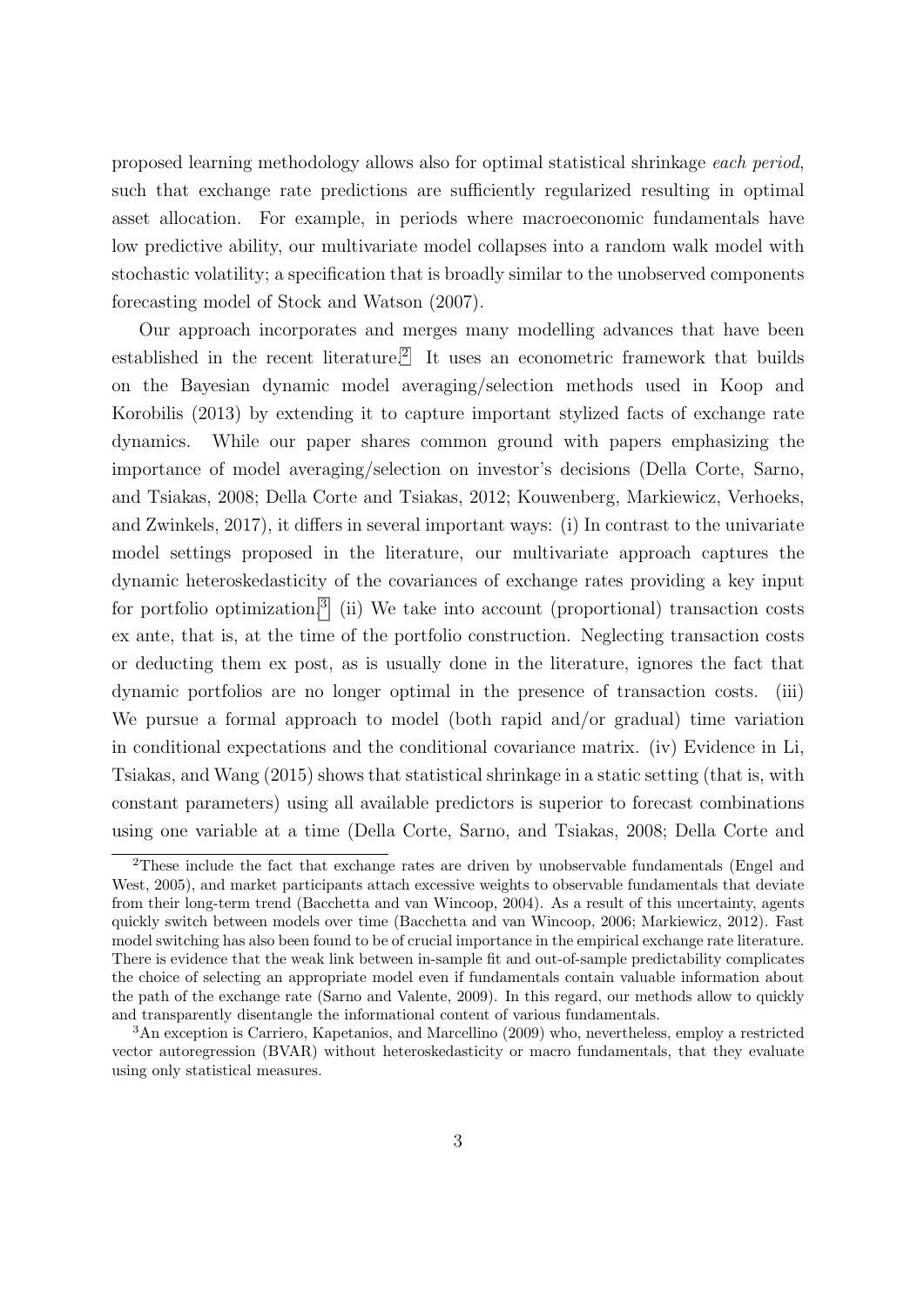Tsiakas, 2012; Kouwenberg, Markiewicz, Verhoeks, and Zwinkels, 2017). We use a multivariate dynamic Bayesian prior that generalizes Byrne, Korobilis, and Ribeiro (2016) in order to impose a degree of informativeness on the prior beliefs of the investor that is time varying and adaptively changes each time period.

Our empirical evidence based on sequential learning suggests that an investor has to cope with a rapidly changing set of fundamentals, although at most points in time only a few of them are relevant for forecasting. We find, on average, that approximately two fundamentals are helpful (out of a maximum of seven) at each point in time. However, there are some times (e.g. in 2008) when many fundamentals are useful for forecasting and other times where a simple multivariate random walk with stochastic volatility is selected. An investor has to keep track of many fundamentals and accommodate the possibility of abruptly changes in both the set of relevant fundamentals and the amount of time variation of coefficients and the covariance. These salient features imply quickly changing portfolio weights.

Relying on our TVP-VAR-X models along with a dynamic model learning strategy, an investor experiences substantial economic gains relative to the random walk model with stochastic volatility. Measured over the entire evaluation period from 2004:1 to 2015:12, a risk-averse mean-variance investor is willing to pay an annualized fee of 739 basis points (after transaction costs) for switching from the dynamic portfolio strategy implied by the random walk with stochastic volatility model to the dynamic asset allocation implied by the TVP-VAR-X models. Similarly, the annualized Sharpe ratio after transaction costs increases from 0.29 (0.20) for the random walk model with (without) drift and stochastic volatility, to 1.16 when relying on the VAR-based dynamic learning strategy. The substantial portfolio gains demonstrate that our approach manages to adapt to a quickly changing environment and holds up in a series of robustness checks including sub-period investigation, alternative currency selections and different degrees of risk aversion.

The remainder of the paper is organized as follows. Section 2 presents the data and Section 3 lays out our forecasting approach. Section 4 describes our dynamic asset allocation strategy and the economic evaluation of the forecasts. Section 5 reports and comments on the empirical results. Section 6 documents the robustness checks and Section 7 concludes. We present technical details of our forecasting method in the Technical Appendix. Details on the data are given in the Data Appendix, and the Empirical Appendix provides additional empirical results.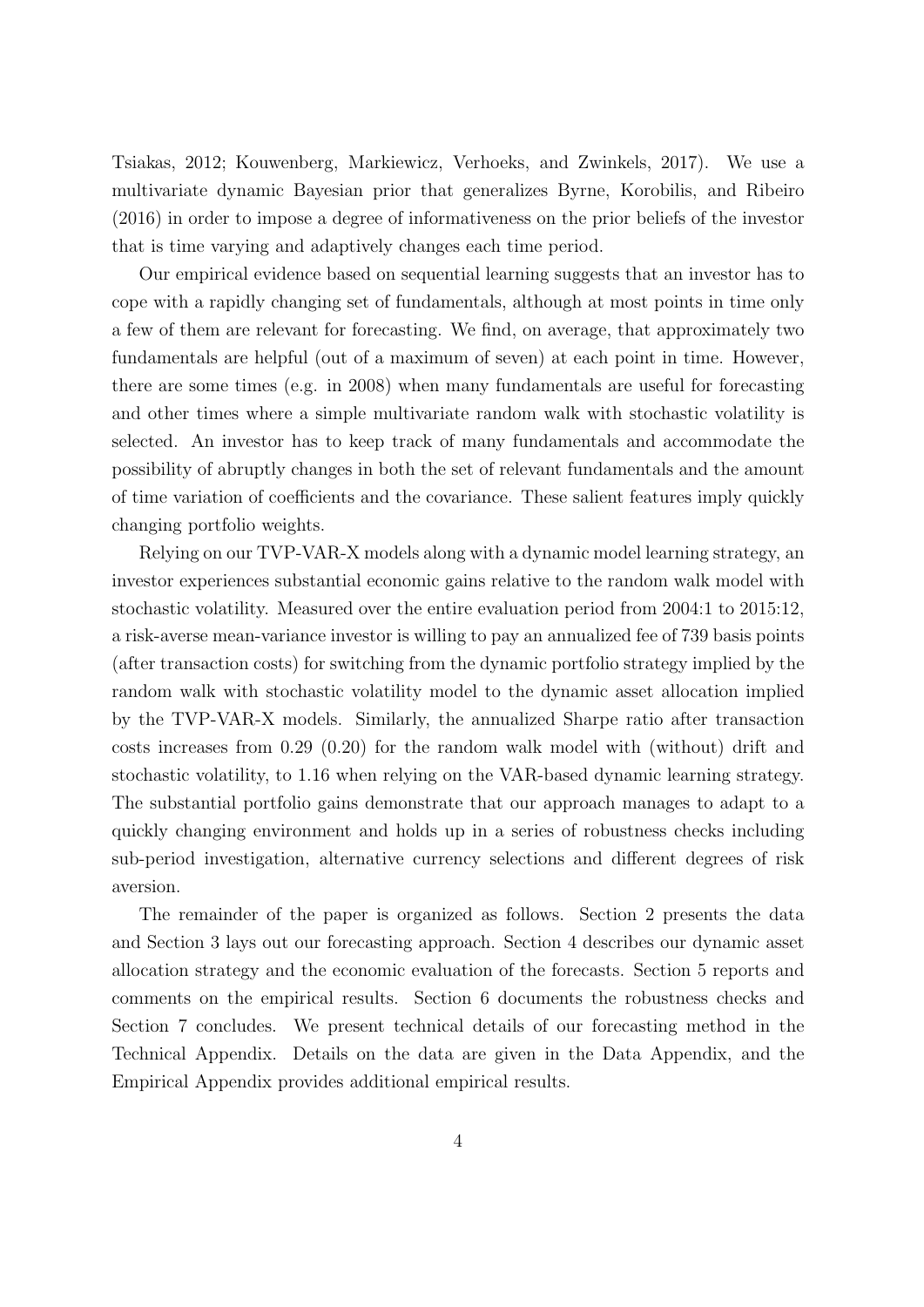## 2 Data

Our set of currencies includes the Australian dollar (AUD), the Canadian dollar (CAD), the Euro  $(EUR)^4$  $(EUR)^4$ , the Chilean peso (CHP), the Japanese yen (JPY), the South Korean won (SKW), the United Kingdom pound sterling (GBP) and the US dollar. All currencies are expressed in terms of the US dollar and are end-of-month exchange rates and enter the model as discrete returns. The dataset underlying our main results contains monthly data and runs from 1996:03 until  $2015:12<sup>5</sup>$  $2015:12<sup>5</sup>$  $2015:12<sup>5</sup>$  For constructing fundamental variables we rely on seasonally adjusted series for consumer prices, industrial production and narrow money supply measures. We consider one-month and three-month LIBOR and Eurodeposit interest rates whenever available and rely on comparable interest rates otherwise. We also use forward rates from Reuters to calculate risk-adjusted interest rate returns via covered interest rate parity as a robustness check. All this data is obtained via Datastream and Reuters. Survey data on exchange rate expectations is obtained from Consensus Economics. The survey involves more than 250 forecasters with the number of responses varying across currencies and forecasters. It has been adopted by many previous studies such as Fratzscher, Rime, Sarno, and Zinna (2015). The survey asks participants about their exchange rate expectations 1, 3, 12, and 24 months in the future.<sup>[6](#page-5-2)</sup>

The forecast evaluation period spans the period from 2004:01 to 2015:12 for a total of 144 observations. We distinguish our set of exogenous predictors between assetspecific variables and non asset-specific variables. Asset-specific variables are modelled as to only affect a particular exchange rate, while non asset-specific variables may affect all considered exchange rates. As asset-specific exogenous variables we use a common set of economic fundamentals: uncovered interest rate parity (UIP), purchasing power parity (PPP), monetary fundamentals (MON) and a version of an asymmetric Taylor rule (ASYTAY). Survey expectations (EXPECTATIONS) also fall in this asset-specific class. As non asset-specific exogenous variables we consider the West Texas Intermediate oil price in US dollars (OIL) and the CBOE Volatility Index (VIX). Table [B](#page-39-0) in the Data Appendix provides detailed data sources. We denote our set with 7 exogeneous predictors

<span id="page-5-1"></span><span id="page-5-0"></span><sup>4</sup>We use German instead of European data prior to 1999.

<sup>&</sup>lt;sup>5</sup>The sample period is motivated by our desire to include some emerging markets and to assess the importance of survey expectations which are not available prior to 1995.

<span id="page-5-2"></span><sup>&</sup>lt;sup>6</sup>We do not consider the latter two frequencies given the lack of sufficient number of observations on them. Participants include investment banks, large non-financial enterprises, consulting firms and academics. The fact that the name of contributors is published increases the credibility of forecasts.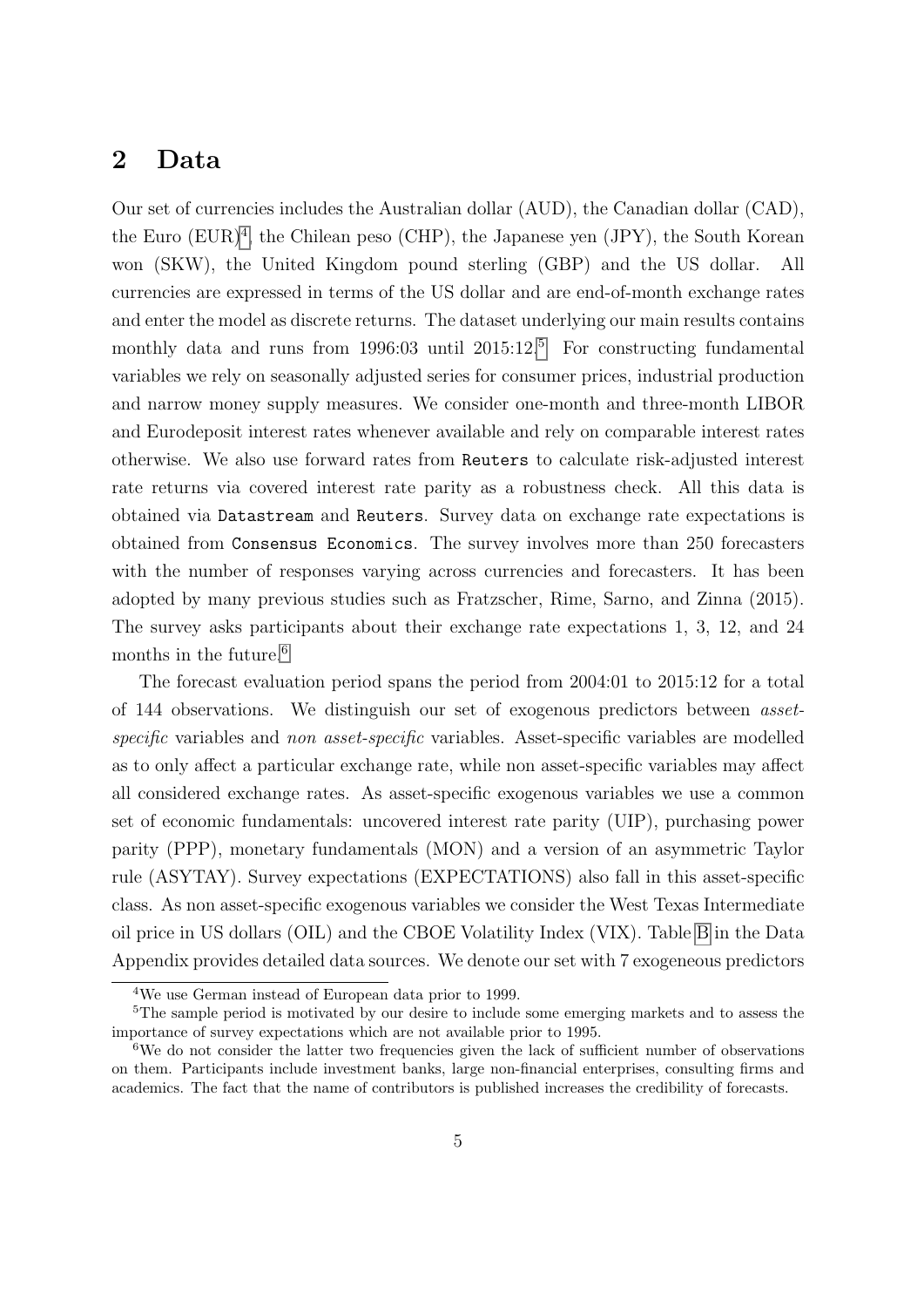(5 asset-specific variables and 2 non asset-specific variables) as  $z_1, ..., z_7$ .

### 2.1 Fundamental exchange rate models

#### 2.1.1 Fama regression/UIP

The UIP condition is the fundamental parity condition for foreign exchange market efficiency under risk neutrality. This condition postulates that the difference in interest rates between two countries should equal the expected change in exchange rates between the countries' currencies (Engel, 2013):

$$
E_t \Delta s_{t+1} = int_t - int_t^*,
$$

where  $\Delta s_{t+1} \equiv s_{t+1} - s_t$ .  $E_t \Delta s_{t+1}$  denotes the expected change (at time t for  $t+1$ ) of log exchange rates, denominated as domestic currency per US dollar.  $int_t (int_t^*)$  is the oneperiod nominal interest rate on domestic (foreign) securities. The following forecasting equation arises under the assumption that  $E_t\Delta s_{t+1}$  equals  $\Delta s_{t+1}$ , where  $s_t$  denotes the log of realized exchange rates:

$$
\Delta s_{t+1} = int_t - int_t^*.
$$

We use  $z_{1,t} = int_t - int_t^*$  as a predictor.

#### 2.1.2 Purchasing power parity

Throughout the PPP literature, the real exchange rate is usually modelled as

$$
q_t = s_t - p_t + p_t^*,
$$

where  $q_t$  is the log of the real exchange rate and  $p_t$   $(p_t^*)$  are the logs of the domestic (foreign) price levels (Rogoff, 1996). PPP postulates a constant real exchange rate, resulting in the price differential as the fundamental nominal exchange rate:

$$
f_{PPP}=(p_t-p_t^*)
$$

and rely on current deviations from this exchange rate as a predictor for  $\Delta s_{t+1}$ , that is, if PPP holds, we expect that  $\Delta s_{t+1} = (f_{PPP} - s_t)$  holds. Thus, we use  $z_{2,t} = f_{PPP} - s_t$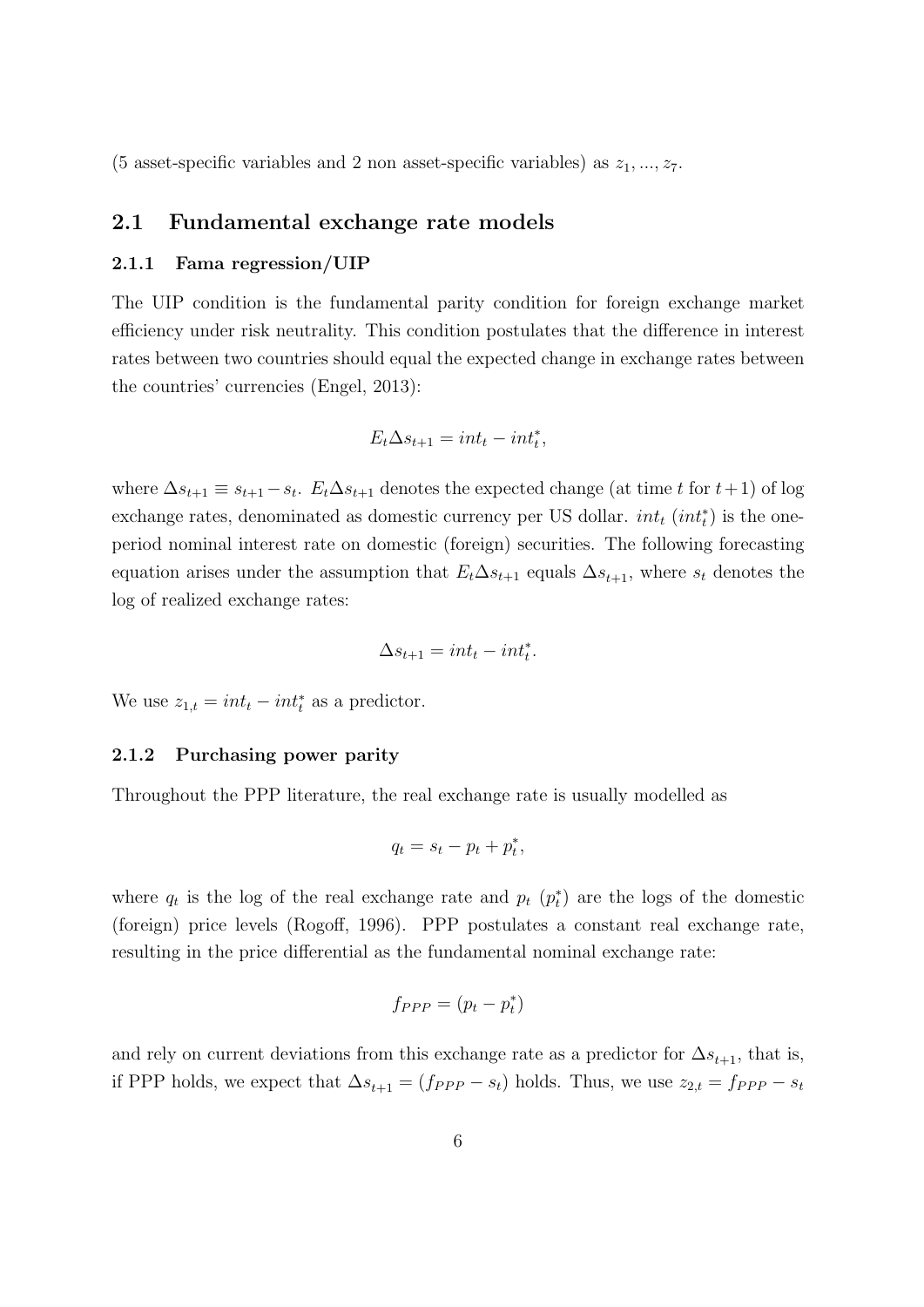as a predictor.

#### 2.1.3 Monetary fundamentals

The main feature of the monetary approach is that the exchange rate between two countries is determined via the relative development of money supply and industrial production (Dornbusch, 1976; Bilson, 1978). The underlying idea is that an increase in the relative money supply depreciates the domestic currency, while the opposite holds for relative industrial production. A simplified version of the monetary approach adopted in previous studies (Mark and Sul, 2001) can be expressed as

$$
f_{MON} = (m_t - m_t^*) - (ip_t - ip_t^*),
$$

where  $m_t - m_t^*$  denotes the (log) money supply and  $ip_t - ip_t^*$  refers to (log) industrial production differentials. This implies  $\Delta s_{t+1} = f_{MON} - s_t$  and we use  $z_{3,t} = f_{MON} - s_t$ as a predictor.

#### 2.1.4 Taylor rule fundamentals

The Taylor rule states that a central bank adjusts the short-run nominal interest rate in order to respond to inflation  $(\pi)$  and the output gap (*ou*). Postulating such Taylor rules for two countries and subtracting one from the other, an equation is derived with the interest rate differential on the left-hand side and the inflation and output gap on the right-hand side.[7](#page-7-0) Provided that at least one of the two central banks also targets the PPP level of the exchange rate, the real exchange rate also appears on the right-hand side of the equation. The underlying idea is that both central banks follow a Taylor-rule model and determine the interest rate differential which drives the exchange rate. We rely on a simple baseline specification with ad-hoc weights for inflation and output gap which also incorporates the real exchange rate:

$$
\Delta s_{t+1} = 1.5(\pi_t - \pi_t^*) - 0.1(ou_t - ou_t^*) + 0.1q_t,
$$

<span id="page-7-0"></span><sup>&</sup>lt;sup>7</sup>The output gap is approximated as the deviation of industrial production from trend output which is calculated based on the Hodrick-Prescott filter with smoothing parameter  $\lambda = 1,600$ . For estimating the Hodrick-Prescott trend out of sample, we only use data that would have been available at the given point in time.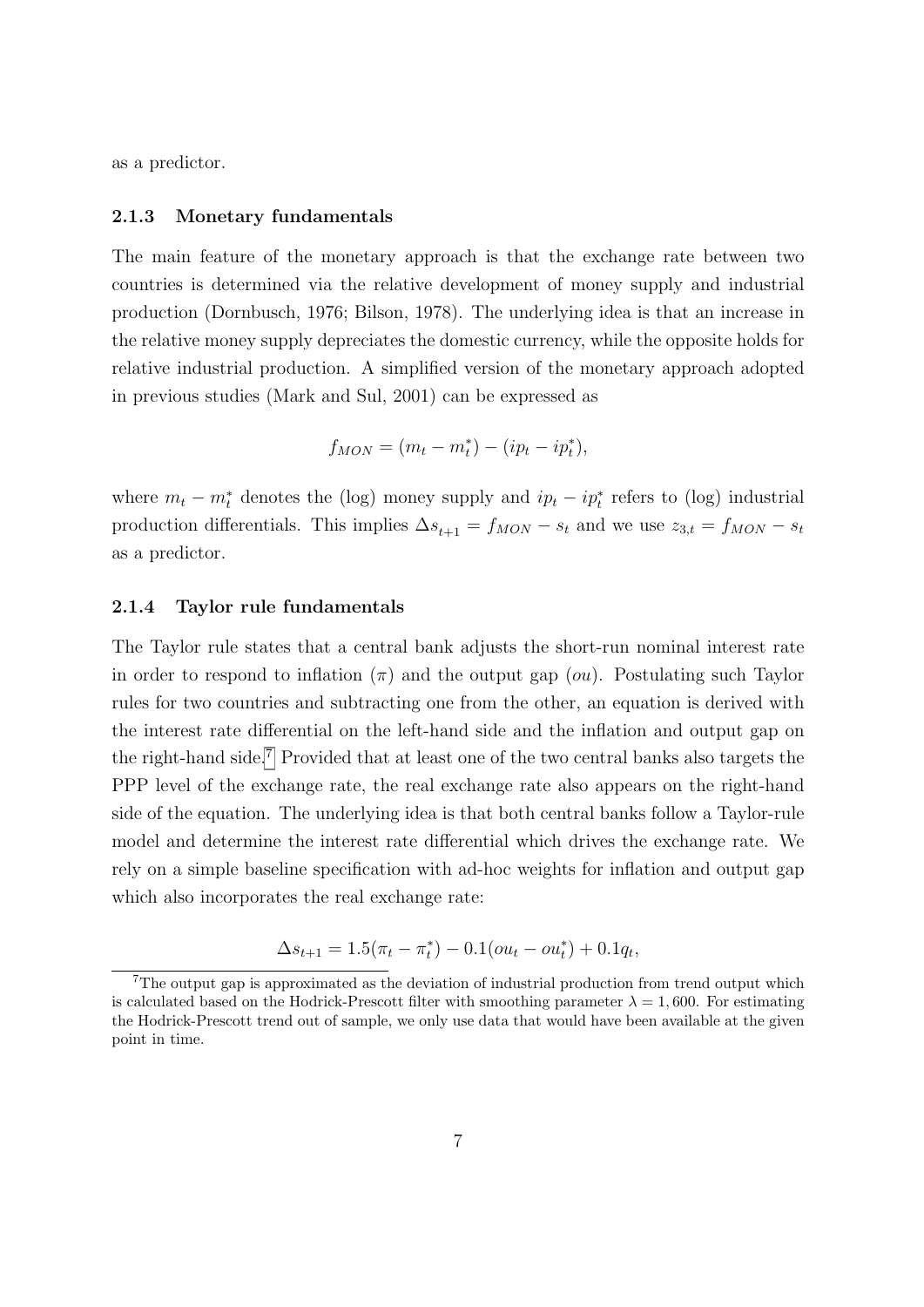where the asterisk stands for foreign country variables and  $q_t$  is the real exchange rate. A constant is added to account for the case that the two central banks have different target inflation and equilibrium real interest rates.<sup>[8](#page-8-0)</sup> We use  $z_{4,t} = 1.5(\pi_t - \pi_t^*) - 0.1(ou_t$  $ou_t^*$ ) + 0.1 $q_t$ .

#### 2.2 Survey expectations

Another strand of the literature analyzes the usefulness of surveys of professional forecasters for predicting exchange rates. Among others, Blake, Beenstock, and Brasse (1986) and Chinn and Frankel (1994) reject the hypothesis that the average of surveybased expectations is an unbiased predictors of exchange rates using simple regression methods (Jongen, Verschoor, and Wolff, 2008). In this paper we use the change in the survey-based expected exchange rate as a predictor. That is, the idea of unbiased expectations (see also our discussion of UIP above) implies:

$$
\Delta s_{t+1} = E_t s_{t+1} - s_t,
$$

where  $E_t s_{t+1}$  is the forecast made at time t of the log exchange rate for  $t + 1$  and is usually proxied by the geometric mean across forecasters and our main results are based on this choice.<sup>[9](#page-8-1)</sup> We use  $z_{5,t} = E_t s_{t+1} - s_t$ .

### 2.3 Oil prices and the VIX

We include log differences of the oil price  $(z_6)$  denominated in US dollars and the VIX  $(z_7)$  as non asset-specific exogenous predictors as previous research shows that US dollar exchange rates are affected by the price of oil (Lizardo and Mollick, 2010) and safe haven effects (Fatum and Yamamoto, 2016). Including both variables as non assetspecific predictors is also motivated by the empirical evidence that global factors, such as commodity prices or volatility, affect returns of momentum and carry trade strategies (Menkhoff, Sarno, Schmeling, and Schrimpf, 2012; Bakshi and Panayotov, 2013).

<span id="page-8-0"></span><sup>&</sup>lt;sup>8</sup>We also take into account the alternative specification of Molodtsova and Papell (2009) which incorporates heterogenous coefficients and interest rate smoothing as a robustness check.

<span id="page-8-1"></span><sup>9</sup>Our robustness tests also take into account the dispersion across forecasts (i.e. the difference between the highest and lowest forecast) to measure the degree of disagreement between forecasters. A recent study which explicitly deals with exchange rate disagreement in the context of forecasting is Cavusoglu and Neveu (2015). However, they focus on univariate forecasts and constant coefficient models for a small set of currencies and a shorter sample.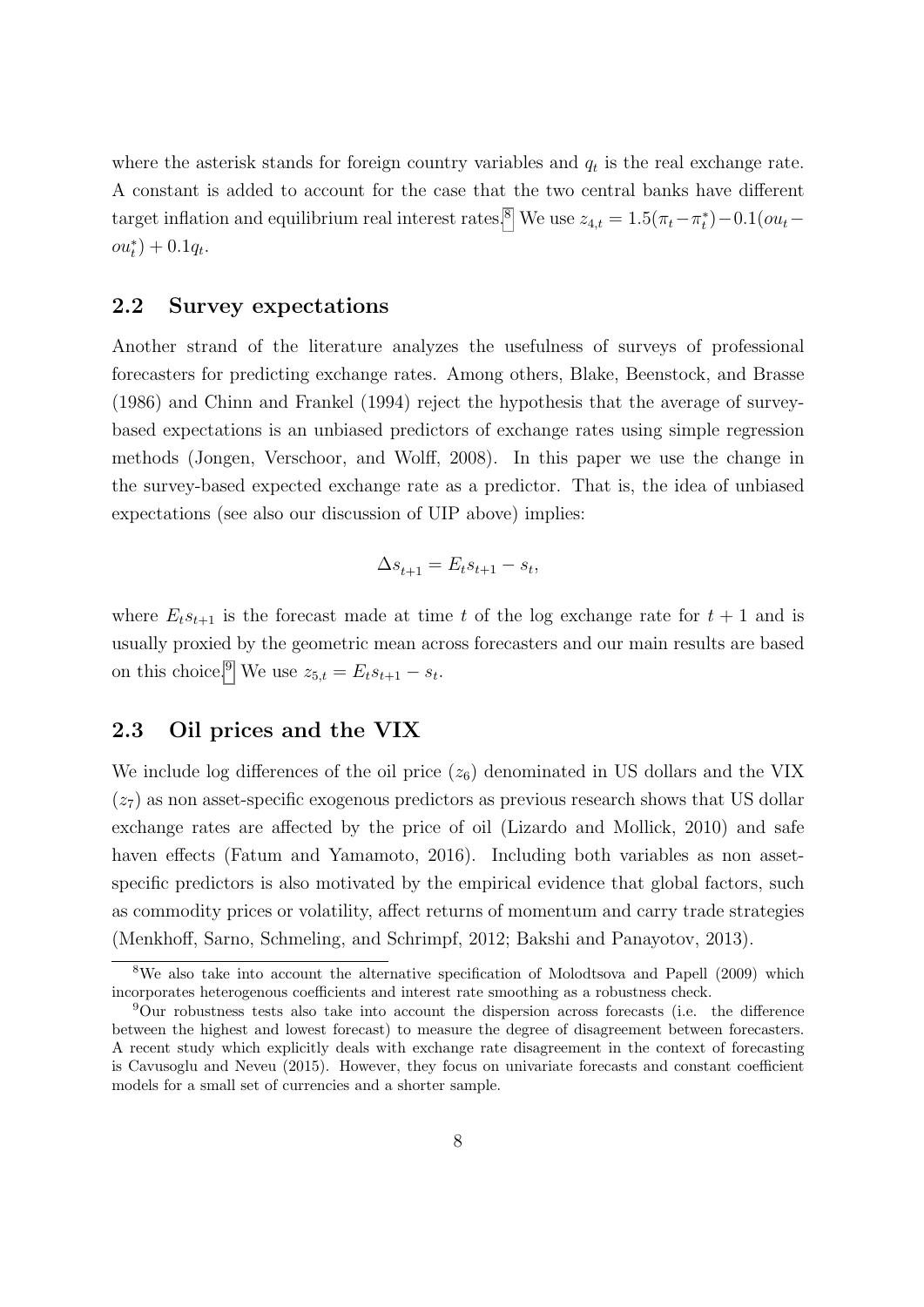## 3 Empirical framework

Our dynamic Bayesian learning methodology involves working with many VARs with varying number of exogenous regressors, coefficients and covariance matrices that adaptively change over time. In this section, we first describe our econometric methods for working with a single TVP-VAR specification, before expanding our methodology to the case of many model specifications with different dimensions and information sets. We build on the approach suggested by Koop and Korobilis (2013) for estimating large Bayesian VARs with time-varying parameters, extending their methods in the following directions in order to include desirable model features: First, we include exogenous predictive variables into the TVP-VAR and specify how they enter and leave the model by means of a shrinkage prior. Second, we adopt Wishart matrix discounting (WMD) estimators of the covariance matrix drawing on West and Harrison (1997), and generalizing the univariate inference employed in Byrne, Korobilis, and Ribeiro (2016) and Dangl and Halling (2012). Unlike the point covariance estimator used in Koop and Korobilis (2013), the WMD estimator allows for the full incorporation in our predictions of posterior uncertainty about changing volatilities and correlations. Third, we employ a real-time data-adaptive procedure for estimating the degree of time-variation in our dynamic model learning strategy following Beckmann and Schüssler (2016).

### 3.1 The VAR

Our starting point is a time-varying parameter vector autoregression with exogenous variables (TVP-VAR-X) that can be written as a general regression model of the form

<span id="page-9-0"></span>
$$
y_t = x_t \beta_t + \varepsilon_t, \quad \varepsilon_t \sim N(0, \Sigma_t) \tag{1}
$$

$$
\beta_{t+1} = \beta_t + u_t, \quad u_t \sim N(0, \Omega_t), \tag{2}
$$

where  $y_t$  is an  $M \times 1$  vector containing observations on M time series variables (in our case, discrete exchange-rate returns for seven countries).  $x_t$  is a matrix where each row contains predetermined variables in each VAR equation, namely an intercept, (lagged) exogenous variables, and  $p$  lags of each of the  $M$  variables. We divide the set of exogenous variables into two groups:  $N_x$  denotes the number of variables which are asset specific and considered as relevant only for a specific exchange rate. For instance, in the equation for the UK currency the UIP for the UK belongs in this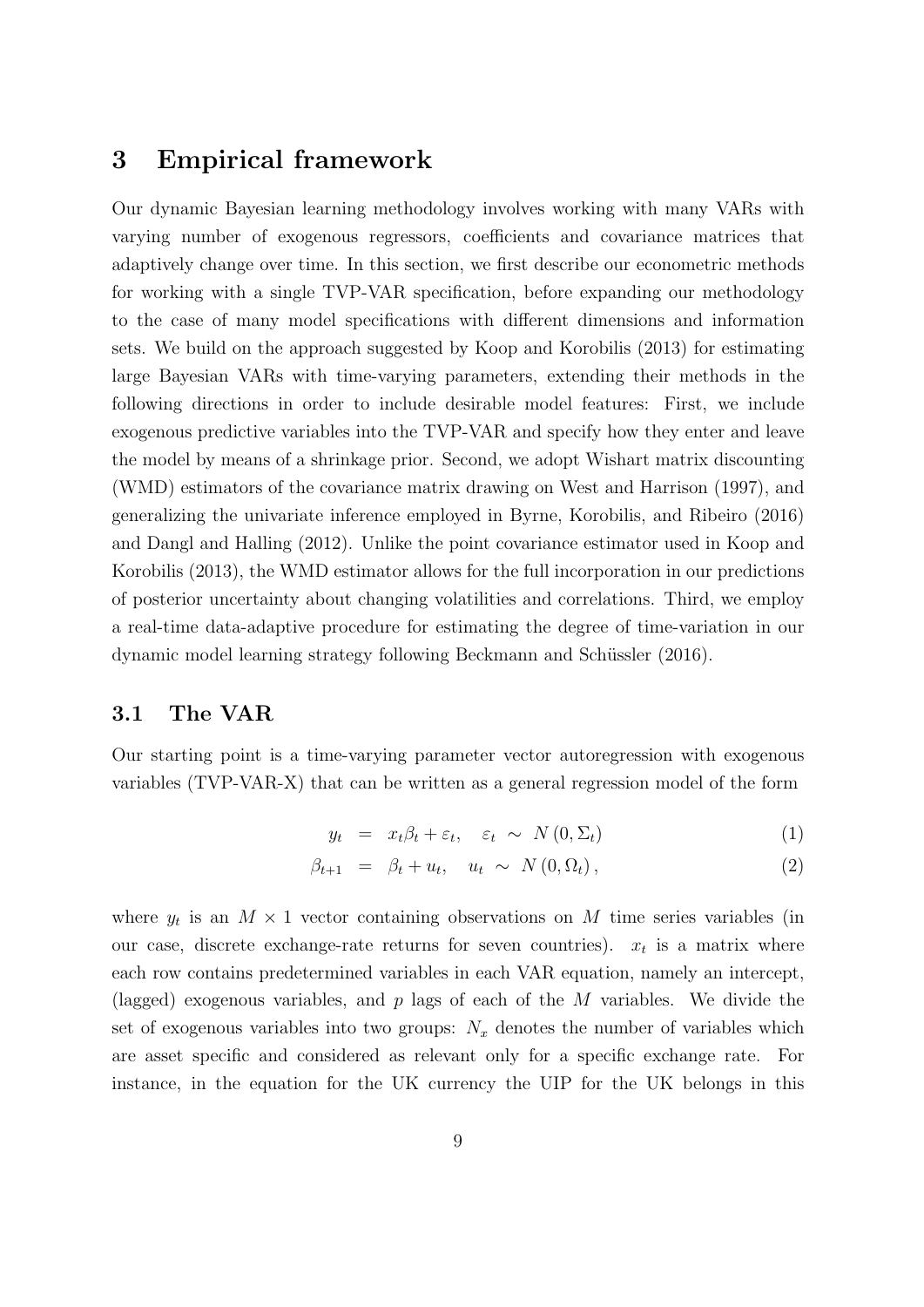class as does the survey expectations about the GBP (but the UIP for Australia is not included).  $N_{xx}$  denotes the number of non asset-specific variables which are supposed to be potentially relevant for all currencies in the setting (e.g. oil price changes). Thus, we have,  $k = M(1 + p \cdot M + N_x + N_{xx})$  elements in  $\beta_t$ .<sup>[10](#page-10-0)</sup> Following a large literature in economics and finance<sup>[11](#page-10-1)</sup> we assume that  $\beta_t$  evolves as a multivariate random walk without drift, with covariance matrix  $\Omega_t$  of dimension  $k \times k$ .

Complete details of the statistical methods we use to estimate the TVP-VAR-X model are given in the Technical Appendix. Here we briefly outline the main ideas. In a changing environment, the investor needs to learn about changes in intercepts (average conditional returns), regression coefficients (effects of fundamentals) and stochastic volatilities (risk). For the Bayesian investor, the quantity of interest is next period's multivariate predictive return distribution:

<span id="page-10-2"></span>
$$
p(y_t|y^{t-1}) = \iint p(y_t|y^{t-1}, \beta_t, \Sigma_t) p(\beta_t|y^{t-1}, \Sigma_t) p(\Sigma_t|y^{t-1}) d\beta_t d\Sigma_t,
$$
\n(3)

where  $y^{t-s} = (y_1, ..., y_{t-s})'$  denotes the observations through time  $t - s$ . We obtain the marginal predictive return distribution [\(3\)](#page-10-2) by integrating out the uncertainty about coefficients  $(\beta_t)$  and the observational covariance matrix  $(\Sigma_t)$ . The conditionally normally distributed returns  $p(y_t|y^{t-1}, \beta_t, \Sigma_t)$  become multivariate-t distributed once the uncertainty about  $\beta_t$  and  $\Sigma_t$  is integrated out. For details we refer the reader to the Technical Appendix.

Assuming  $\Sigma_t$  and  $\Omega_t$  are known, the optimal filter (in terms of mean-squared errors) for updating the parameters period-by-period is the Kalman filter. In this case, the investor can directly plug in estimates of  $\beta_t$  in equation [\(1\)](#page-9-0) to obtain the predictive distribution of the returns.

In practice, the econometrician/investor does not observe  $\Sigma_t$  and  $\Omega_t$  and these have to be estimated. In order to be able to update these covariances sequentially and in real time (as new data become available each period), we rely on exponential discounting methods. The underlying idea is that these covariances are updated by looking at recent data and discounting more distant observations at a higher rate. Thus,if an abrupt change occurs, parameter estimates can adapt at a faster rate compared to an investor who tracks parameters based on the whole sample of data. Exponential discounting

<span id="page-10-0"></span><sup>&</sup>lt;sup>10</sup>For our main results we set the lag length  $p = 4$ . Hence, we have  $k = 217$ .

<span id="page-10-1"></span><sup>&</sup>lt;sup>11</sup>See Byrne, Korobilis, and Ribeiro (2016) or Dangl and Halling (2012) and references therein.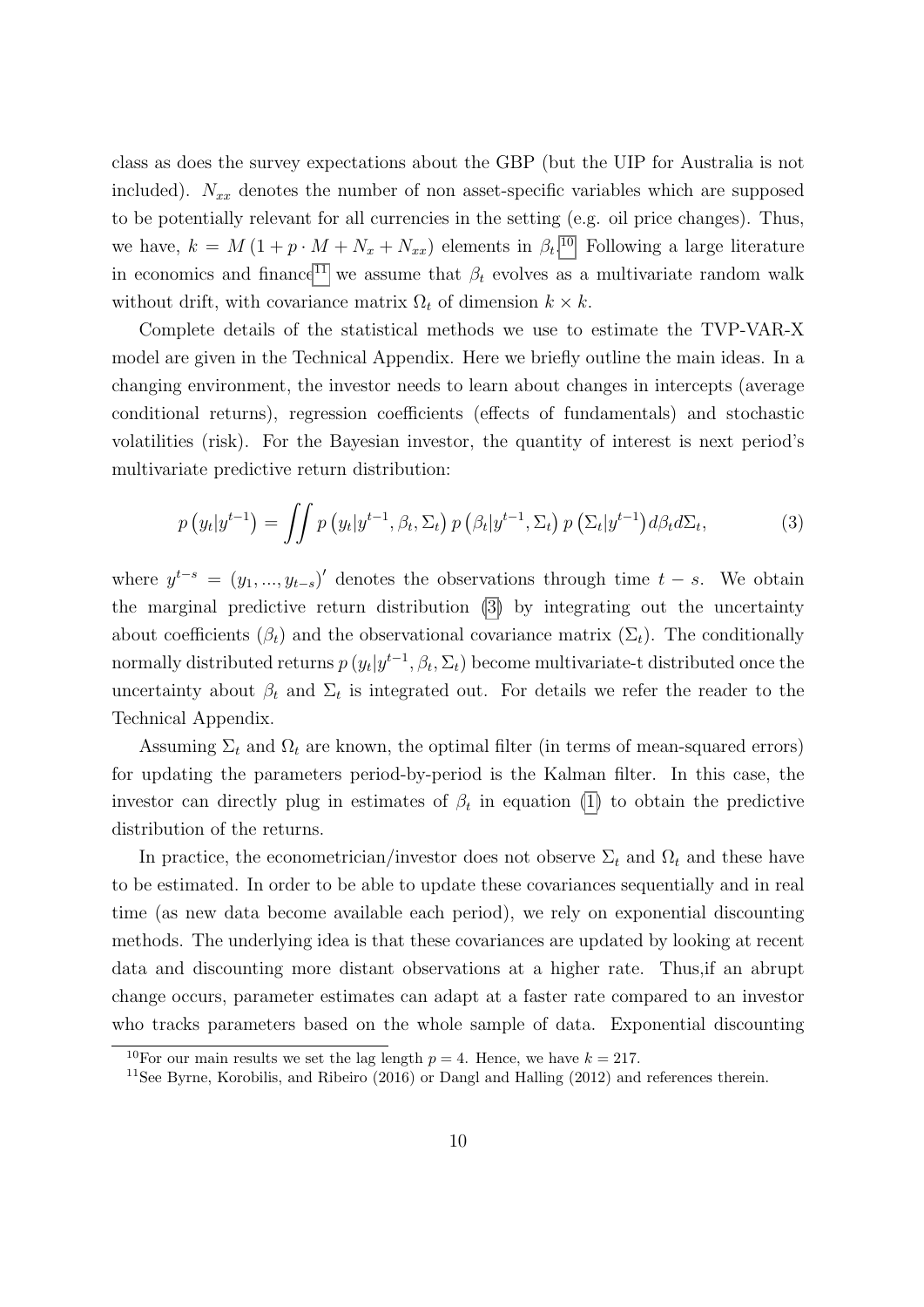methods are well established in the state space literature (see West and Harrison (1997) and Dangl and Halling (2012) for a recent application in finance). Note that alternative Bayesian treatments of  $\Sigma_t$  and  $\Omega_t$  using multivariate stochastic volatility models such as Chib, Nardari, and Shephard (2006) exist. However, their use in large models such as the ones of the present paper is difficult. Stochastic volatility models are not parsimonious and require the use of computationally intensive Markov chain Monte Carlo methods which limits their use with the many larger models that we have. The mechanics behind the discounting approach is described in the Technical Appendix.[12](#page-11-0) The key points to note here are that they involve the use of discount factors  $\delta$  and  $\lambda$  to control the dynamics of  $\Sigma_t$  and  $\Omega_t$ , respectively. We estimate these two parameters by selecting the values that maximize predictive likelihoods (see next sub-section). Thus, these two discount factors control how quickly/slowly investors learn from past forecasting performance.<sup>[13](#page-11-1)</sup>

The investor/econometrician needs to specify prior beliefs about the initial condition of  $\beta_t$ , which we denote as  $\beta_0$ . The prior we use is of the form  $\beta_0 \sim N(0, \Omega_0)$ . The amount of prior information that one imposes on the initial condition can markedly affect our ability to track parameters successfully and, subsequently, do accurate predictions. Here we follow a vast literature in economics and finance that specifies  $\Omega_0$  using Minnesota prior shrinkage. The Minnesota prior is the most popular prior for Bayesian VARs with Banbura, Giannone and Reichlin (2010) being an early example of its use with a large Bayesian VARs and Koop and Korobilis (2013) using it with large TVP-VARs.

The Minnesota prior is typically controlled by a single shrinkage parameter, see Ban´bura, Giannone, and Reichlin (2010) and citations therein. In order to deal with prior sensitivity associated with making a specification selection of this shrinkage parameter, Giannone, Lenza, and Primiceri (2015) and Koop and Korobilis (2013) use information in the data to learn about its value. We adopt a similar approach and allow the degree of shrinkage in the Minnesota prior to adaptively change over time. However, we go one step further by extending this prior to allow for richer shrinkage patterns. Instead of having one shrinkage parameter for all VAR coefficients, we allow for 10 independent shrinkage parameters  $(\gamma_1, ..., \gamma_{10})$  that control the shrinkage of different sets of coefficients in our TVP-VAR models. In particular, we have a shrinkage parameter for intercepts,

<span id="page-11-0"></span><sup>&</sup>lt;sup>12</sup>Discount factors are well established in finance; see the J.P. Morgan/Reuters (1996) Riskmetrics model, and Dangl and Halling (2012) for a recent application in stock return predictability.

<span id="page-11-1"></span><sup>&</sup>lt;sup>13</sup>When  $\delta = 1$  (similarly for  $\lambda$ ), then the investor uses all available historical observations, equally weighted, to update volatilities and parameters. For values less than one, older observations are exponentially penalized, giving more weight to recent observations.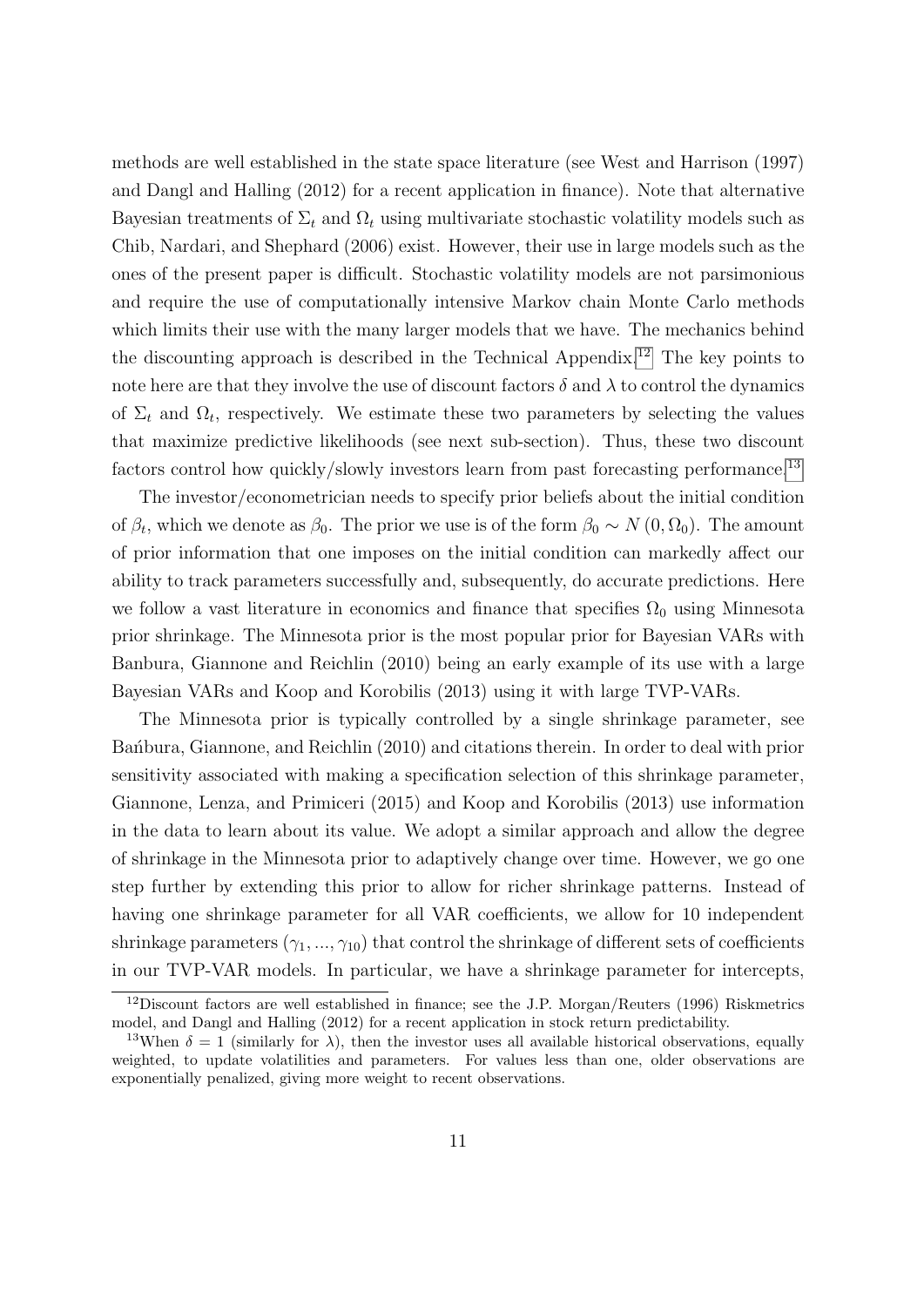own lags, other lags and each individual asset-specific and non asset-specific variable. We choose a value for each of them from a grid of values which includes zero. Note that setting  $\gamma_i = 0$  implies that the i<sup>th</sup> explanatory variable (or block of explanatory variables) is excluded from the model. Hence, our method allows for the exclusion of predictors, if this is empirically warranted.

Full details of our statistical methods are given in the Technical Appendix.

### 3.2 Dynamic model learning

Estimation of a particular TVP-VAR-X involves setting each of  $\delta, \lambda, \gamma_1, ..., \gamma_{10}$  to a particular value. In practice, we consider a grid of values for all of these (see the Technical Appendix). If we consider every possible combination of values taken from all of these grids we have 9, 216 choices of discount and shrinkage parameters. This is the number of models the investor has at their disposal at each point of time upon which they could base their portfolio allocation for the next period. In order to allow for the investor to make an optimal choice each period  $t$ , we introduce the notion of dynamic model learning. Dynamic model learning involves selecting, at each point in time, the model specification with the highest discounted joint log predictive likelihood up to that time. Predictive likelihood is a measure of out-of-sample forecasting ability that takes into account the shape of the forecast distribution and its higher moments (variance, skewness, etc.); see Geweke and Amisano (2012). The individual model configuration with the highest discounted joint log predictive likelihood is used in order to obtain the predictive mean and covariance matrix. These are a crucial input in portfolio optimization. Our motivation for using learning based on past forecast performance is that it allows for abrupt model changes. If we were to use a single TVP-VAR model, gradual parameter changes are accommodated if the discount factors  $\delta$  and  $\lambda$  are below one. But this is not the same as switching between entirely different models as dynamic model learning allows for.

In this dynamic model learning setting, discounted joint predictive likelihood  $(DPL)$ can be calculated as

$$
DPL_{t|t-1,j} = \prod_{i=1}^{t-1} [p_j (y_{t-i}|y^{t-i-1})]^{\alpha^i},
$$

where  $p_j(y_{t-i}|y^{t-i-1})$  denotes the predictive likelihood of model j in period i and  $t|t-1$ subscripts refer to estimates made of time-t quantities given information available at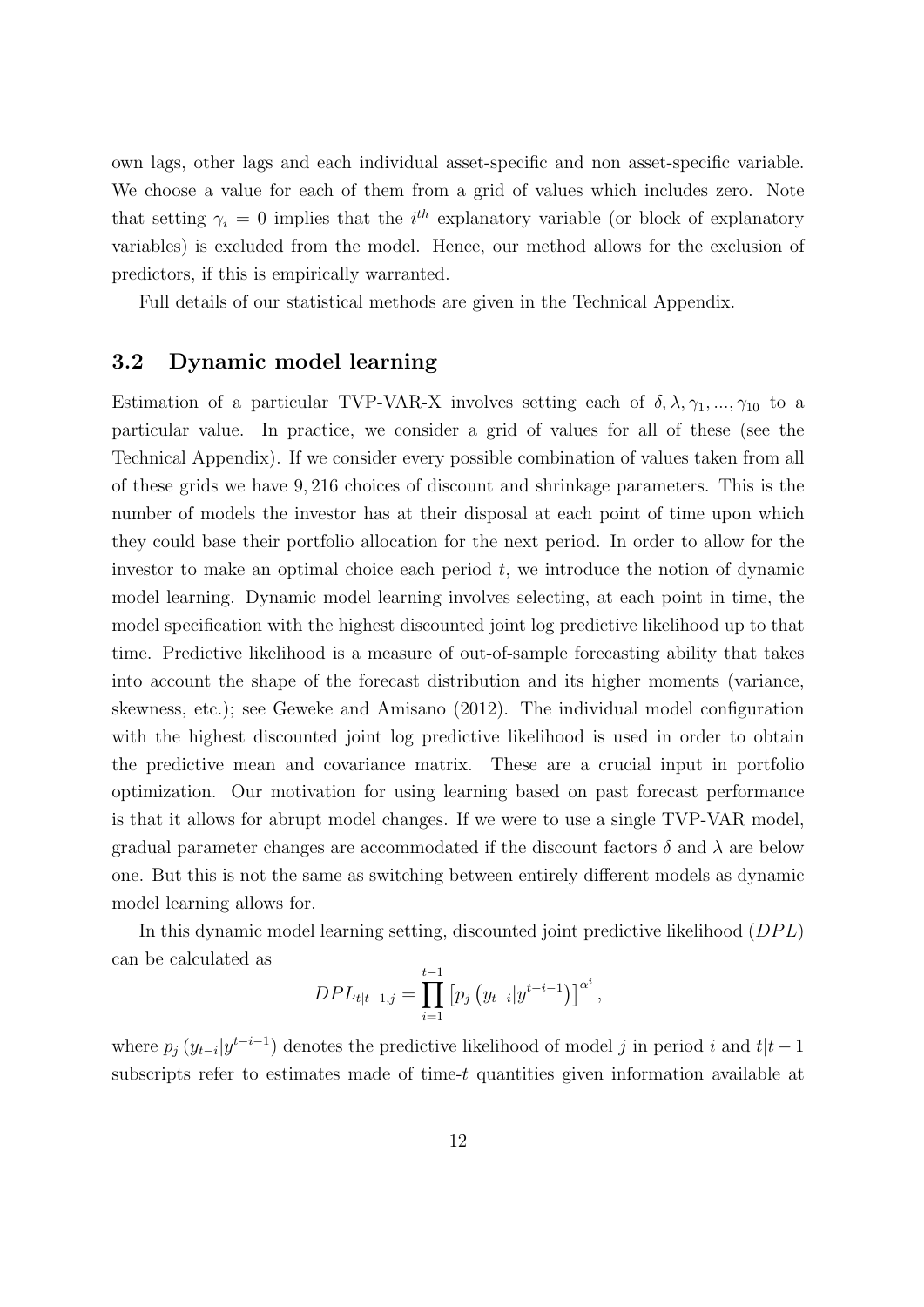time  $t - 1$ . Hence, model j will receive a higher value at a given point in time if it has forecast well in the recent past, using the predictive likelihood (i.e., the predictive density evaluated at the actual outcome) as the evaluation criterion. The interpretation of "recent past" is controlled by the the discount factor  $\alpha$ , modelling exponential decay. For example, if  $\alpha = 0.95$ , forecast performance three years ago receives approximately 15% as much weight as the forecast performance last period. If  $\alpha = 0.90$ , then forecast performance three years ago receives only about 2\% as much weight. The case  $\alpha = 1$ implies no discounting and the discounted predictive likelihood is then proportional to the marginal likelihood. Lower values of  $\alpha$  are associated with more rapid switching between models. We consider a range of values for  $\alpha$  and, at each point in time, choose the best value for it. In this way, we can allow for times of fast model switching and times of slow model switching.

At time  $\tau$ , we choose the best value for  $\alpha$  as the one which has produced the model with the highest product of predictive likelihoods<sup>[14](#page-13-0)</sup> in the past from  $t = 1, ..., \tau$ . We consider the following grid of values:  $\alpha \in \{0.20; 0.40; 0.60; 0.80; 0.90; 0.95; 0.99; 1\}$ . In the presence of instabilities, the choice of the estimation window is important for forecasting performance. Our real-time data-adaptive procedure to determine the empirically warranted degree of downweighting older data (controlled by  $\lambda$  for individual models and governed by  $\alpha$  at the stage of model selection) addresses the need for choosing the appropriate window size for building forecasts and selecting models at each point in time.[15](#page-13-1)

<span id="page-13-0"></span><sup>&</sup>lt;sup>14</sup>We stress that we are not using the  $DPL$  when choosing between different values for  $\alpha$ . The  $DPL$ is only used to select the best model for a given value of  $\alpha$ .

<span id="page-13-1"></span><sup>&</sup>lt;sup>15</sup>Pesaran and Pick (2011) provide evidence for both simulated and real data that combining forecasts generated from the same model but over different estimation windows improves root mean squared errors compared to forecasts based on a single estimation window in the presence of a variety of instabilities. Similarly and more closely related to our work, Anderson and Cheng (2016) find that Bayesian model averaging of forecast models over different estimation windows leads to successful portfolio choice strategies, providing substantial out-of-sample utility gains for many common datasets. While Pesaran and Pick (2011) and Anderson and Cheng (2016) focus on combination of models which only differ by the estimation window but are otherwise identical, our setup considers both selecting among estimation windows for otherwise identical models (that is, models that are identical except for  $\lambda$ ) and also selecting estimation windows for models which are specified differently (for example with respect to included regressors). Although implementation details differ, our strategy for choosing the empirically warranted degree of downweighting older data in presence of possible instabilities, is close in spirit to Pesaran and Pick (2011) and Anderson and Cheng (2016).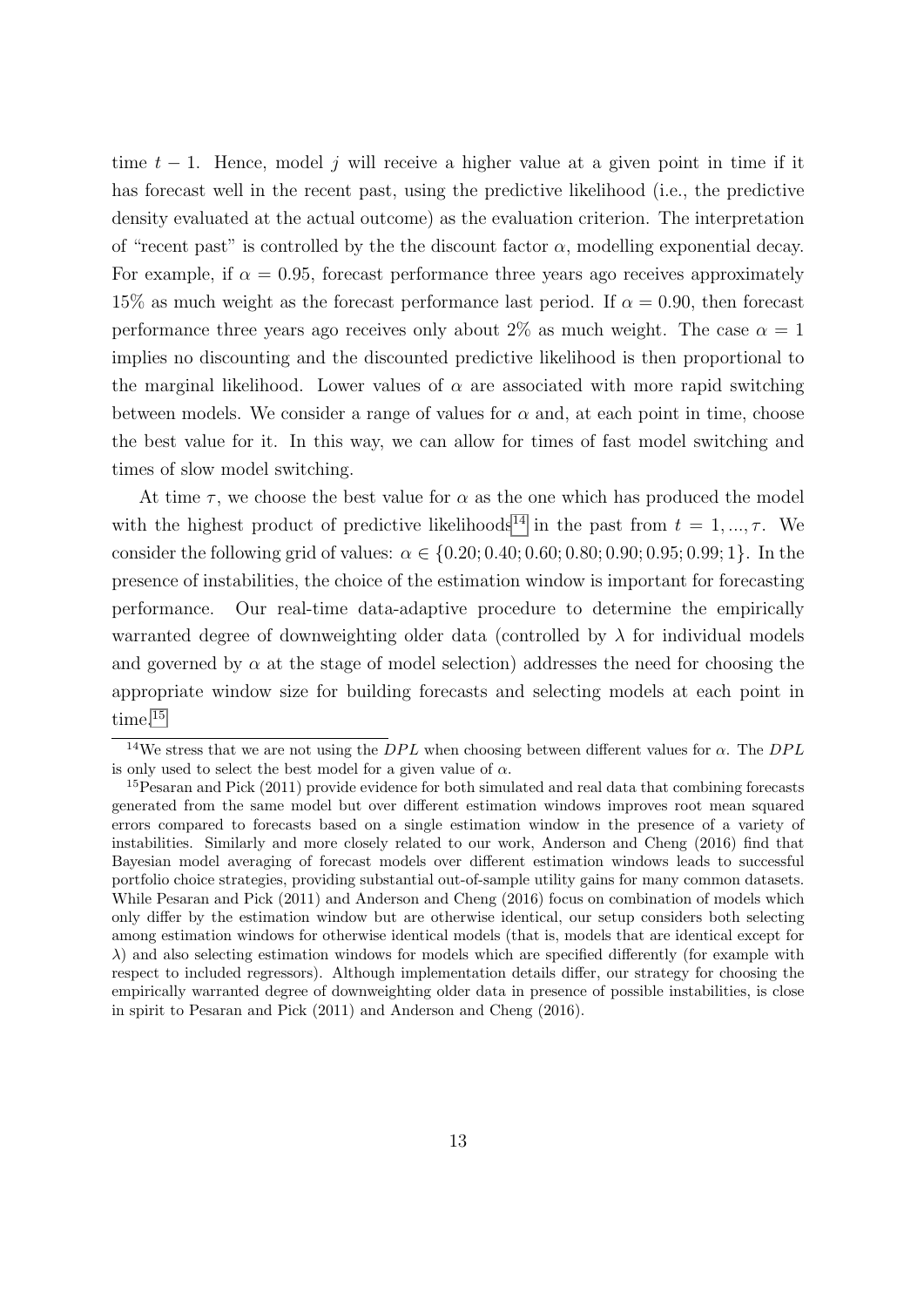# 4 Dynamic asset allocation

### 4.1 Portfolio allocation

We design an international asset allocation strategy that involves trading the US dollar and seven other currencies. Consider a US investor who builds a portfolio by allocating their wealth between eight bonds: one domestic (US), and the seven foreign bonds. The US bond return is  $r_f$ . Define  $y_t = (y_{1,t}, ..., y_{7,t})'$ . At each period, the foreign bonds yield a riskless return in the local currency but a risky return due to currency fluctuations in US dollars. The expectation of the risky return from the investment in country  $i's$  bonds,  $r_{i,t}$ , at time  $t-1$  is equal to  $E_{t-1}(r_{i,t}) = int_{i,t-1} + y_{i,t}$ .<sup>[16](#page-14-0)</sup> The only risk the US investor is exposed to is foreign exchange (FX) risk. Every period the investor takes two steps. First, they use the currently selected model (i.e., the model with the highest discounted sum of predictive likelihoods) to forecast the one-period ahead exchange rate returns and the predictive covariance matrix. Second, using these predictions, they dynamically rebalance their portfolio by calculating the new optimal weights. This setup is designed to assess the economic value of exchange rate predictability and to dissect which sources of information are valuable for asset allocation.

We evaluate our models within a dynamic mean-variance framework, implementing a maximum expected return strategy. That is, we consider an investor who tries to find the point on the efficient frontier with the highest possible (ex-ante) return, subject to achieving a target conditional volatility and a given horizon of the investor (one-month ahead for our main results). Define  $r_t = (r_{1,t},...,r_{7,t})'$ ,  $\mu_{t|t-1} = E_{t-1}(r_t)$ as its expectation. The portfolio allocation problem involves choosing weights,  $w_t = (w_{1,t}, ..., w_{7,t})'$  attached to each of the 7 foreign bonds (with  $1 - \sum_{i=1}^{7} w_{i,t}$  being the weight attached to the domestic bond):

$$
\max_{w_t} \left\{ \mu_{p,t|t-1} = w'_t \mu_{t|t-1} + (1 - w'_t \nu) r_f - \tau \left( \iota' \left| w_t - w_{t-1} \circ \frac{1 + r_t}{1 + r_{p,t}} \right| \right) \right\}
$$
\nsubject to\n
$$
\left( \sigma_p^* \right)^2 = w'_t \frac{\delta n_{t-1}}{\delta n_{t-1} - 2} \left( x_{t-1} \Omega_{t|t-1} x'_{t-1} + Q_{t|t-1} \right) w_t,
$$
\n
$$
\text{estimate of the predictive covariance matrix}
$$

<span id="page-14-0"></span><sup>16</sup>We use  $y_{i,t}$ , the discrete exchange rate returns, rather than log returns  $\Delta s_t$ , as, in the context of portfolio optimization, it is important to distinguish discrete and log returns.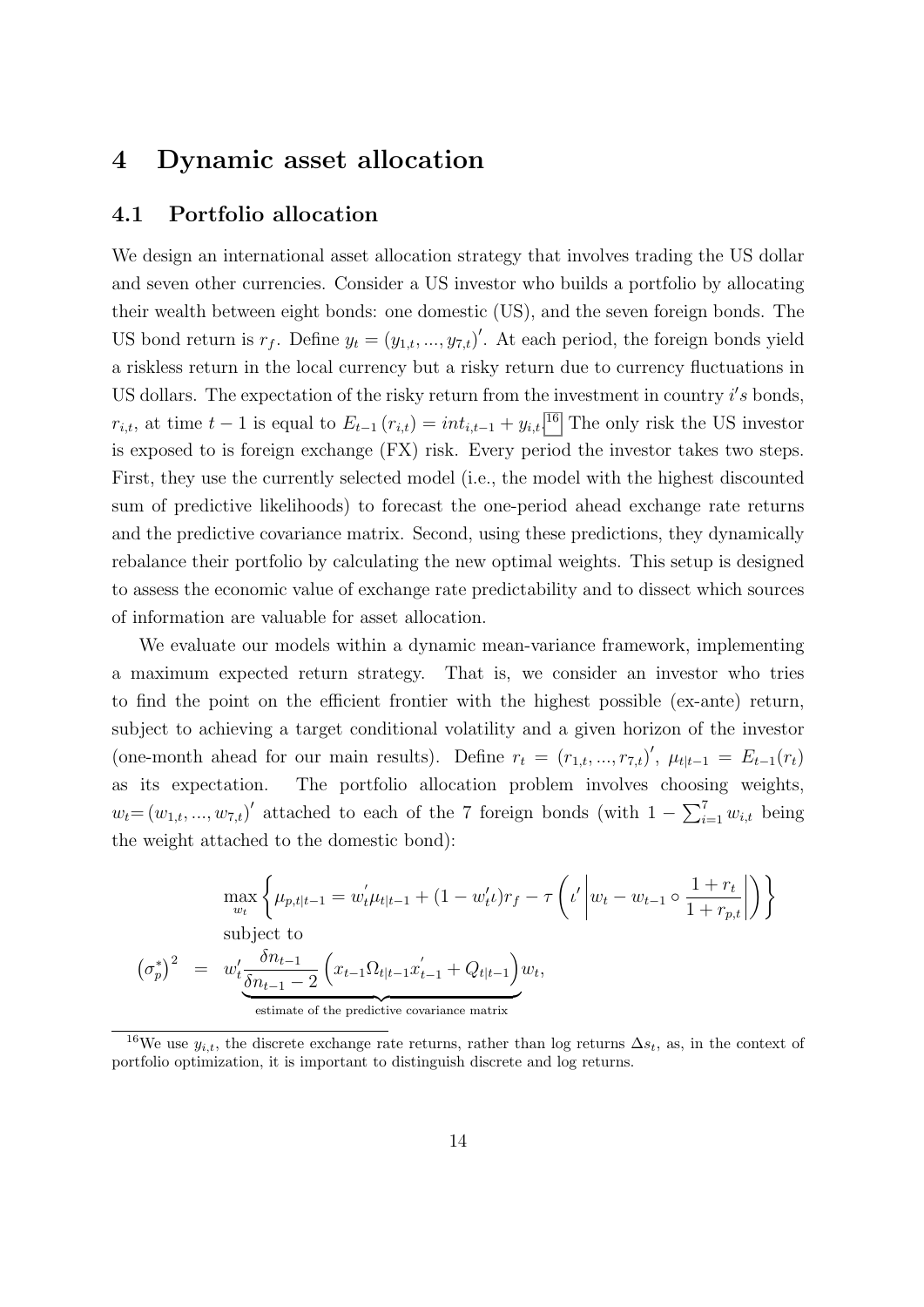where  $\mu_{p,t|t-1}$  is the conditional expected portfolio return and  $(\sigma_p^*)^2$  the target portfolio variance.  $\iota$  is a vector of ones and the arguments of the predictive covariance matrix are all produced by our estimation algorithm (see the Technical Appendix for definitions). We also here and below use notation where the portfolio return before transaction costs is

$$
R_{p,t} = 1 + r_{p,t-1} = 1 + \left(1 - w'_{t-1}t\right) r_f + w'_{t-1}r_t.
$$

In addition, we let  $R_{p,t}^{TC}$  denote period-t gross return after transaction costs,  $\tau$ . Note that our specification of the portfolio allocation problem takes into account proportional transaction costs,  $\tau$ , ex ante (i.e., at the time of the portfolio construction). Following Della Corte and Tsiakas (2012), we set  $\tau = 0.0008$ . For our main results, we choose  $\sigma_p^* = 10\%$  as target portfolio volatility of the conditional portfolio returns.

### 4.2 Evaluation of economic utility

#### 4.2.1 Quadratic utility

Mean-variance analysis is a natural framework for assessing the economic value of strategies that exploit predictability in the mean and covariance of a vector of risky assets. We use the West, Edison, and Cho (1993) methodology, which is based on meanvariance analysis with quadratic utility. The investor's realized utility in period  $t$  can be written as

$$
U(W_t) = W_t - \frac{\rho}{2}W_t^2 = W_{t-1}R_{p,t} - \frac{\rho W_{t-1}^2}{2}(R_{p,t})^2,
$$

where  $W_t$  is the investor's wealth in t,  $\rho$  determines their risk preferences.

We quantify the economic value of exchange rate predictability by setting the investor's degree of relative risk aversion to  $\theta_t = \frac{\rho W_t}{1 - \rho W_t}$  $\frac{\rho W_t}{1-\rho W_t}$  equal to a constant value  $\theta$ . We choose  $\theta = 2$  for our main results (and  $\theta = 6$  for robustness checks). In this case, West, Edison, and Cho (1993) demonstrate that one can use the average realized utility,  $U(\cdot)$ , to consistently estimate the expected utility generated by a given level of initial wealth. Specifically, the average utility for an investor with initial wealth  $W_0$  is equal to

$$
\overline{U}(\cdot) = W_0 \left\{ \sum_{t=0}^{T-1} R_{p,t+1}^{TC} - \frac{\theta}{2(1+\theta)} \left( R_{p,t+1}^{TC} \right)^2 \right\}.
$$
 (4)

The advantage of the representation above is that, for a fixed value of  $\theta$ , the relative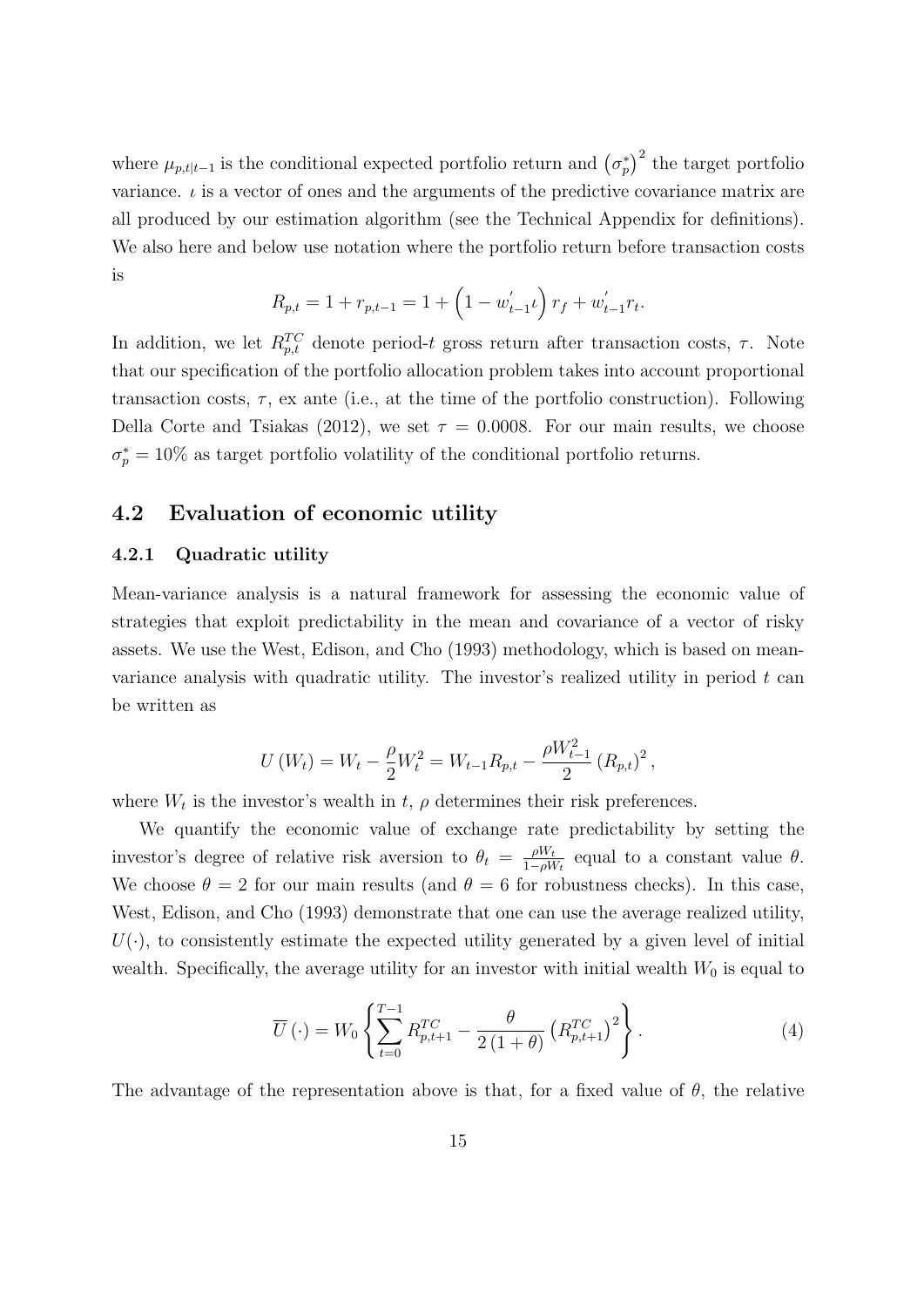risk aversion is constant and utility is homogenous in wealth. In contrast, for standard quadratic utility without restrictions on  $\theta$ , relative risk aversion would be increasing in wealth, which is counterintuitive. Here, having constant relative risk aversion, we can set  $W_0 = $1$ .

#### 4.2.2 Performance measures

At any point in time, one set of estimates of the conditional mean and variance is better than a second set if investment decisions based on the first set lead to higher average realized utility  $\overline{U}$ . Alternatively, the optimal model requires less wealth to yield a given level of  $\overline{U}$  than a suboptimal model. We measure the economic value of different forecasting approaches by equating the average utilities for selected pairs of portfolios. Suppose, for example, that holding a portfolio constructed using the optimal weights based on the random walk model yields the same average utility as holding the optimal portfolio based on a VAR model, which is subject to monthly expenses, expressed as a fraction Φ of wealth invested in the portfolio. Since the investor would be indifferent between these two strategies, we interpret  $\Phi$  as the maximum performance fee they would be willing to pay to switch from the random walk to the specific VAR model. Hence, this utility-based criterion measures how much a mean-variance investor is willing to pay for conditioning on a particular VAR configuration. The performance fee will depend on the investor's degree of risk aversion. To estimate the fee, we find the value of Φ that satisfies

$$
\sum_{t=0}^{T-1} \left\{ \left( R_{p,t+1}^{TC,*} - \Phi^{TC} \right) - \frac{\theta}{2(1+\theta)} \left( R_{p,t+1}^{TC,*} - \Phi^{TC} \right)^2 \right\} = \sum_{t=0}^{T-1} \left\{ R_{p,t+1}^{TC} - \frac{\theta}{2(1+\theta)} \left( R_{p,t+1}^{TC} \right)^2 \right\},\tag{5}
$$

where  $R_{p,t+1}^{TC,*}$  is the gross portfolio return constructed using using the expected return and covariance forecasts from the dynamically selected best model configuration and  $R_{p,t+1}^{TC}$  is implied by the benchmark random walk (without drift) model. The superscript TC indicates that all quantities are computed after adjusting for transaction costs.

In the context of mean-variance analysis, a commonly used measure of economic value is the Sharpe ratio. However, as suggested by Marquering and Verbeek (2004) and Han (2006), the Sharpe ratio can be misleading because it severely underestimates the performance of dynamic strategies. Specifically, the realized Sharpe ratio is computed using the sample standard deviation of the realized portfolio returns. Hence it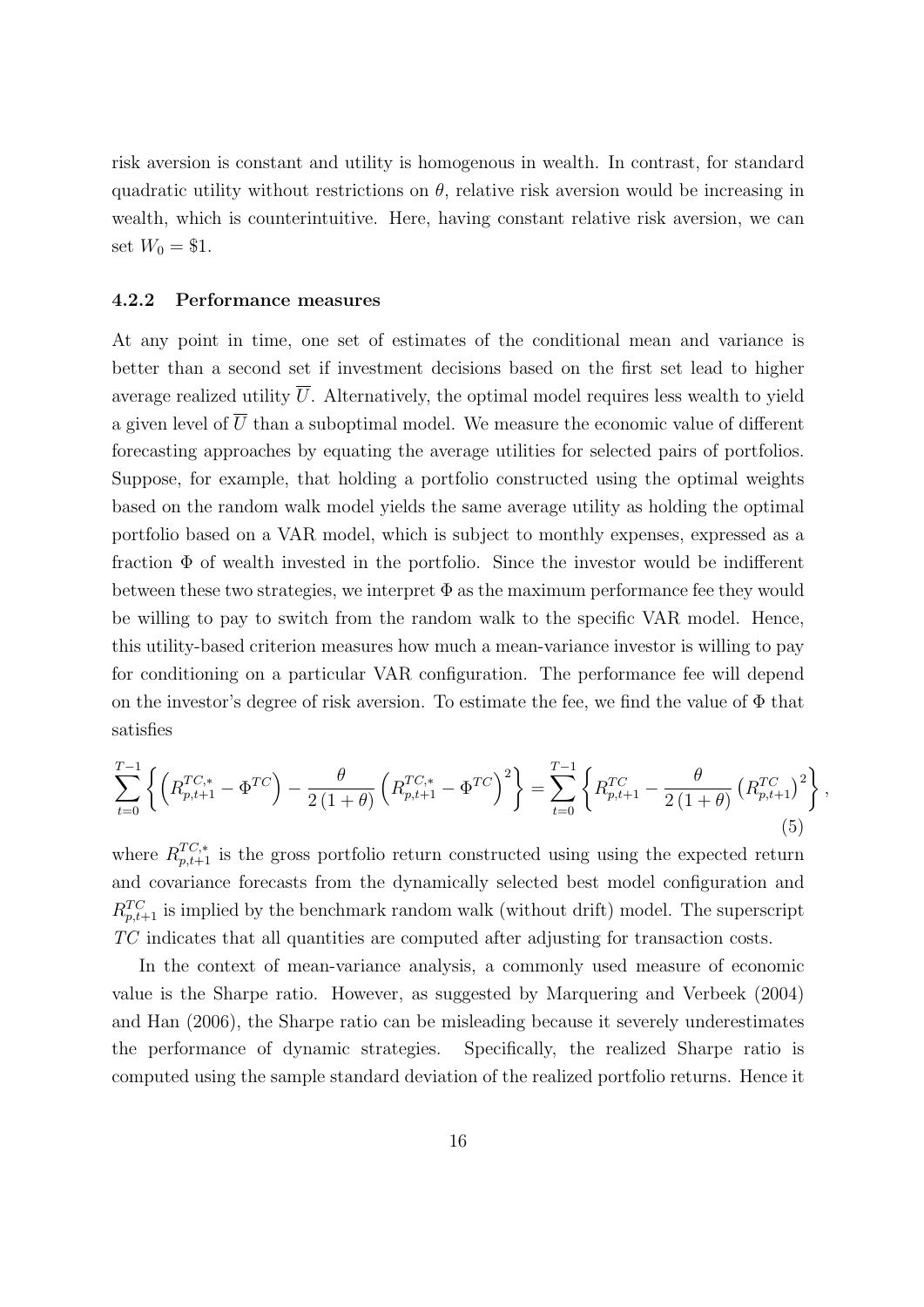overestimates the conditional risk an investor faces at each point in time. Furthermore, the Sharpe ratio cannot quantify the exact economic gains of dynamic strategies over a static random walk strategy in the same direct and easy to interpret way of the performance fee. Therefore, our economic analysis of short-horizon exchange rate predictability focuses primarily on performance fees, while Sharpe ratios of selected models are reported as a second measure of economic performance. In our empirical analysis, we report annualized Sharpe ratios and adjust for the serial correlation in the monthly portfolio returns generated by the dynamic strategies.<sup>[17](#page-17-0)</sup>

## 5 Empirical results

### 5.1 Evidence on model switching

Our most flexible specification allows for dynamic model learning over a set of 9, 216 different TVP-VAR-X models and eight different values of  $\alpha$  using the methods described in Section 3. We will refer to this as the DML-TVP-VAR-X in the table and discussion below. We also consider a range of special cases of this unrestricted specification. Our focus is on how well these specifications perform in terms of our dynamic asset allocation problem. However, before doing this, we present a few results illustrating how the dynamic model learning strategy is working in the most flexible specification.

Dynamic model learning is to be preferred over static Bayesian model learning only if the optimal forecasting model is changing over time. Figure [1](#page-18-0) shows that it does so in our application. The vertical axis plots the model numbers from 1 to 9, 216 against time for two cases. The first uses our DML-TVP-VAR-X specification (which allows for  $\alpha$  be be selected in a time-varying manner)<sup>[18](#page-17-1)</sup> and the second sets  $\alpha = 1$ . Both cases show that different models are selected at different times. But with our flexible specification where  $\alpha$  is chosen in real time, the model change is dramatic. It is choosing a wide range of different models. Figure [1](#page-18-0) establishes that model change is occurring, but does not directly inform the reader as to which models are selected. Remember that these models differ in which lagged endogenous and exogenous variables are included and the degree

<span id="page-17-0"></span><sup>&</sup>lt;sup>17</sup>Following Lo (2002), we multiply monthly Sharpe ratios by the adjustment factor  $\frac{12}{\sqrt{1-\frac{11}{n}}}$  $12+2\sum_{k=1}^{11}(12-k)\rho_k$ ,

where  $\rho_k$  is the autocorrelation coefficient of portfolio returns at lag k.

<span id="page-17-1"></span><sup>&</sup>lt;sup>18</sup>As we include  $\alpha = 1$  as a grid point in the flexible version, static model learning is included in this setup as a special case.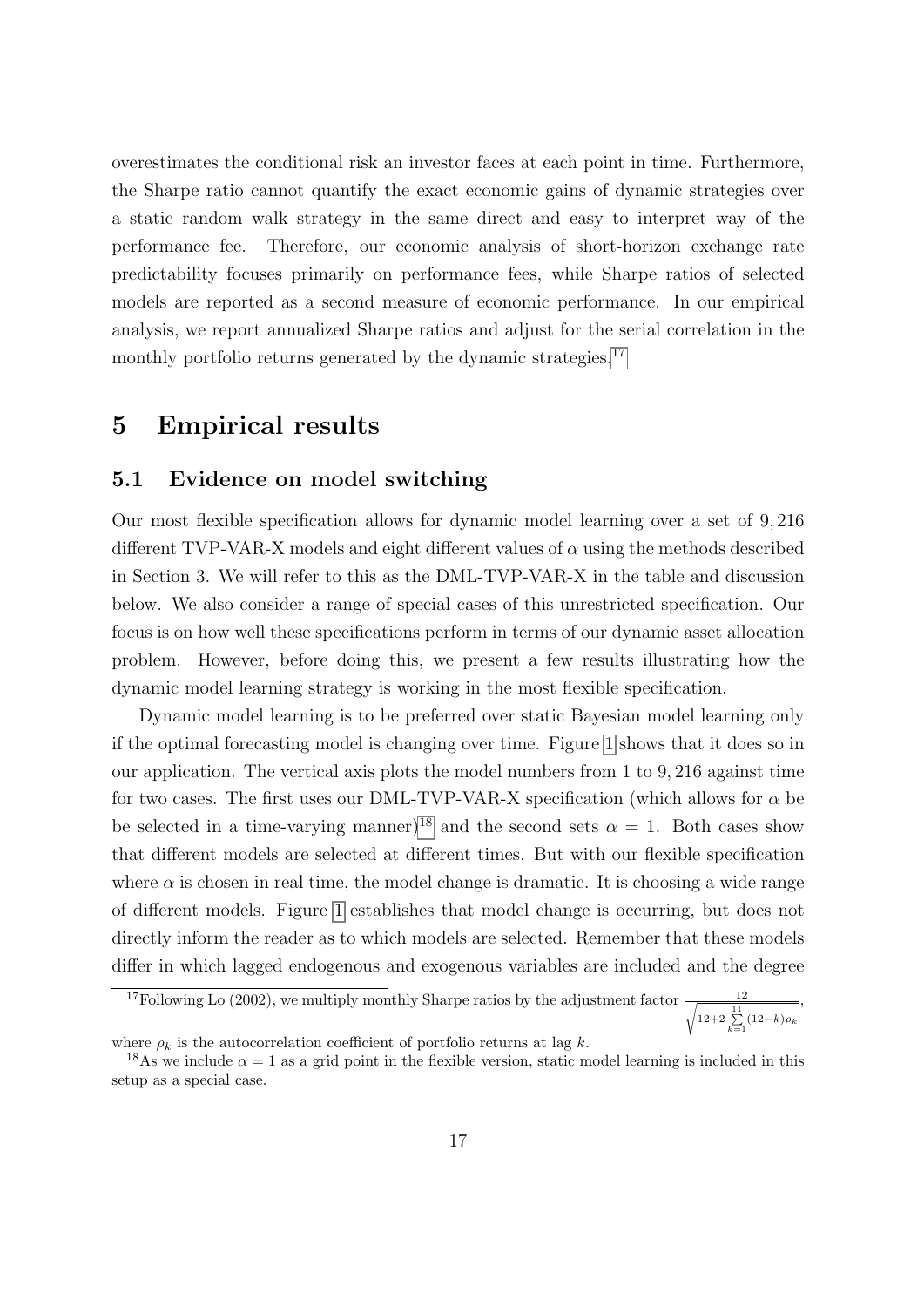

<span id="page-18-0"></span>Figure 1: The figure displays the frequency of model change over time. The vertical axis represents the model configurations 1, ..., 9, 216. The purple line depicts the evolution of the selected model configuration for  $\alpha = 1$ . The red line shows the evolution of the selected model configuration for  $\alpha \in \{0.2, 0.4; 0.6; 0.8; 0.9; 0.95; 0.99; 1\}.$ 

of time variation in the model parameters. Figure [2](#page-19-0) relates to the seven exogenous variables and plots the number of them chosen at each point in time by DML-TVP-VAR-X. There is only one period (and that is at the time of the financial crisis) where all seven of the exogenous variables are included. Instead the story is one of change. Most of the time only a few of the exogenous predictors are chosen (the average over time of all the numbers in Figure [2](#page-19-0) is 2.05) and there are several periods where none of them are chosen. Thus, the optimal small set of fundamentals quickly changes over time which aligns with the theory (Bacchetta and van Wincoop, 2004; Markiewicz, 2012). Altogether, our method appears to capture the unstable link between fundamentals and exchange rates.

### 5.2 Out-of-sample forecast evaluation

The previous sub-section established that our DML-TVP-VAR-X approach was picking up model change. But the key issue is whether this is important for forecast performance. In this sub-section we report various performance measures based on two economic criteria and one statistical criterion: the performance fee after transaction costs  $(\Phi^{TC})$ , the Sharpe ratio before and after transactions costs  $(SR \text{ and } SR^{TC})$  as well as the joint predictive log likelihood  $(PLL)$ . The last measures the accuracy of the density forecasts.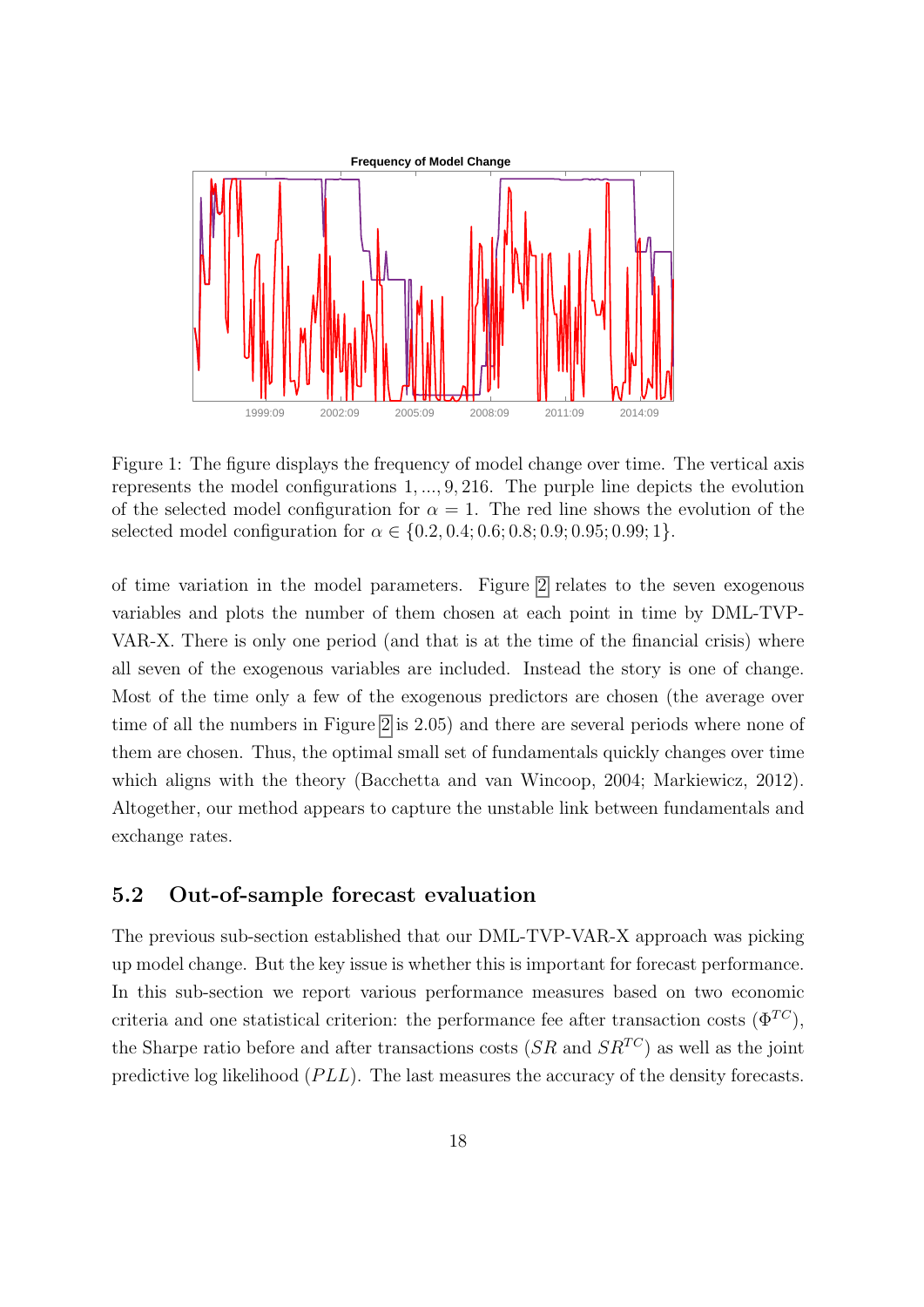

<span id="page-19-0"></span>Figure 2: The figure displays the number of included regressor at each point in time. Included means that the associated hyperparameter  $\gamma \neq 0$  is selected.

The two economic criteria are benchmarked relative to a random walk without drift and constant volatility. Hence, the performance fee  $\Phi^{TC}$  is the annualized fee a risk-averse investor (with risk aversion  $\theta = 2$ ) is willing to pay for switching from a dynamic portfolio strategy based on the random walk model to one that conditions on a more flexible forecasting strategy.

In addition to the DML-TVP-VAR-X, we compare our results to a range of restricted versions thereof so as to investigate which aspects of our approach are most important. That is, we can disentangle whether exclusion of certain sets of variables or individual variables, time variation of the coefficients or the covariance matrix or the dynamics of the model selection procedure are the most important features in ensuring good performance according to our performance measures. Table [1](#page-20-0) contains our results.

The DML-TVP-VAR-X can be seen to perform very well in terms of our economic performance indicators. The annualized performance fee after transaction costs is 739 basis points (bps) and the annualized Sharpe ratio is 1.33 before transaction costs and 1.16 after transaction costs. The figures are the highest or nearly highest of any in Table [1](#page-20-0) and are substantially better than most alternatives. When looking at the statistical performance, the joint predictive log likelihoods also show that DML-TVP-VAR-X is among the best, although here the differences between models are not as large as they are with the economic performance measures. The joint predictive likelihood and the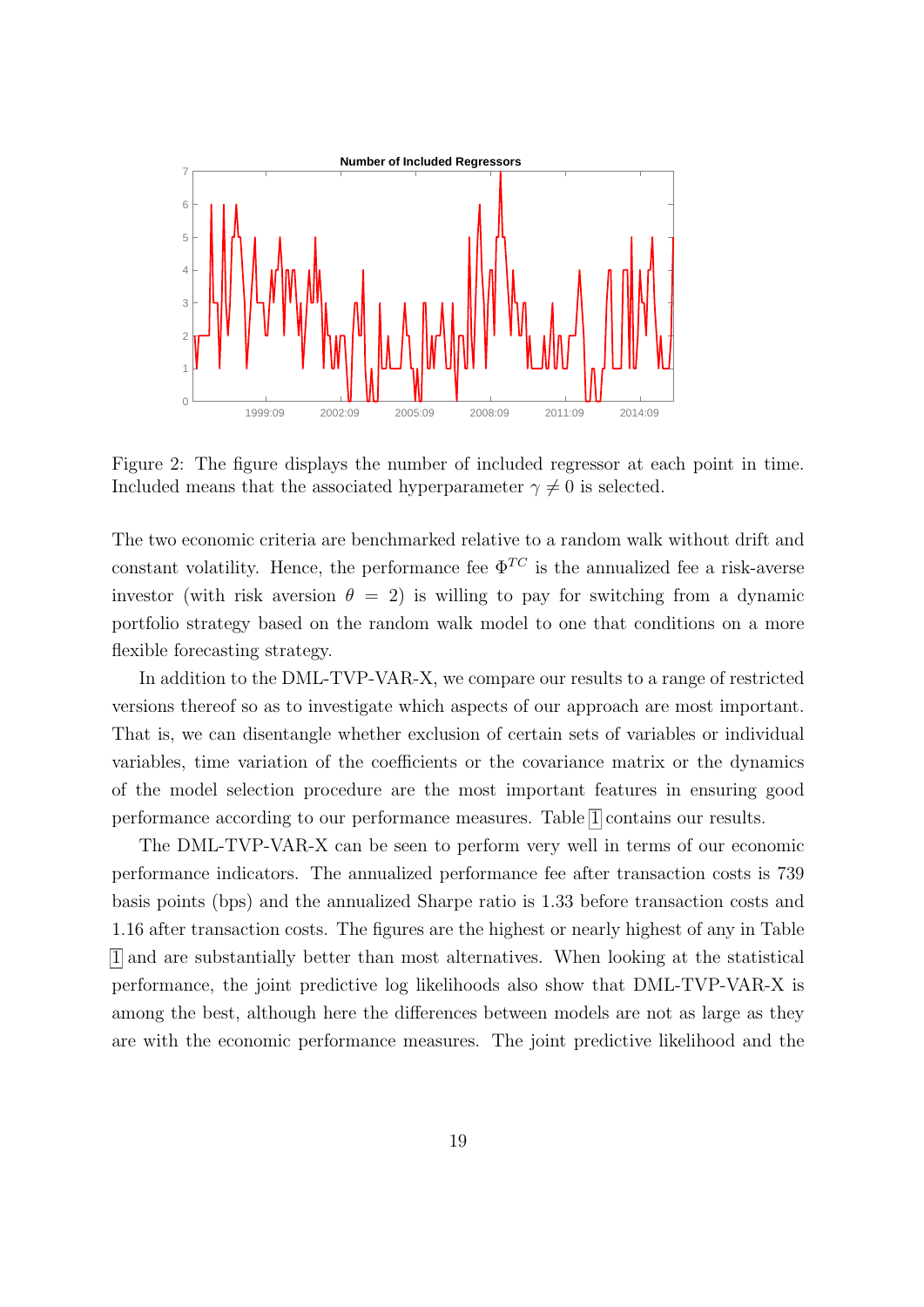#### <span id="page-20-0"></span>Table 1: Evaluation of forecasting results.

The table summarizes the economic and statistical evaluation of our forecasts of the DML-TVP-VAR-X model and restricted versions thereof for the period from 2004:01 to 2015:12. As our main economic evaluation criterion, we report the annualized fee which a risk-averse investor with  $\theta = 2$  and  $\sigma_p^* = 10\%$ is willing to pay to switch from the naive random walk strategy to a more flexible forecasting strategy. This annualized fee is reported after taking into account transaction costs as  $\Phi^{TC}$ . We consider proportional transaction costs of 8 basis points. As a second measure of economic utility, we report the annualized Sharpe ratio before transaction costs  $(SR)$  and after transaction costs  $(SR<sup>TC</sup>)$ . As a statistical measure for the accuracy of the density forecasts, we report the joint predictive log likelihoods (PLL).

|                                                                                                 | $\overline{\Phi^{TC}}$ | $\overline{SR}$   | $SR^{TC}$ | PLL   |
|-------------------------------------------------------------------------------------------------|------------------------|-------------------|-----------|-------|
| DML-TVP-VAR-X                                                                                   | 7.39                   | $1.\overline{33}$ | 1.16      | 15.91 |
| Type of restrictions: Regressors                                                                |                        |                   |           |       |
| DML-TVP-VAR without all exogenous regressors ( $\gamma_4 = \gamma_5 =  = \gamma_{10} = 0$ )     | 1.33                   | 0.14              | 0.11      | 15.53 |
| DML-TVP-VAR-X without all asset-specific regressors ( $\gamma_4 = \gamma_5 =  = \gamma_8 = 0$ ) | 2.28                   | 0.24              | 0.18      | 15.59 |
| DML-TVP-VAR-X without EXPECTATIONS ( $\gamma_4 = 0$ )                                           | 7.41                   | 1.33              | 1.16      | 15.92 |
| DML-TVP-VAR-X without UIP ( $\gamma_5 = 0$ )                                                    | 4.54                   | 0.42              | 0.34      | 15.69 |
| DML-TVP-VAR-X without PPP ( $\gamma_6 = 0$ )                                                    | 8.56                   | 1.31              | 1.16      | 15.91 |
| DML-TVP-VAR-X without MON ( $\gamma_7 = 0$ )                                                    | 8.13                   | 1.35              | 1.19      | 15.93 |
| DML-TVP-VAR-X without ASYTAY ( $\gamma_8 = 0$ )                                                 | 5.82                   | 1.07              | 0.82      | 15.90 |
| DML-TVP-VAR-X without OIL ( $\gamma_9 = 0$ )                                                    | 7.28                   | 1.16              | 1.03      | 15.90 |
| DML-TVP-VAR-X without VIX ( $\gamma_{10} = 0$ )                                                 | 7.26                   | 1.23              | 1.07      | 15.92 |
| Type of restrictions: VAR lags                                                                  |                        |                   |           |       |
| DML-TVP-VAR-X without own lags ( $\gamma_2 = 0$ )                                               | 6.56                   | 1.00              | 0.87      | 15.92 |
| DML-TVP-VAR-X without cross lags ( $\gamma_3 = 0$ )                                             | 7.21                   | 1.31              | 1.14      | 15.91 |
| DML-TVP-VAR-X without own lags and without cross lags ( $\gamma_2 = \gamma_3 = 0$ )             | 6.48                   | 0.99              | 0.86      | 15.91 |
| Type of restrictions: Random walk                                                               |                        |                   |           |       |
| RW with drift and time-varying covariance $(\gamma_2 =  = \gamma_{10} = 0)$                     | 4.27                   | 0.32              | 0.29      | 15.44 |
| RW without drift and time-varying covariance $(\gamma_1 = \gamma_2 =  = \gamma_{10} = 0)$       | 2.64                   | 0.21              | 0.20      | 15.41 |
| Type of restrictions: Model selection dynamics                                                  |                        |                   |           |       |
| $\alpha=1$                                                                                      | 1.03                   | 0.20              | 0.12      | 15.28 |
| $\alpha = 0.99$                                                                                 | 2.26                   | 0.25              | 0.18      | 15.39 |
| $\alpha = 0.95$                                                                                 | 4.31                   | 0.41              | 0.35      | 15.49 |
| $\alpha = 0.90$                                                                                 | 6.04                   | 0.70              | 0.62      | 15.72 |
| $\alpha = 0.80$                                                                                 | 9.14                   | 1.29              | 1.15      | 15.92 |
| $\alpha = 0.60$                                                                                 | 7.39                   | 1.33              | 1.16      | 15.91 |
| $\alpha = 0.40$                                                                                 | 7.16                   | 1.21              | 1.01      | 15.92 |
| $\alpha=0.20$                                                                                   | 4.69                   | 0.74              | 0.55      | 15.84 |
| Type of restrictions: Time variation of coefficients                                            |                        |                   |           |       |
| $\lambda = 1$                                                                                   | 7.32                   | 0.86              | 0.79      | 15.91 |
| $\lambda = 0.99$                                                                                | 6.12                   | 0.80              | 0.72      | 15.92 |
| $\lambda = 0.97$                                                                                | 5.87                   | 0.91              | 0.78      | 15.95 |
| Type of restrictions: Time variation of covariance matrix                                       |                        |                   |           |       |
| $\delta = 0.96$                                                                                 | 6.05                   | 0.78              | 0.67      | 15.78 |
| $\delta = 0.92$                                                                                 | 7.16                   | 1.07              | 0.91      | 15.79 |
| $\delta = 0.88$                                                                                 | 4.57                   | 0.54              | 0.42      | 15.69 |

two economic criteria broadly agree with respect to the ranking of the models.<sup>[19](#page-20-1)</sup>

<span id="page-20-1"></span> $19$ This finding is in line with the results documented by Cenesizoglu and Timmermann (2012).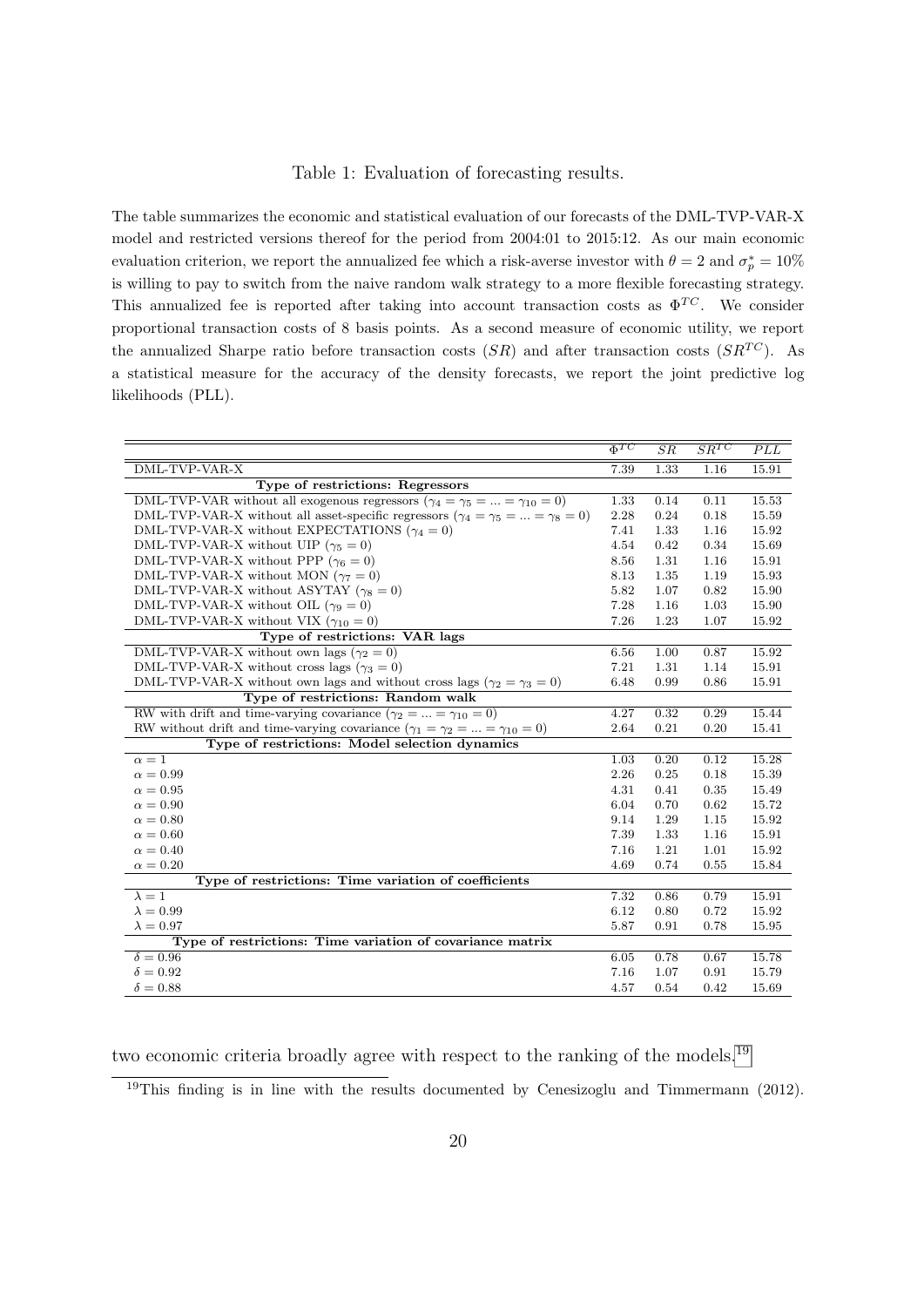We now turn to an investigation of what aspects of DML-TVP-VAR-X are most important in leading to its good performance beginning with a discussion of the hyperparameters,  $\gamma$ , which relate to the inclusion or exclusion of explanatory variables. Figures [4](#page-40-0) to [12](#page-44-0) in our Empirical Appendix show exactly which of these are included or excluded at each point in time. A general pattern in these figures is that there is a lot of dynamic switching relating to which of the variables enter or leave the model. Table [1](#page-20-0) shows what happens when we impose restrictions that various coefficients are omitted from the model at all points in time. For most cases, completely excluding an explanatory variable leads to large drops in all of our performance measures. Excluding economic fundamentals altogether leads to a substantial deterioration in the portfolio performance. This also holds true for the case where only asset-specific exogenous variables are excluded. If we exclude the asset-specific exogenous variables, the annualized fee drops from 7.39% to 2.28%, while the Sharpe ratio falls from 1.16 to 0.18 after transaction costs. Additionally excluding the non asset-specific predictors (OIL, VIX) leads to even worse results ( $\Phi^{TC} = 1.33$ ,  $SR^{TC} = 0.11$ ). Similarly, DML-TVP-VAR-X outperforms the random walk specifications. Note that if we add a time-varying covariance matrix to the random walk configurations it leads to improved performance over the homoskedastic random walk with constant covariance matrix. However, these improvements are much less than we found with DML-TVP-VAR-X. Overall, this is clear-cut evidence that including exogenous variables improves the economic performance and that our setup is in fact able to capture the unstable link between fundamentals and exchange rates.

With regards to the individual exogenous variables, UIP in particular appears to contain useful information since performance fees and the Sharpe ratio both drop substantially in a configuration that excludes this variable. Inspection of Figure [7](#page-42-0) in the Empirical Appendix reveals that UIP has been included particularly during the subprime crisis. However, the exclusion of PPP does not lead to any such deterioration. Given the existing evidence on slow mean reversion in real exchange rates and the low inflation environment throughout our evaluation period, the finding that PPP is not generating economic utility is not surprising. We also find appreciable losses from excluding the asymmetric Taylor rule (ASYTAY), although these are smaller than those which occur if UIP is excluded. This might be explained by the emergence of the zero-

They report broad agreement between density forecast measures and economic performance measures. Instead, there is typically a weak link between point forecast evaluation criteria and economic evaluation criteria.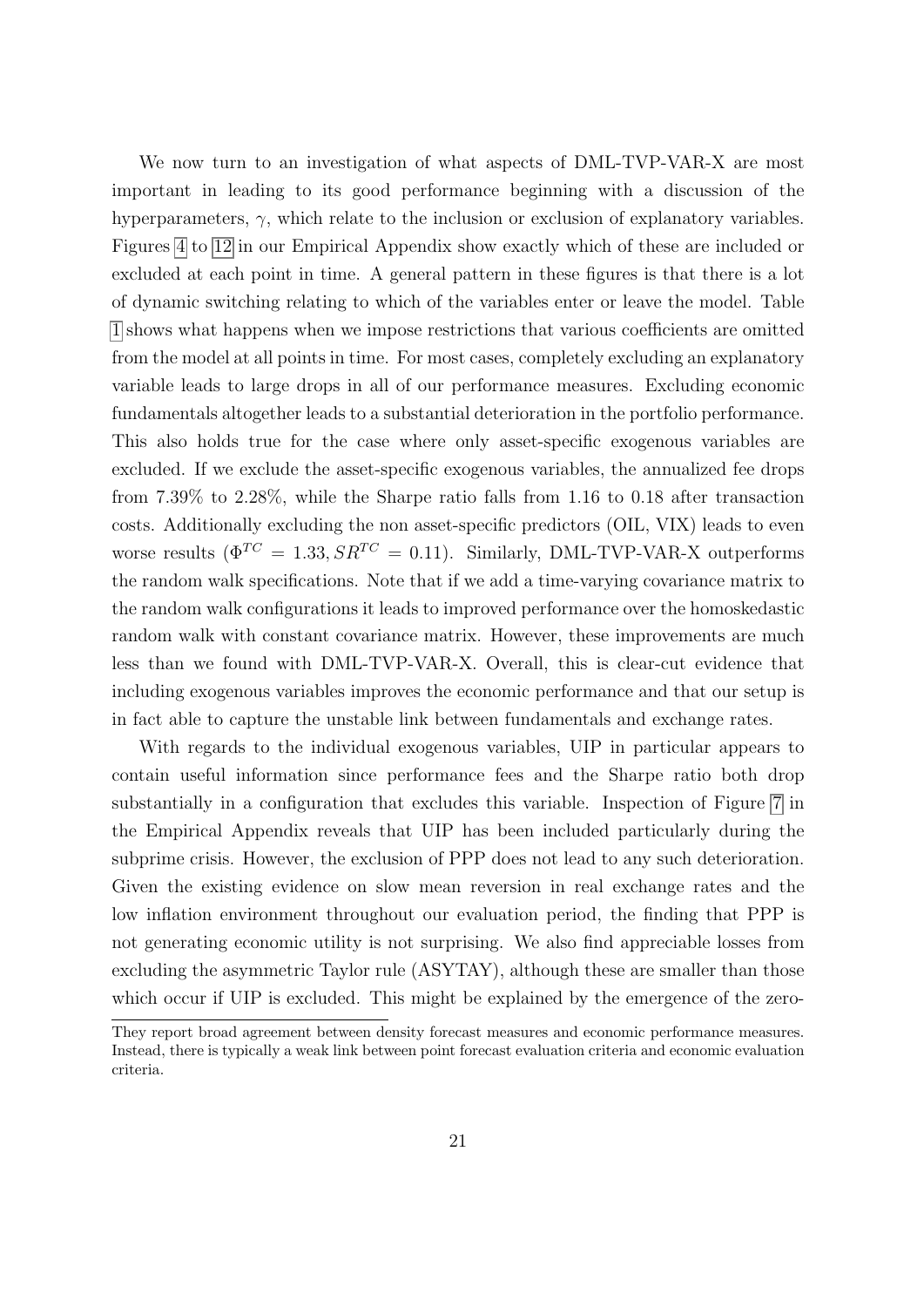lower bound and unconventional monetary policy which implies that interest rate setting is not characterized by standard Taylor rules over the full sample. We do not find any economic or statistical improvement from considering monetary fundamentals nor from considering survey data. This pattern aligns with the finding that the predictive power of exchange rate expectations often turns out to be rather weak.

Another interesting finding is that excluding both non asset-specific variables (OIL and VIX) decreases performance substantially, but excluding them individually only marginally reduces the various performance measures. Finally, excluding own and/or cross VAR lags leads to only a small reduction in our economic utility measures.

We next delineate the effects of restrictions on the tuning parameters  $\alpha$ ,  $\delta$  and  $\lambda$ . Previously, in Figure [1,](#page-18-0) we showed that the optimal model can rapidly change over time. The results in Table [1](#page-20-0) relating to  $\alpha$  show the benefits of this for forecasting. Fixing  $\alpha = 1$  rather than choosing the value of  $\alpha$  in real time leads to very poor forecasting results ( $\Phi^{TC} = 1.03$ ,  $SR^{TC} = 0.12$ ). Allowing for lower values of  $\alpha$  and, thus, more model switching leads to higher values of the performance fee and the Sharpe ratio. In fact, the highest performance fee is obtained when  $\alpha = 0.80$  and the highest Sharpe ratios when  $\alpha = 0.60$ . Thus, large economic and statistical losses occur if the investor does not emphasize the most recent forecast performance when selecting the forecast model on which to base their asset allocation decision. Figure [3](#page-23-0) plots the value of  $\alpha$  selected by our DML-TVP-VAR-X approach at each point in time. It shows that  $\alpha = 0.60$  is chosen in real time during the entire evaluation period which begins in 2004. Hence, the results for the model configuration with the restriction  $\alpha = 0.60$  and the results for the DML-TVP-VAR-X, are identical. Altogether, the choice of the discount factor  $\alpha$ for controlling the degree of likelihood discounting is a very important one here so as to handle frequent changes of relevant fundamentals.

In terms of time variation in parameters, imposing  $\lambda = 1$  and, thus, constant coefficients on lagged dependent and exogenous variables has little effect, although the Sharpe ratio is somewhat reduced.<sup>[20](#page-22-0)</sup> Fixing  $\lambda = 0.99$  or 0.97 and, thus, imposing gradual parameter change does lead to some reduction in performance fees, although our measure of statistical performance is increased by doing so. With DML-TVP-VAR-X, different degrees of time variation are selected over time (see Figure [14](#page-45-0) in the Empirical

<span id="page-22-0"></span><sup>&</sup>lt;sup>20</sup> This discrepancy between the performance fee and the Sharpe ratio may stem from the fact that we account for autocorrelation in monthly returns when calculating the Sharpe ratio, while we do not so when calculating the performance fee.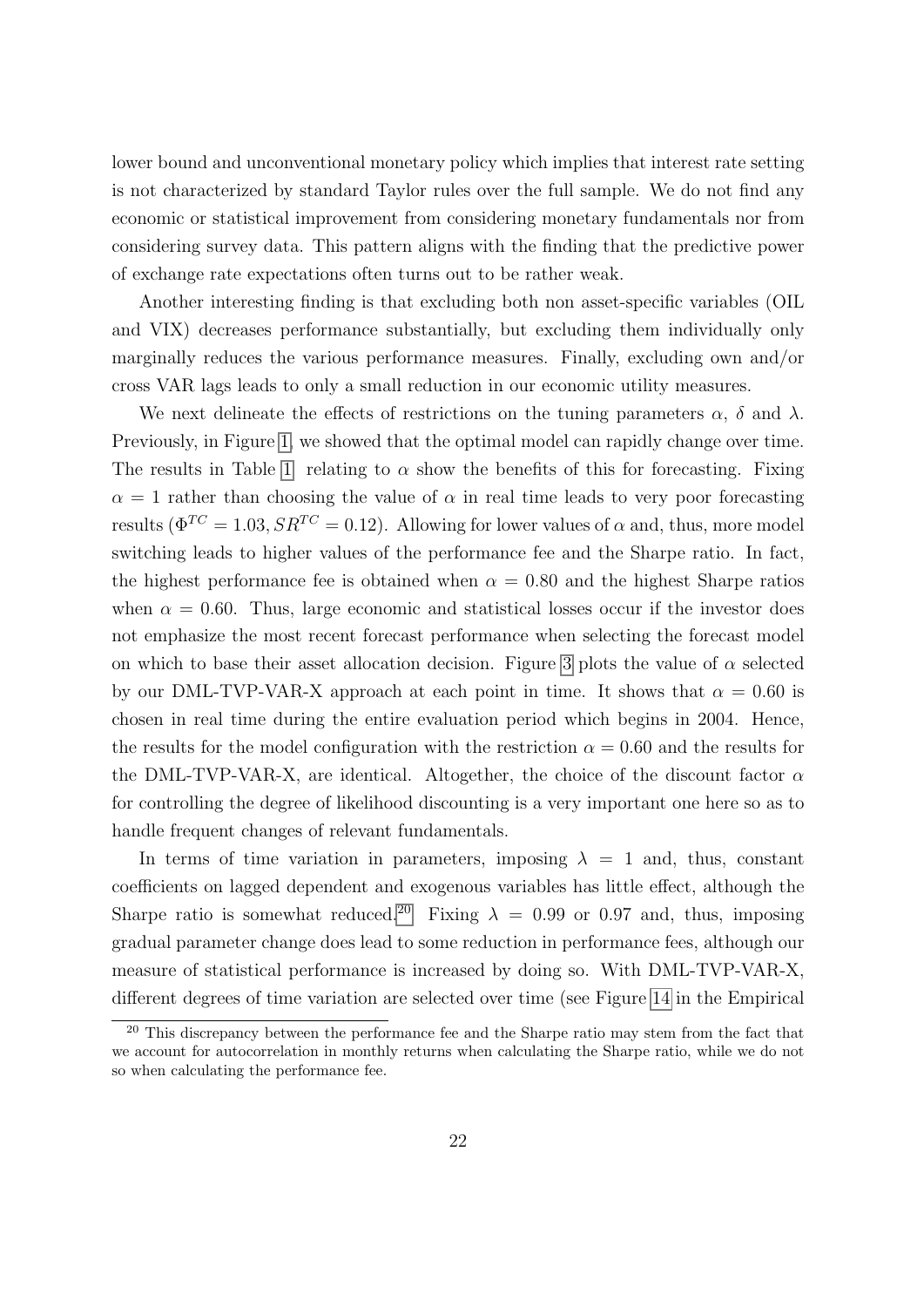

<span id="page-23-0"></span>Figure 3: The figure diplays the selected values of the discount factor  $\alpha \in \mathbb{R}$  $\{0.2; 0.4; 0.6; 0.8; 0.9; 0.95; 0.99; 1\}$  over time.

Appendix). It is interesting to note that, while economic and statistical criteria are in line for most of the model configurations, they are not for the restrictions on  $\lambda$ .

All our model configurations are heteroskedastic.<sup>[21](#page-23-1)</sup> However, the degree of time variation of the covariance matrix is controlled by different possible values of the discount factor  $\delta$ . Fixing  $\delta$  comes with losses in economic and statistical measures, providing evidence that the degree of volatility varies through time (see Figure [13](#page-45-1) in the Empirical Appendix). The degree of volatility will directly effect the variance of the predictive density which, in turn, will affect predictive credible intervals. Figure [17](#page-47-0) in our Empirical Appendix plots 90% credible intervals along with the actual realizations for our 7 exchange rates. The credibility intervals are quite precisely estimated and have good coverage (approximately 9% of actual observations are outside the 90% credibility intervals if we average over exchange rates and time). This provides evidence that our dynamic selection of  $\delta$  is successful in capturing the volatility in the data.

<span id="page-23-1"></span><sup>21</sup>Including homoskedastic models with a constant covariance matrix is easily accomplished in our setting by including an additional grid point  $\delta = 1$ . However, when including  $\delta = 1$ , this grid point is never selected and results are thus unaffected. This shows the inappropriateness of a constant covariance.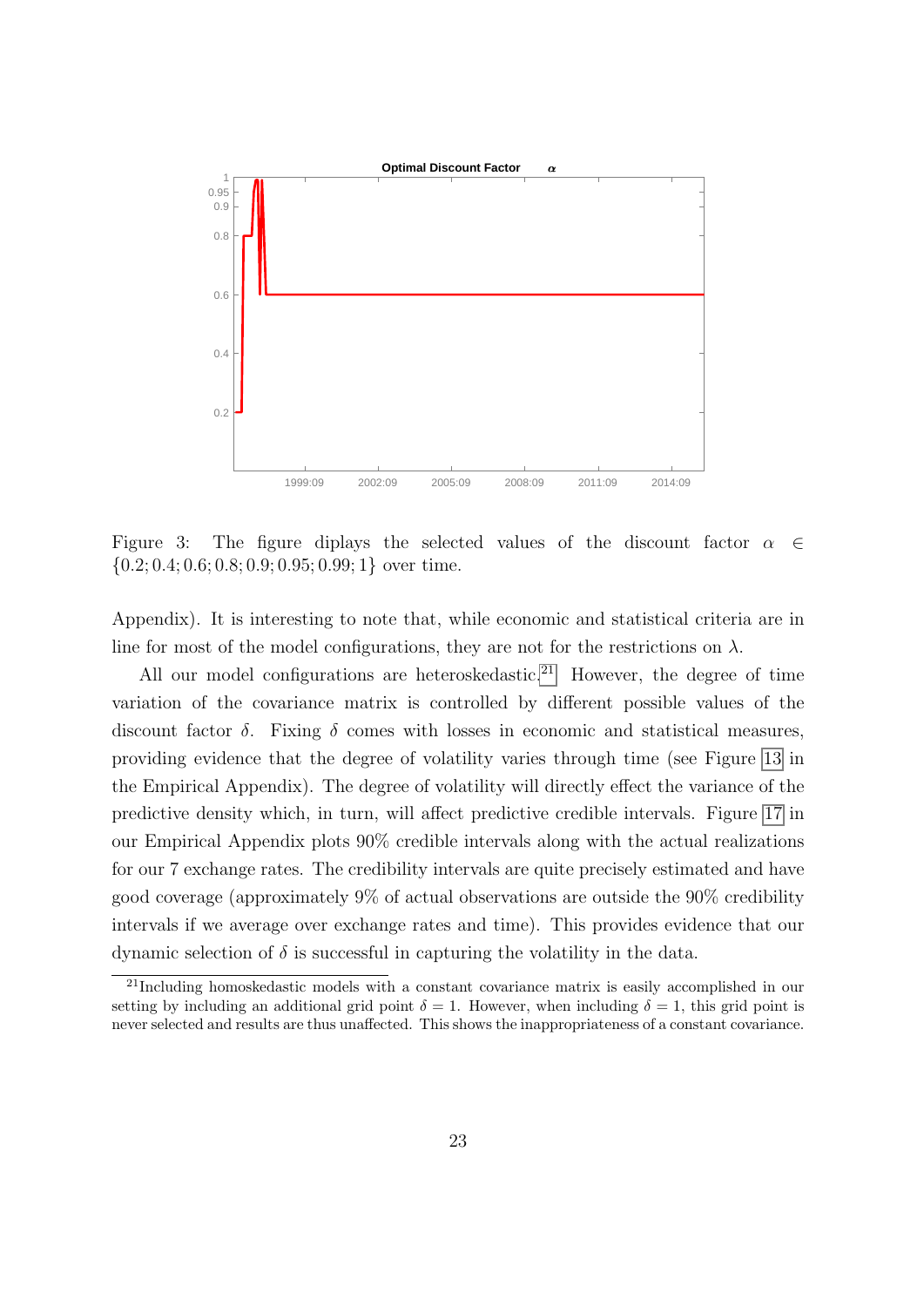### 6 Robustness checks and extensions

### 6.1 Subsample analysis

To shed some light on the robustness of our findings, Table [2](#page-25-0) presents the same results as Table [1,](#page-20-0) but for three sub-periods: 2004:01 − 2007:12, 2008:01 − 2011:12 and 2012:01 − 2015:12. For brevity, we only present results for DML-TVP-VAR-X and a sub-set of our models. We find that DML-TVP-VAR-X provides large economic gains throughout all three subperiods. This robustness is corroborated by Figures [15](#page-46-0) and [16](#page-46-1) in the Empirical Appendix which depict the evolution of the performance fee and wealth over time. Excluding all regressors as a block (TVP-VAR) or adopting a random walk specification with time-varying covariance leads to very poor forecasting results during the second subperiod which contains the subprime crisis. This points to the importance of including exogenous regressors during turbulent market times and aligns with the implication of Figure [2.](#page-19-0)

Excluding the professional forecasts (EXPECTATIONS) does not affect the results in any subperiod. UIP turns out to be an important predictor in the second sub-period which corresponds to the times in which UIP is included in the model (see Figure [7\)](#page-42-0). The importance of UIP in the second subperiod is potentially related to the collapse of carry trades due to the narrowing of interest rate differentials after 2008. Changes in small interest rate differentials seem to incorporate information about future exchange rate movements between 2008 and 2011. PPP and MON do not provide any economic utility for any subsample. ASYTAY turns out to be quite important in the first subperiod, reflecting the fact that Taylor rules provide an arguably reasonable characterization of monetary policy prior to the low-interest rate environment. Fast model switching accomplished by low values of  $\alpha$  was particularly important between 2008:01 and 2011:12, the period containing the subprime crisis. However, fixing  $\alpha = 1$  would have been a poor choice in any subperiod, while adopting constant coefficients  $(\lambda = 1)$  was only detrimental in the second subperiod.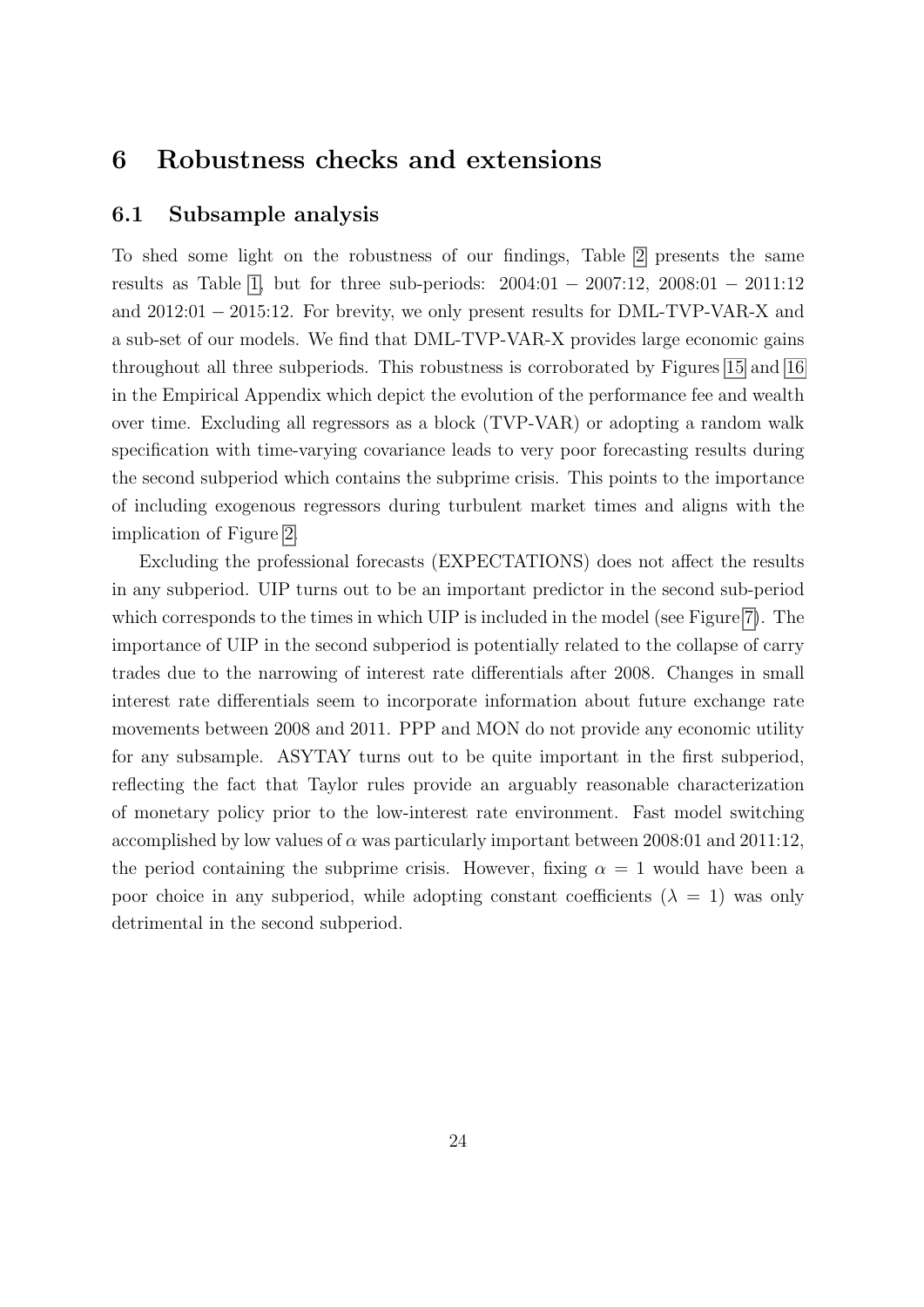| ١<br>I<br>١<br>í                   |
|------------------------------------|
| I<br>١                             |
| l<br>I<br>l<br>$\overline{a}$<br>I |
| ļ<br>١                             |
| ֠<br>ľ<br>í<br>I<br>١              |
| ı                                  |
| I<br>l                             |
| j<br>I<br>l<br>$\overline{a}$<br>l |
|                                    |
|                                    |
|                                    |
| l                                  |
|                                    |
|                                    |

<span id="page-25-0"></span>The table summarizes the economic and statistical evaluation of our forecasts for three sub-sample periods:  $2004:01-2007:12$ ,  $2008:01-2011:12$ and 2012:01 – 2015:12. We report the annualized fee which a risk-averse investor with  $\theta = 2$  and target portfolio volatility  $\sigma_p^* = 10\%$  is willing to pay to switch from the naive random walk strategy to a more flexible forecasting strategy. This annualized fee is reported after and 2012:01 − 2015:12. We report the annualized fee which a risk-averse investor with  $\theta = 2$  and target portfolio volatility  $\sigma_p^* = 10\%$  is taking into account transaction costs as  $\Phi^{TC}$ . We consider proportional transaction costs of 8 basis points. We also report the annualized The table summarizes the economic and statistical evaluation of our forecasts for three sub-sample periods: 2004:01−2007:12, 2008:01−2011:12 willing to pay to switch from the naive random walk strategy to a more flexible forecasting strategy. This annualized fee is reported after taking into account transaction costs as  $\Phi^{TC}$ . We consider proportional transaction costs of 8 basis points. We also report the annualized Sharpe ratio after transaction costs ( $SR^{TC}$ ). Sharpe ratio after transaction costs  $(SR^{TC})$ .

|                                                                                                                                     |                                       | $\overline{\Phi^{TC}}$                      |                                      |                            | $\overline{S R^{TC}}$                                       |                                                             |
|-------------------------------------------------------------------------------------------------------------------------------------|---------------------------------------|---------------------------------------------|--------------------------------------|----------------------------|-------------------------------------------------------------|-------------------------------------------------------------|
|                                                                                                                                     | 70:10                                 | 08:11                                       | 12:15                                | 04:07                      | 08:11                                                       | 12:15                                                       |
| DML-TVP-VAR-X                                                                                                                       | 5.94                                  | 8.82                                        | 7.39                                 | 1.46                       | 1.26                                                        | 0.78                                                        |
| Type of restrictions: Regressors                                                                                                    |                                       |                                             |                                      |                            |                                                             |                                                             |
| $= \gamma_{10} = 0$<br>$\vdots$<br>$\mid \mid$<br>DML-TVP-VAR without all exogenous regressors ( $\gamma_4 = \gamma_5$              | 7.29                                  | $-9.63$                                     |                                      |                            | $-0.29$                                                     | 0.45                                                        |
| $\widehat{\circ}$<br><code>DML-TVP-VAR-X</code> without all asset-specific regressors ( $\gamma_4 = \gamma_5 = \ldots = \gamma_8 =$ | 4.22                                  | $-4.78$                                     |                                      | $\frac{32}{15}$            | $-0.18$                                                     | 0.58                                                        |
| CTATIONS $(\gamma_4=0)$<br>DML-TVP-VAR-X without EXPE                                                                               | 5.94                                  | 8.82                                        |                                      |                            |                                                             |                                                             |
| $\text{DML-TVP-VAR-X without UIP } (\gamma_5 = 0)$                                                                                  |                                       |                                             | 5<br>1500<br>1500<br>1700<br>1700    | $1.46$<br>$1.16$<br>$1.59$ | $\frac{1.26}{-0.15}$                                        | $\begin{array}{c} 0.78 \\ 1.00 \\ 1.36 \\ 0.86 \end{array}$ |
| $(\gamma_6 = 0)$<br><b>DML-TVP-VAR-X without PPP</b>                                                                                | 5.94<br>6.56                          | $-2.93$<br>9.49                             |                                      |                            |                                                             |                                                             |
| $DML$ -TVP-VAR-X without MON ( $\gamma_7 = 0$ )                                                                                     | 6.26                                  | 9.07                                        |                                      |                            | 1.21                                                        |                                                             |
| $\text{OML-TVP-VAR-X without ASYTAY } (\gamma_8=0)$                                                                                 | 3.16                                  | 8.19                                        | 6.10                                 | 0.86                       | 1.20                                                        | 0.50                                                        |
| Type of restrictions: Random walk                                                                                                   |                                       |                                             |                                      |                            |                                                             |                                                             |
| $\widehat{\circ}$<br>RW without drift and time-varying covariance ( $\gamma_1 = \gamma_2 =  = \gamma_{10} =$                        | 8.82                                  | $-3.68$                                     | 3.05                                 | 1.47                       | $-0.14$                                                     | 0.08                                                        |
| Type of restrictions: Model selection dynamics                                                                                      |                                       |                                             |                                      |                            |                                                             |                                                             |
| $\alpha =$                                                                                                                          | $\frac{3}{4}$                         | $-3.36$                                     |                                      | $\ddot{c}$                 | $-0.23$                                                     | $-0.05$                                                     |
| $\alpha = 0.99$                                                                                                                     |                                       | $-5.79$                                     |                                      | $\ddot{=}$                 | $-0.35$                                                     |                                                             |
| $\alpha = 0.95$                                                                                                                     |                                       | $-2.25$                                     |                                      | $\ddot{5}$                 | $-0.09$                                                     |                                                             |
| 0.90<br>$\alpha =$                                                                                                                  | $4.12$<br>$6.10$<br>$6.23$<br>$6.394$ | 3.36                                        | $2.48$<br>$8.34$<br>$9.64$<br>$9.64$ | $\cdot$ <sup>34</sup>      | $\begin{array}{c} 0.26 \\ 1.18 \\ 1.26 \\ 0.70 \end{array}$ | 0.51<br>0.51<br>0.000<br>0.000<br>0.000                     |
| $\alpha = 0.80$                                                                                                                     |                                       | 10.29                                       | 10.85                                | $\ddot{34}$                |                                                             |                                                             |
| 0.60<br>$\alpha =$                                                                                                                  |                                       |                                             | $7.39\,$                             | $\ddot{ }$                 |                                                             |                                                             |
| $\alpha=0.40$                                                                                                                       | 5.89                                  | $\begin{array}{c} 8.82 \\ 6.37 \end{array}$ | 9.21                                 | rġ.                        |                                                             |                                                             |
| 0.20<br>$\alpha =$                                                                                                                  | 6.05                                  | 2.80                                        | 5.23                                 | 1.58                       | 0.20                                                        | 0.37                                                        |
| Time variation of coefficients<br>Type of restrictions:                                                                             |                                       |                                             |                                      |                            |                                                             |                                                             |
| $\frac{1}{\sim}$                                                                                                                    | 4.93                                  | 5.62                                        | 11.37                                | 1.09                       | 0.52                                                        | 0.95                                                        |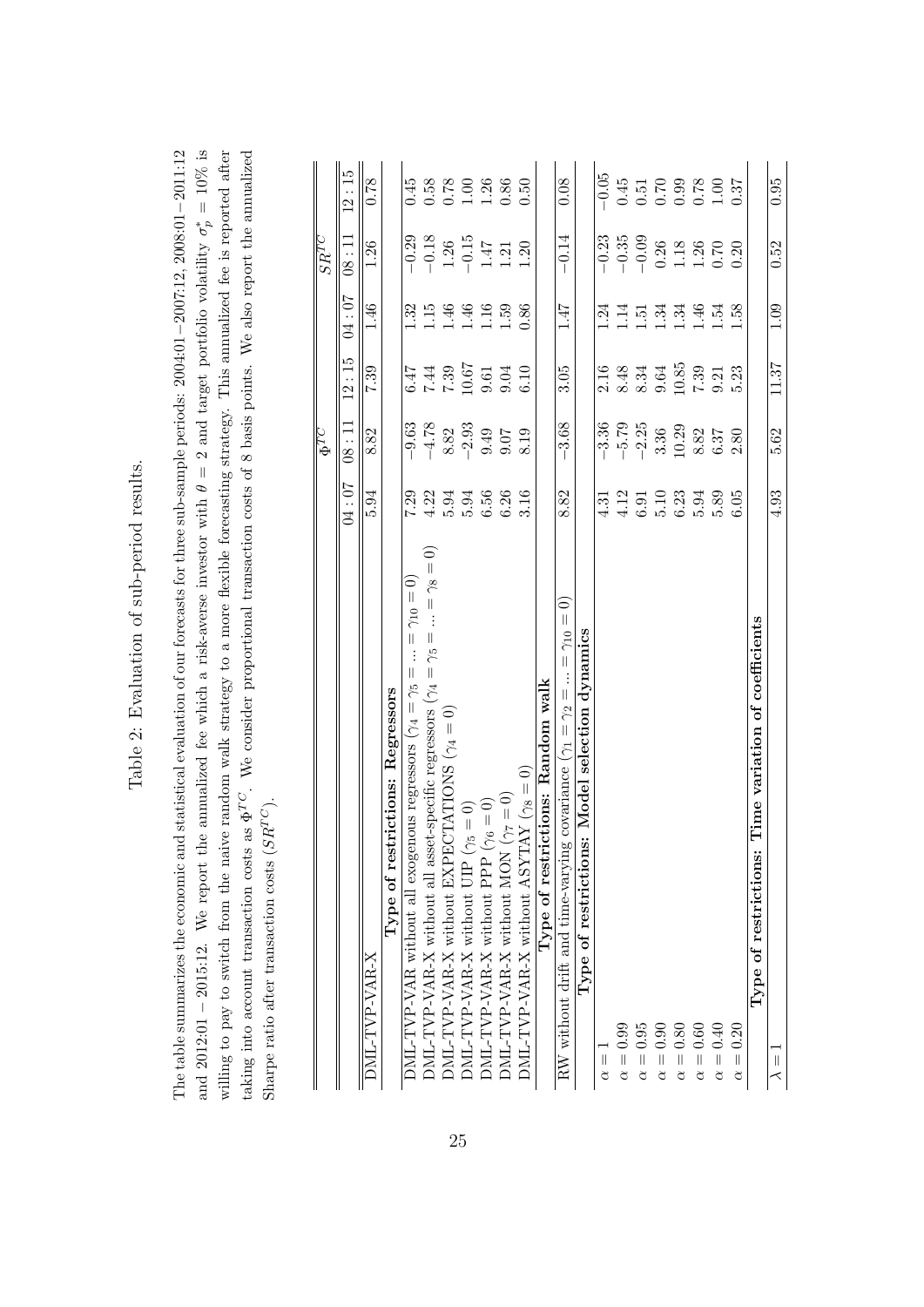#### 6.2 Currency selection

Another important robustness check corresponds to the choice of currencies. We reestimate our models for two alternative country settings. The first considers three currencies vis-à-vis the US dollar: GBP, Euro and JPY. The second considers five currencies vis-à-vis the US dollar: GBP, Euro, JPY, Canadian dollar and Australian dollar. We report the performance fees and Sharpe ratios after transaction costs, respectively. Table [3](#page-27-0) summarizes the results. With respect to excluding exogenous regressors as a block and the restrictions on  $\alpha$  and  $\lambda$  we observe similar patterns as for our main results. However, we do observe some different patterns with respect to the importance of certain regressors compared to the main setting. While excluding PPP and MON even improves the findings for our main setting, the performance weakens for both alternative currency selections.

### 6.3 Choice of risk aversion and target volatility

Having assessed the robustness in terms of sample and country choice, we modify our assumptions related to the utility function of the investor. Table [4](#page-28-0) provides estimates of the annualized performance fee after transaction costs using our DML-TVP-VAR-X approach for two different degrees of risk aversion ( $\theta \in \{2, 6\}$ ) and three different values of the target portfolio volatility  $(\sigma_p^* \in \{8\%, 10\%, 12\%\})$ . It is worth reiterating that our main results were reported for  $\theta = 2$  and  $\sigma_p^* = 10\%$ . The results document that the performance fee increases with higher target portfolio volatilities and is higher for  $\theta$ =6 compared to  $\theta = 2$ , keeping  $\sigma_p^*$  constant. These findings document that the reported base case results are unlikely to overstate the utility gains of a representative investor.

### 6.4 Choice of benchmark

Our previous findings use the random walk without drift (and a constant covariance matrix) as a benchmark. This provides arguably the toughest comparison when evaluating exchange rate forecasts (Rossi, 2013). Moving to the random walk with drift (and a constant covariance matrix) as a benchmark leads to even more striking performance of DML-TVP-VAR-X with  $\Phi^{TC} = 12.93$  when we set  $\theta = 2$  and  $\sigma_p^* = 10\%$ as above.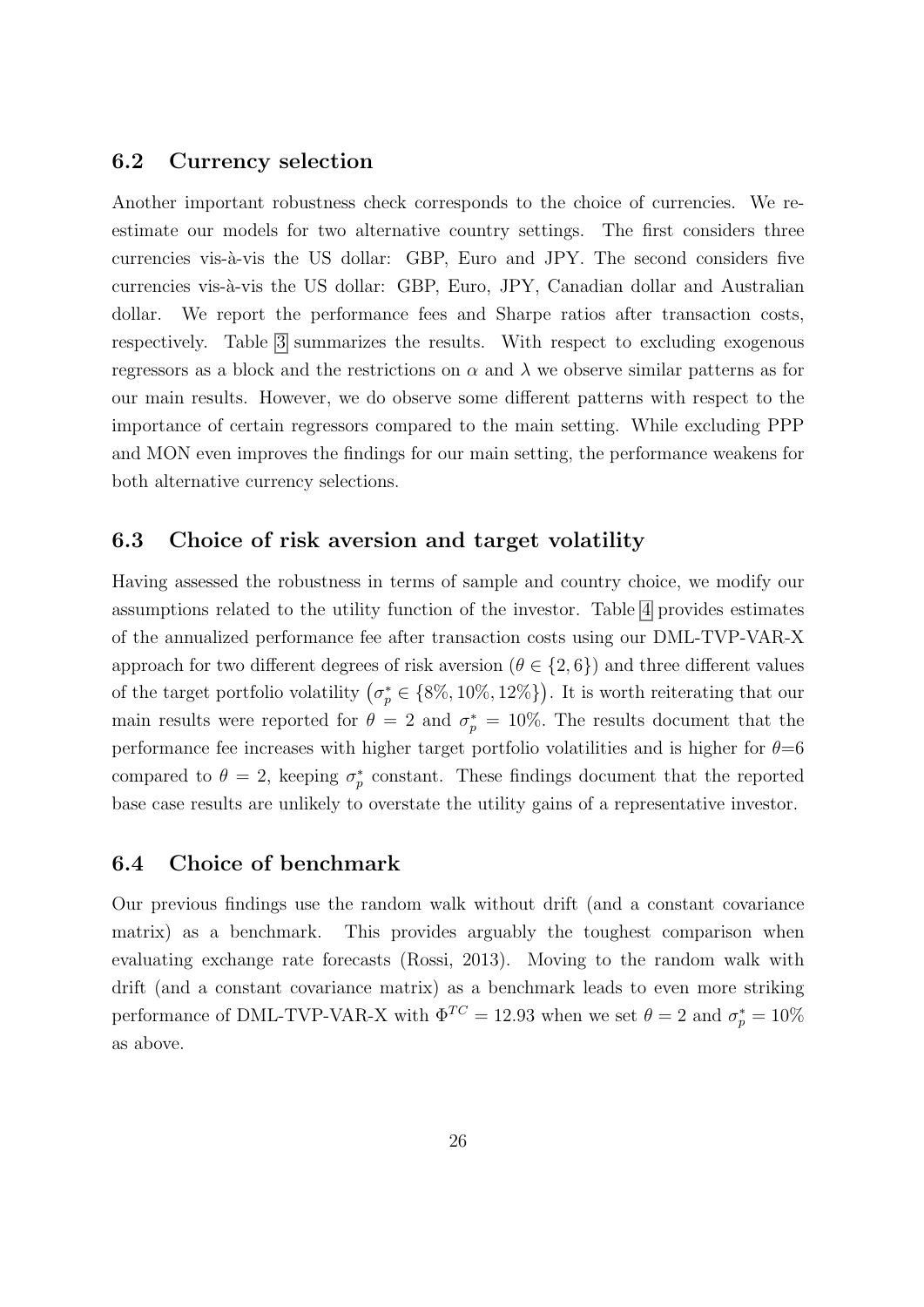#### <span id="page-27-0"></span>Table 3: Evaluation of results for alternative currency selections.

The table summarizes the economic evaluation of our forecasts for two alternative currency selections including three and five currencies visà-vis the US dollar. The three-country setting comprises GBP, EUR and the JPY while the five-country setting comprises GBP, EUR, JPY, CAD and AUD. We report the annualized fee which a risk-averse investor with  $\theta = 2$  and target portfolio volatility  $\sigma_p^* = 10\%$  is willing willing to pay to switch from the naive random walk strategy to a more flexible forecasting strategy. This annualized fee is reported after taking into account transaction costs as  $\Phi^{TC}$ . We consider proportional transaction costs of 8 basis points. We also report the annualized Sharpe ratio after transaction costs  $(SR^{TC})$ .

|                                                                                                 | 3 currencies |           | 5 currencies |           |
|-------------------------------------------------------------------------------------------------|--------------|-----------|--------------|-----------|
|                                                                                                 | $\Phi^{TC}$  | $SR^{TC}$ | $\Phi^{TC}$  | $SR^{TC}$ |
| DML-TVP-VAR-X                                                                                   | 8.46         | 0.78      | 6.79         | 0.74      |
| Type of restrictions: Regressors                                                                |              |           |              |           |
| DML-TVP-VAR without all exogenous regressors $(\gamma_4 = \gamma_5 =  = \gamma_{10} = 0)$       | 2.64         | 0.07      | 5.58         | 0.49      |
| DML-TVP-VAR-X without all asset-specific regressors ( $\gamma_4 = \gamma_5 =  = \gamma_8 = 0$ ) | 6.34         | 0.48      | 3.98         | 0.38      |
| DML-TVP-VAR-X without EXPECTATIONS ( $\gamma_4 = 0$ )                                           | 8.47         | 0.78      | 6.82         | 0.74      |
| DML-TVP-VAR-X without UIP ( $\gamma_5 = 0$ )                                                    | 7.47         | 0.67      | 5.12         | 0.47      |
| DML-TVP-VAR-X without PPP ( $\gamma_6 = 0$ )                                                    | 7.93         | 0.59      | 4.79         | 0.46      |
| DML-TVP-VAR-X without MON ( $\gamma_7 = 0$ )                                                    | 6.33         | 0.47      | 4.76         | 0.48      |
| DML-TVP-VAR-X without ASYTAY ( $\gamma_8 = 0$ )                                                 | 6.33         | 0.47      | 5.57         | 0.60      |
| Type of restrictions: Random walk                                                               |              |           |              |           |
| RW without drift and time-varying covariance $(\gamma_1 = \gamma_2 =  = \gamma_{10} = 0)$       | $-2.07$      | $-0.22$   | 0.82         | 0.14      |
| Type of restrictions: Model selection dynamics                                                  |              |           |              |           |
| $\alpha=1$                                                                                      | 3.61         | 0.18      | 2.68         | 0.31      |
| $\alpha = 0.99$                                                                                 | 4.71         | 0.30      | 3.36         | 0.36      |
| $\alpha = 0.95$                                                                                 | 7.06         | 0.57      | 4.92         | 0.51      |
| $\alpha = 0.90$                                                                                 | 7.85         | 0.62      | 6.37         | 0.70      |
| $\alpha = 0.80$                                                                                 | 7.79         | 0.69      | 6.63         | 0.83      |
| $\alpha = 0.60$                                                                                 | 8.63         | 0.90      | 6.33         | 0.78      |
| $\alpha = 0.40$                                                                                 | 5.56         | 0.41      | 5.77         | 0.64      |
| $\alpha = 0.20$                                                                                 | 6.17         | 0.47      | 5.27         | 0.59      |
| Type of restrictions: Time variation of coefficients                                            |              |           |              |           |
| $\lambda=1$                                                                                     | 5.62         | 0.35      | 4.80         | 0.41      |

### 6.5 Further robustness checks and extensions

We have performed several additional robustness tests which are left out for brevity but are available upon request. These do not change our main findings. The additional robustness checks include the use of three-month ahead forecasts, risk-adjustment of interest rates via forward rates, Euribor instead of LIBOR interest rates, alternative grid values for the Minnesota shrinkage priors, and a symmetric Taylor rule instead of an asymmetric one. As an alternative performance measure we also investigated the manipulation-proof performance measure proposed by Goetzmann, Ingersoll, Spiegel, and Welch (2007). The advantage of this criterion is that we neither have to assume a particular return distribution nor a certain utility function. The results compared to the reported quadratic utility case are very similar.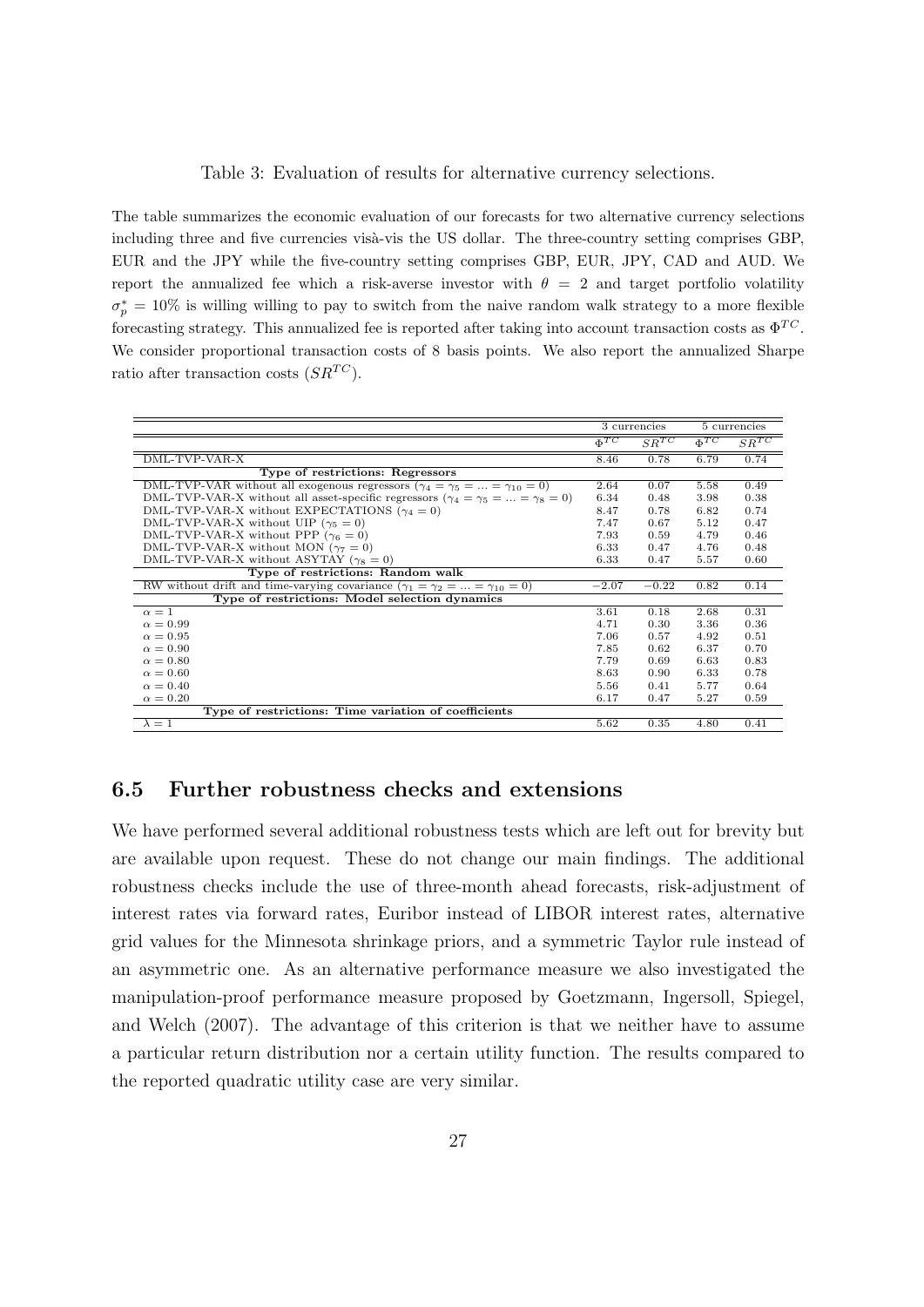The table reports the economic value of of the DML-TVP-VAR-X model for several combinations of risk aversion  $\delta$  and target volatility  $\sigma_p^* = 10$ . This annualized fee is reported after taking into account transaction costs as  $\Phi^{TC}$ . We consider proportional transaction costs of 8 basis points.

<span id="page-28-0"></span>

| $\theta/\sigma_p^*$ combination   | $\Phi^{TC}$ |
|-----------------------------------|-------------|
| $\theta = 2, \, \sigma_p^* = 8\%$ | 5.86        |
| $\theta = 2, \sigma_p^* = 10\%$   | 7.39        |
| $\theta = 2, \sigma_p^* = 12\%$   | 8.94        |
| $\theta = 6, \, \sigma_p^* = 8\%$ | $6.27\,$    |
| $\theta = 6, \ \sigma_p^* = 10\%$ | 8.03        |
| $\theta = 6, \sigma_p^* = 12\%$   | 9.87        |

Note that the portfolio weights are not restricted in our base setting and vary widely over time (see Figure [18](#page-48-0) in the Empirical Appendix). The average annual portfolio turnover implied by the VAR model is 11.73 compared to 1.37 (4.03) implied by the random walk model without (with) drift and stochastic volatility. We have considered restrictions on minimum and maximum portfolio weights and maximum portfolio turnover. We did not find any gains in terms of portfolio performance in incorporating such restrictions. To minimize transaction costs we also considered a strategy which involves trading a mixture of the current portfolio and the target portfolio weights. The fact that neither the mixture strategy nor restrictions on portfolio weights/turnover restrictions improve the overall results points to a scenario in which the gains due to reducing transaction costs are offset by partly ignoring the signals provided by the forecasting model.

We have exploited the flexibility of our method by including additional regressors. We have included either the highest and lowest forecast (standardized by the expected forecast) or the absolute difference between both values (standardized by the expected forecast) as a measure of disagreement among exchange rate forecasters. These do not change our results.

If we exclude Chile and South Korea, we can extend our sample back to 1975. Similar to Table [3,](#page-27-0) our main results again remain unaltered in the sense that we also identify substantial economic gains and find rapid model changes with typically only a small set of relevant fundamentals at each point in time.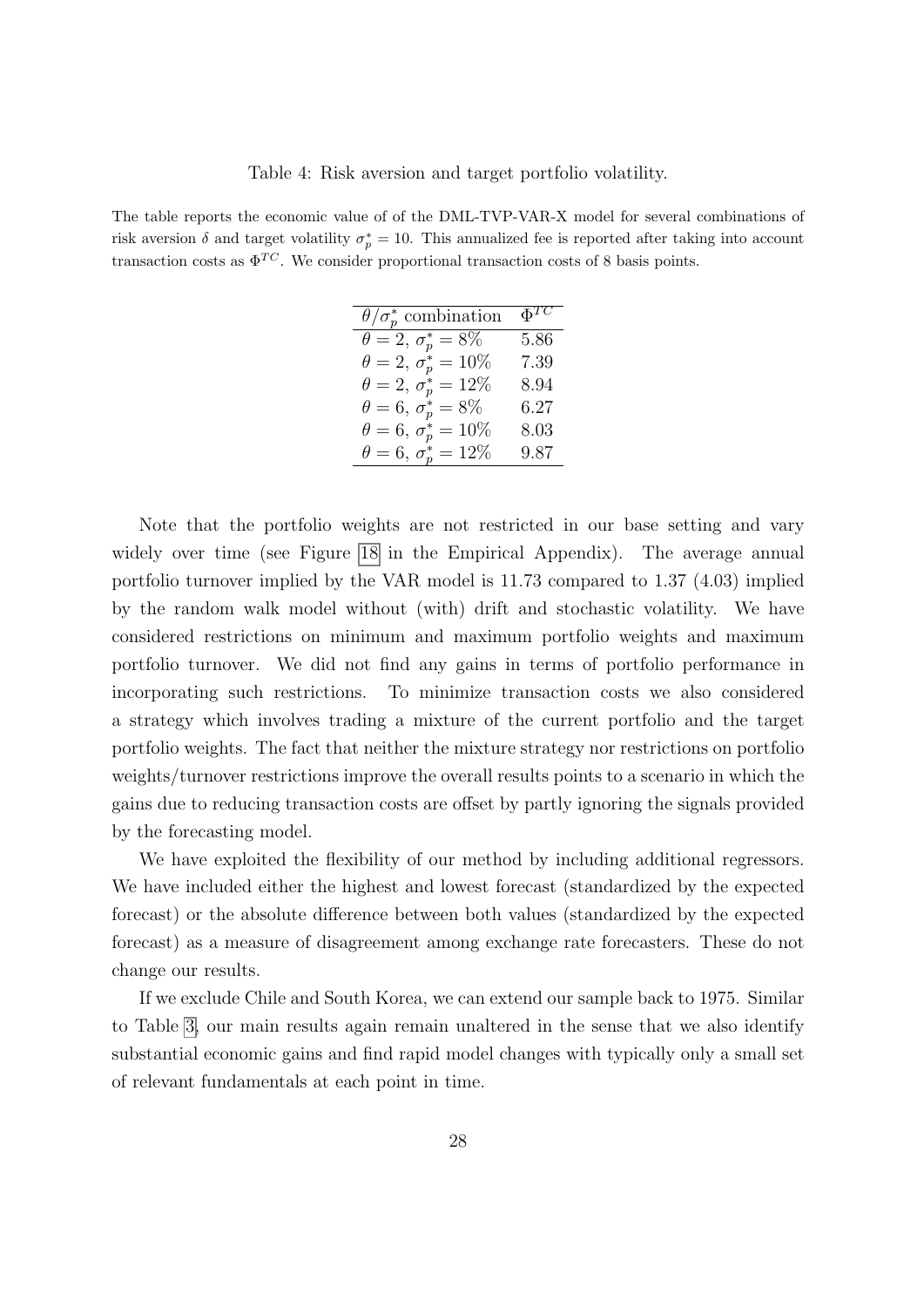As a further robustness check, we extended our framework to accommodate thirdcountry effects of exchange rates recently highlighted by Berg and Mark (2015). That is, including exogenous variables specific to an asset in the equation for other assets. The results are not noticably affected by incorporating such spillover effects.

An interesting extension of our framework would involve combining the timeseries signals provided by our proposed approach with some long-short style-based FX strategies such as carry, momentum or value reversal (see, for example, Barroso and Santa-Clara (2015)). Such style-based FX strategies exploit the cross section of the FX returns and may provide useful complementary information in addition to the timeseries signals. Blending cross-section and times-series signals could lead to an even more robust performance and could help reduce transaction costs. The weights attached to the time-series and cross-section strategies could be determined by directly optimizing an investor's utility in the framework of Brandt, Santa-Clara, and Valkanov (2009).

# 7 Concluding remarks

This paper has proposed a new multivariate forecasting approach for exchange rate returns. Our dynamic Bayesian learning approach enables us to quickly detect model changes over time and achieves computational feasibility by using decay factors. A major conceptual advantage of our approach over univariate models is that we obtain the input for the inherently multivariate portfolio otimization problem in a natural manner without having to rely on additional assumptions and procedures for mapping the forecast output into portfolio weights.

We have evaluated the economic value of our exchange rate forecasts in a dynamic asset allocation framework. Relying on our forecasting method, an investor achieves sizeable utility gains by capturing short-lived predictability. Our findings hold up to a large set of robustness tests. The time-varying importance of fundamentals and the frequent model shifts align with the implications of the theoretical and empirical exchange rate literature. Our forecasting strategy takes into account several dimensions of uncertainty. It is encouraging that the flexibility embedded in our approach pays off, particularly around the subprime crisis.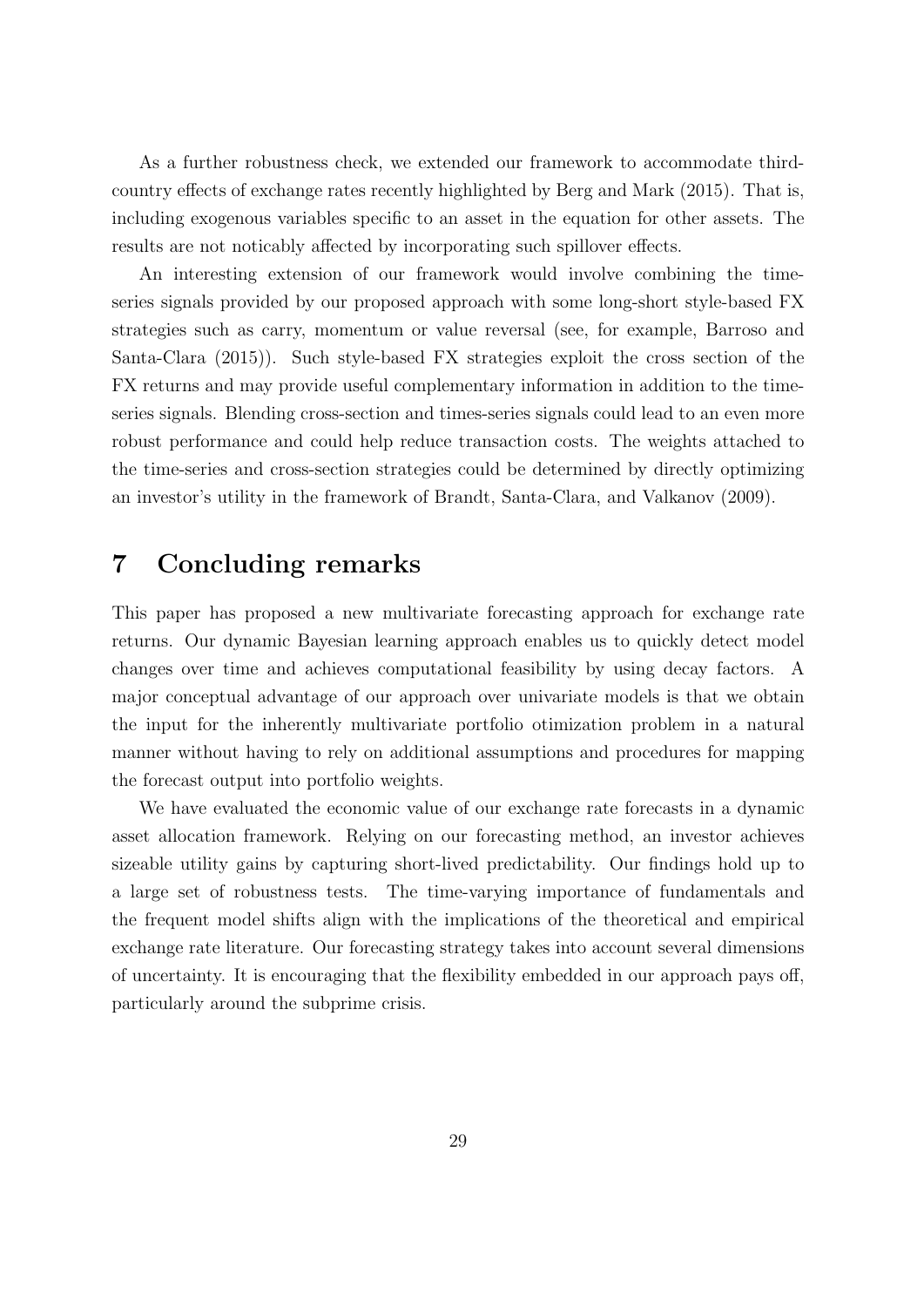# References

- Abhyankar, A., L. Sarno, and G. Valente (2005): "Exchange rates and fundamentals: evidence on the economic value of predictability," Journal of International Economics, 66(2), 325–348.
- Anderson, E. W., and A.-R. Cheng (2016): "Robust bayesian portfolio choices," The Review of Financial Studies, 29(5), 1330–1375.
- BACCHETTA, P., AND E. VAN WINCOOP (2004): "A Scapegoat Model of Exchange-Rate Fluctuations," American Economic Review, 94(2), 114–118.
	- (2006): "Can Information Heterogeneity Explain the Exchange Rate Determination Puzzle?," American Economic Review, 96(3), 552–576.
- (2013): "On the unstable relationship between exchange rates and macroeconomic fundamentals," Journal of International Economics, 91(1), 18–26.
- BAKSHI, G., AND G. PANAYOTOV (2013): "Predictability of currency carry trades and asset pricing implications," Journal of Financial Economics, 110(1), 139–163.
- BAŃBURA, M., D. GIANNONE, AND L. REICHLIN (2010): "Large Bayesian vector auto regressions," Journal of Applied Econometrics, 25(1), 71–92.
- Barroso, P., and P. Santa-Clara (2015): "Beyond the carry trade: Optimal currency portfolios," Journal of Financial and Quantitative Analysis, 50(5), 1037– 1056.
- BECKMANN, J., AND R. SCHÜSSLER (2016): "Forecasting exchange rates under parameter and model uncertainty," Journal of International Money and Finance, 60, 267–288.
- BERG, K. A., AND N. C. MARK (2015): "Third-country effects on the exchange rate," Journal of International Economics, 96(2), 227–243.
- Bilson, J. F. O. (1978): "The Current Experience with Floating Exchange Rates: An Appraisal of the Monetary Approach," American Economic Review, 68(2), 392–397.
- Blake, D., M. Beenstock, and V. Brasse (1986): "The performance of UK exchange rate forecasters," The Economic Journal, 96(384), 986–999.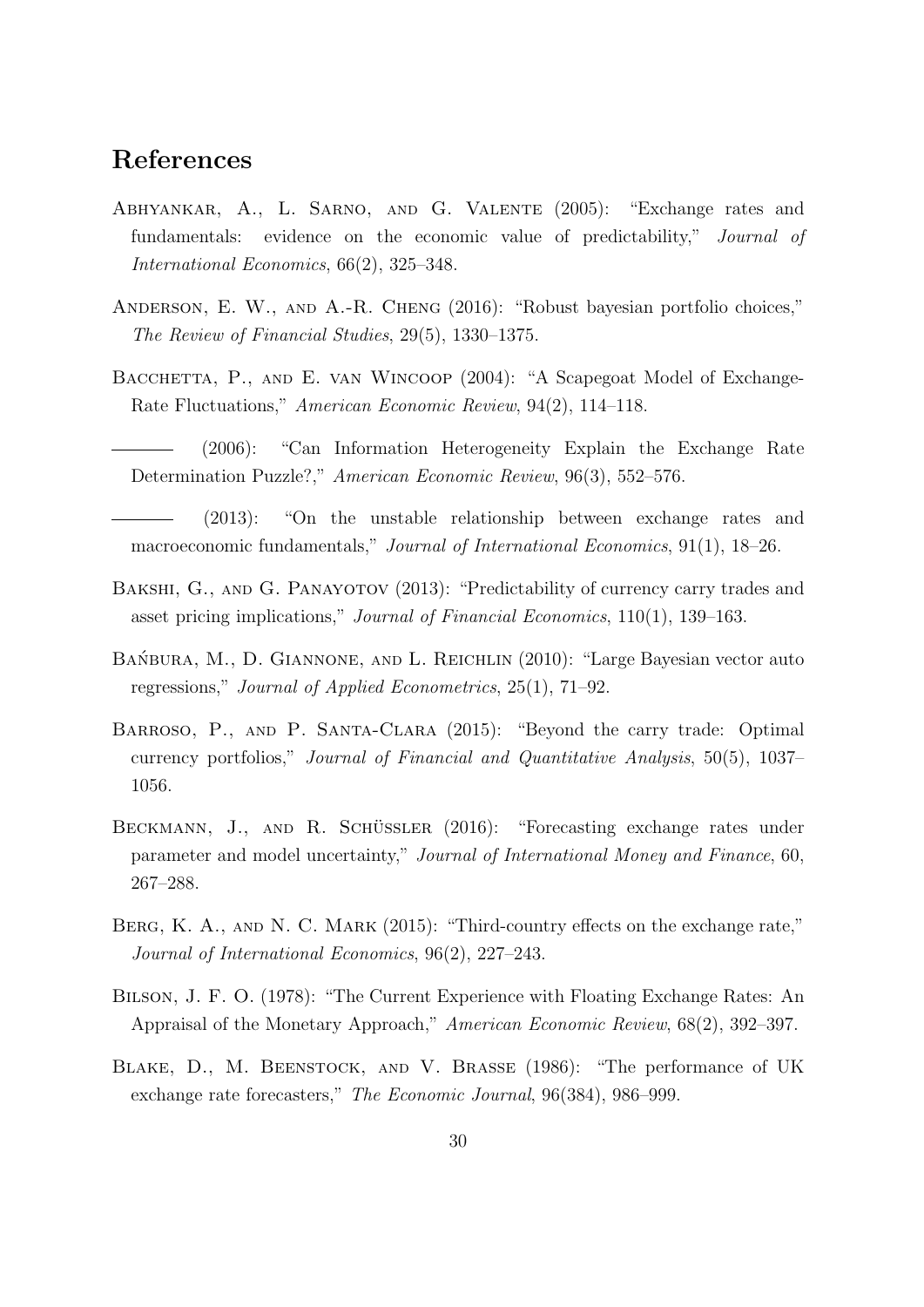- Brandt, M. W., P. Santa-Clara, and R. Valkanov (2009): "Parametric portfolio policies: Exploiting characteristics in the cross-section of equity returns," The Review of Financial Studies, 22(9), 3411–3447.
- Byrne, J. P., D. Korobilis, and P. J. Ribeiro (2016): "Exchange rate predictability in a changing world," Journal of International Money and Finance, 62, 1–24.
- Carriero, A., G. Kapetanios, and M. Marcellino (2009): "Forecasting exchange rates with a large Bayesian VAR," International Journal of Forecasting, 25(2), 400– 417.
- Cavusoglu, N., and A. R. Neveu (2015): "The Predictive Power of Survey-Based Exchange Rate Forecasts: Is there a Role for Dispersion?," Journal of Forecasting, 34(5), 337–353.
- CENESIZOGLU, T., AND A. TIMMERMANN (2012): "Do return prediction models add economic value?," Journal of Banking & Finance,  $36(11)$ ,  $2974-2987$ .
- CHIB, S., F. NARDARI, AND N. SHEPHARD (2006): "Analysis of high dimensional multivariate stochastic volatility models," Journal of Econometrics, 134(2), 341–371.
- Chinn, M., and J. Frankel (1994): "Patterns in Exchange Rate Forecasts for Twenty-Five Currencies," Journal of Money, Credit and Banking, 26(4), 759–770.
- DANGL, T., AND M. HALLING (2012): "Predictive regressions with time-varying coefficients," Journal of Financial Economics, 106(1), 157–181.
- DELLA CORTE, P., L. SARNO, AND I. TSIAKAS (2008): "An economic evaluation of empirical exchange rate models," The Review of Financial Studies, 22(9), 3491–3530.
- DELLA CORTE, P., AND I. TSIAKAS (2012): "Statistical and economic methods for evaluating exchange rate predictability," Handbook of exchange rates, pp. 221–263.
- DORNBUSCH, R. (1976): "Expectations and Exchange Rate Dynamics," Journal of Political Economy, 84(6), 1161–1176.
- Engel, C. (2013): "Exchange Rates and Interest Parity," NBER Working Papers 19336, National Bureau of Economic Research, Inc.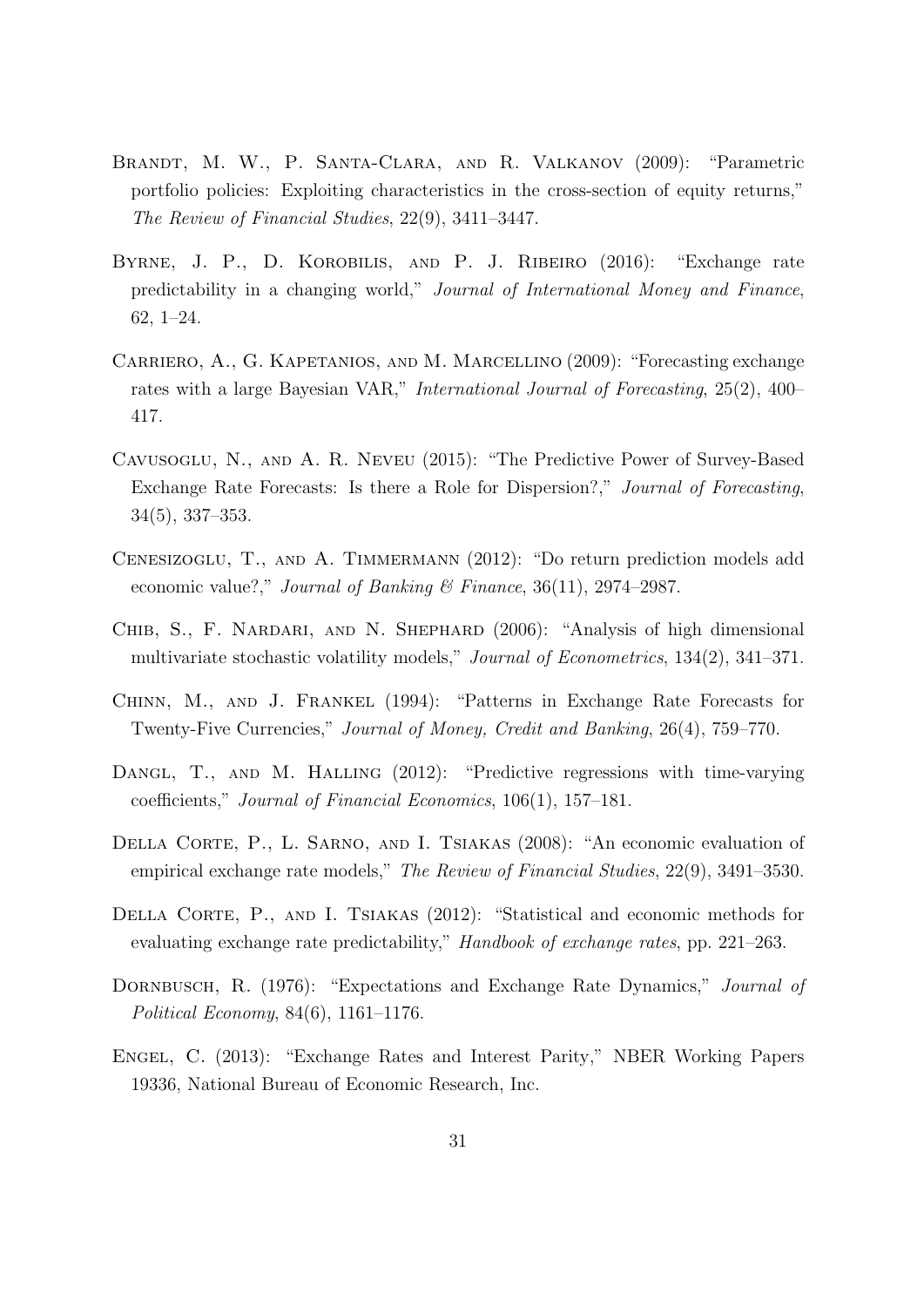- ENGEL, C., AND K. D. WEST (2005): "Exchange Rates and Fundamentals," Journal of Political Economy, 113(3), 485–517.
- Fatum, and Yamamoto (2016): "Intra-safe haven currency behavior during the global financial crisis," Journal of International Money and Finance, 66(C), 49–64.
- Fratzscher, M., D. Rime, L. Sarno, and G. Zinna (2015): "The scapegoat theory of exchange rates: the first tests," Journal of Monetary Economics,  $70(C)$ , 1–21.
- Geweke, J., and G. Amisano (2012): "Prediction with Misspecified Models," American Economic Review, 102(3), 482–486.
- Giannone, D., M. Lenza, and G. E. Primiceri (2015): "Prior Selection for Vector Autoregressions," The Review of Economics and Statistics, 97(2), 436–451.
- Goetzmann, W., J. Ingersoll, M. Spiegel, and I. Welch (2007): "Portfolio performance manipulation and manipulation-proof performance measures," The Review of Financial Studies, 20(5), 1503–1546.
- Han, Y. (2006): "Asset Allocation with a High Dimensional Latent Factor Stochastic Volatility Model," Review of Financial Studies, 19(1), 237–271.
- JONGEN, R., W. F. VERSCHOOR, AND C. C. WOLFF (2008): "Foreign Exchange Rate Expectations: Survey And Synthesis," Journal of Economic Surveys, 22(1), 140–165.
- J.P. MORGAN/REUTERS (1996): "RiskMetrics<sup>TM</sup>— Technical Document," Discussion paper.
- Koop, G., and D. Korobilis (2013): "Large time-varying parameter VARs," Journal of Econometrics, 177(2), 185–198.
- Kouwenberg, R., A. Markiewicz, R. Verhoeks, and R. C. J. Zwinkels (2017): "Model Uncertainty and Exchange Rate Forecasting," Journal of Financial and Quantitative Analysis, 52(01), 341–363.
- Li, J., I. Tsiakas, and W. Wang (2015): "Predicting exchange rates out of sample: Can economic fundamentals beat the random walk?," Journal of Financial Econometrics, 13(2), 293–341.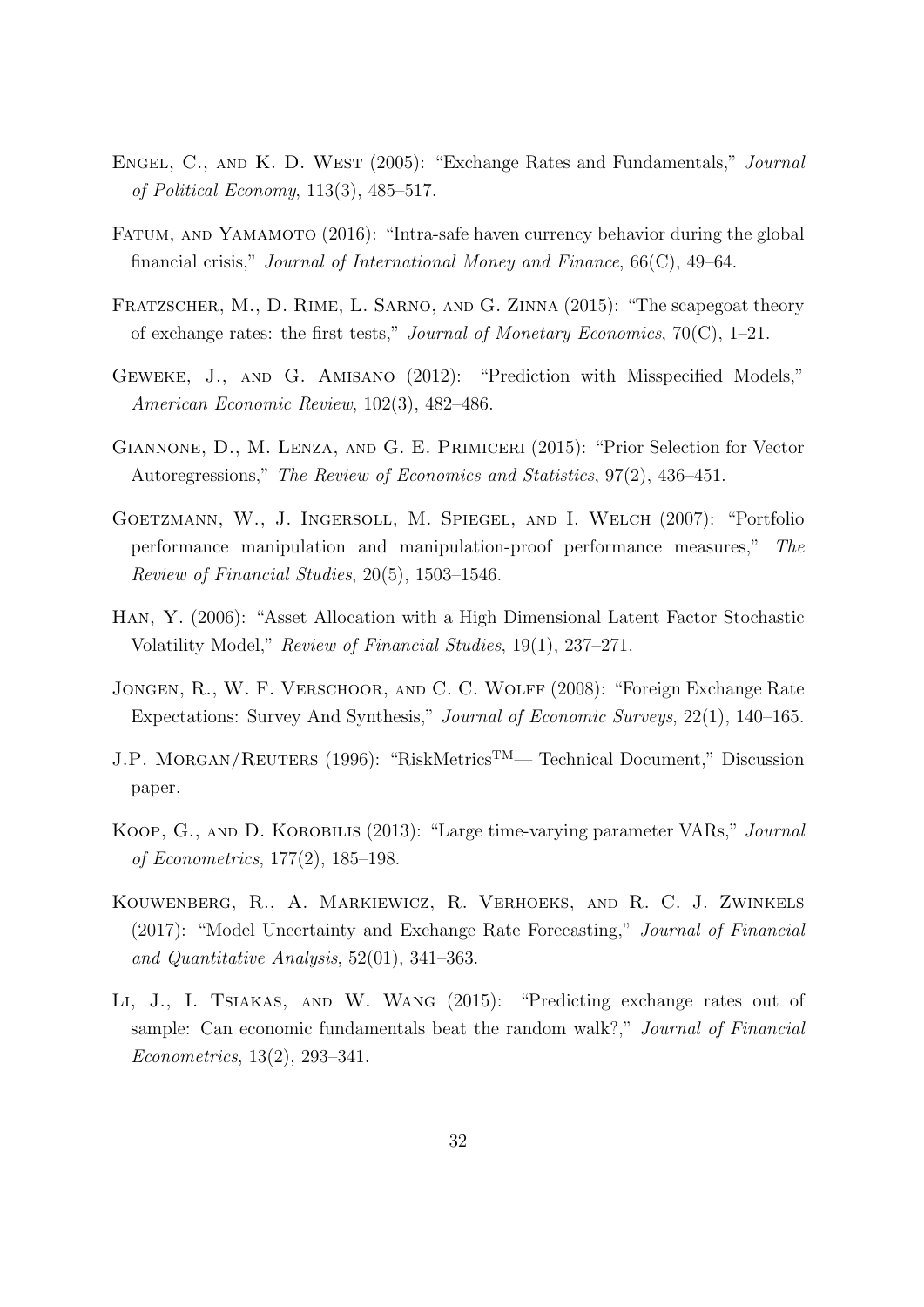- LIZARDO, AND MOLLICK (2010): "Oil price fluctuations and U.S. dollar exchange rates," Energy Economics, 32(2), 399–408.
- Lo (2002): "The Statistics of Sharpe Ratios, in: Financial Analysts," Financial Analysts.
- MARK, N. C., AND D. SUL (2001): "Nominal exchange rates and monetary fundamentals: evidence from a small post-Bretton Woods panel," Journal of International Economics, 53(1), 29–52.
- Markiewicz, A. (2012): "Model Uncertainty And Exchange Rate Volatility," International Economic Review, 53(3), 815–844.
- MARQUERING, W., AND M. VERBEEK (2004): "The Economic Value of Predicting Stock Index Returns and Volatility," Journal of Financial and Quantitative Analysis, 39(02), 407–429.
- MEESE, R. A., AND K. ROGOFF (1983): "Empirical exchange rate models of the seventies: Do they fit out of sample?," *Journal of International Economics*, 14(1), 3–24.
- Menkhoff, L., L. Sarno, M. Schmeling, and A. Schrimpf (2012): "Carry trades and global foreign exchange volatility," The Journal of Finance, 67(2), 681–718.
- MOLODTSOVA, T., AND D. H. PAPELL (2009): "Out-of-sample exchange rate predictability with Taylor rule fundamentals," Journal of International Economics, 77(2), 167–180.
- Pesaran, M. H., and A. Pick (2011): "Forecast combination across estimation windows," Journal of Business  $\mathscr$  Economic Statistics, 29(2), 307–318.
- Rogoff, K. (1996): "The Purchasing Power Parity Puzzle," Journal of Economic Literature, 34(2), 647–668.
- Rossi (2013): "Exchange Rate Predictability," Journal of Economic Literature, 51(4), 1063–1119.
- Sarno (2005): "Viewpoint: Towards a solution to the puzzles in exchange rate economics: where do we stand?," Canadian Journal of Economics, 38(3), 673–708.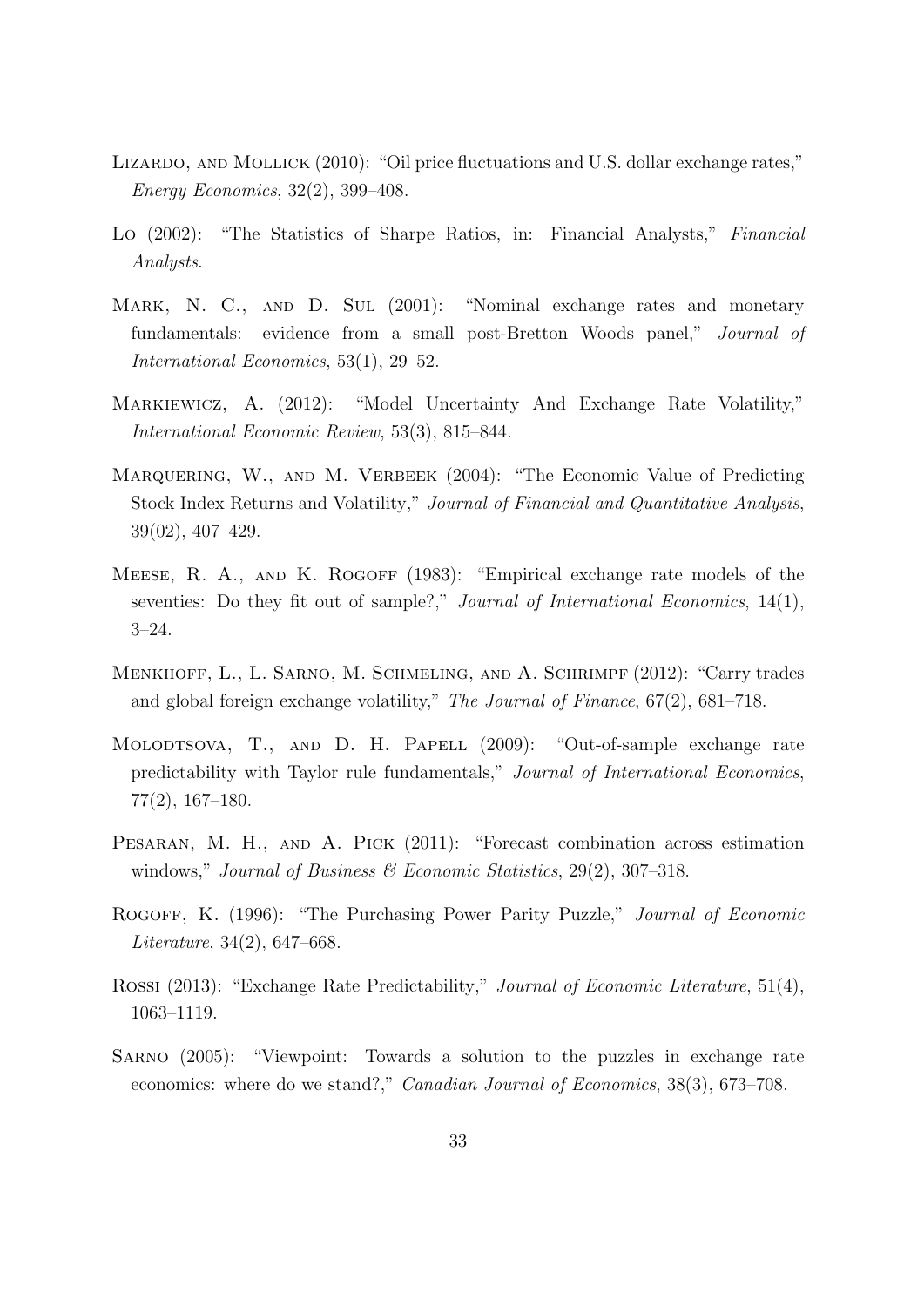- Sarno, L., and G. Valente (2009): "Exchange Rates and Fundamentals: Footloose or Evolving Relationship?," Journal of the European Economic Association, 7(4), 786–830.
- Stock, J. H., and M. W. Watson (2007): "Why Has U.S. Inflation Become Harder to Forecast?," Journal of Money, Credit and Banking, 39(s1), 3–33.
- TRIANTAFYLLOPOULOS, K. (2011): "Time-varying vector autoregressive models with stochastic volatility," Journal of Applied Statistics, 38(2), 369–382.
- WEST, K. D., H. J. EDISON, AND D. CHO (1993): "A utility-based comparison of some models of exchange rate volatility," Journal of International Economics, 35(1-2), 23–45.
- WEST, M., AND J. HARRISON (1997): Bayesian forecasting and dynamic models. Springer, 2nd edn.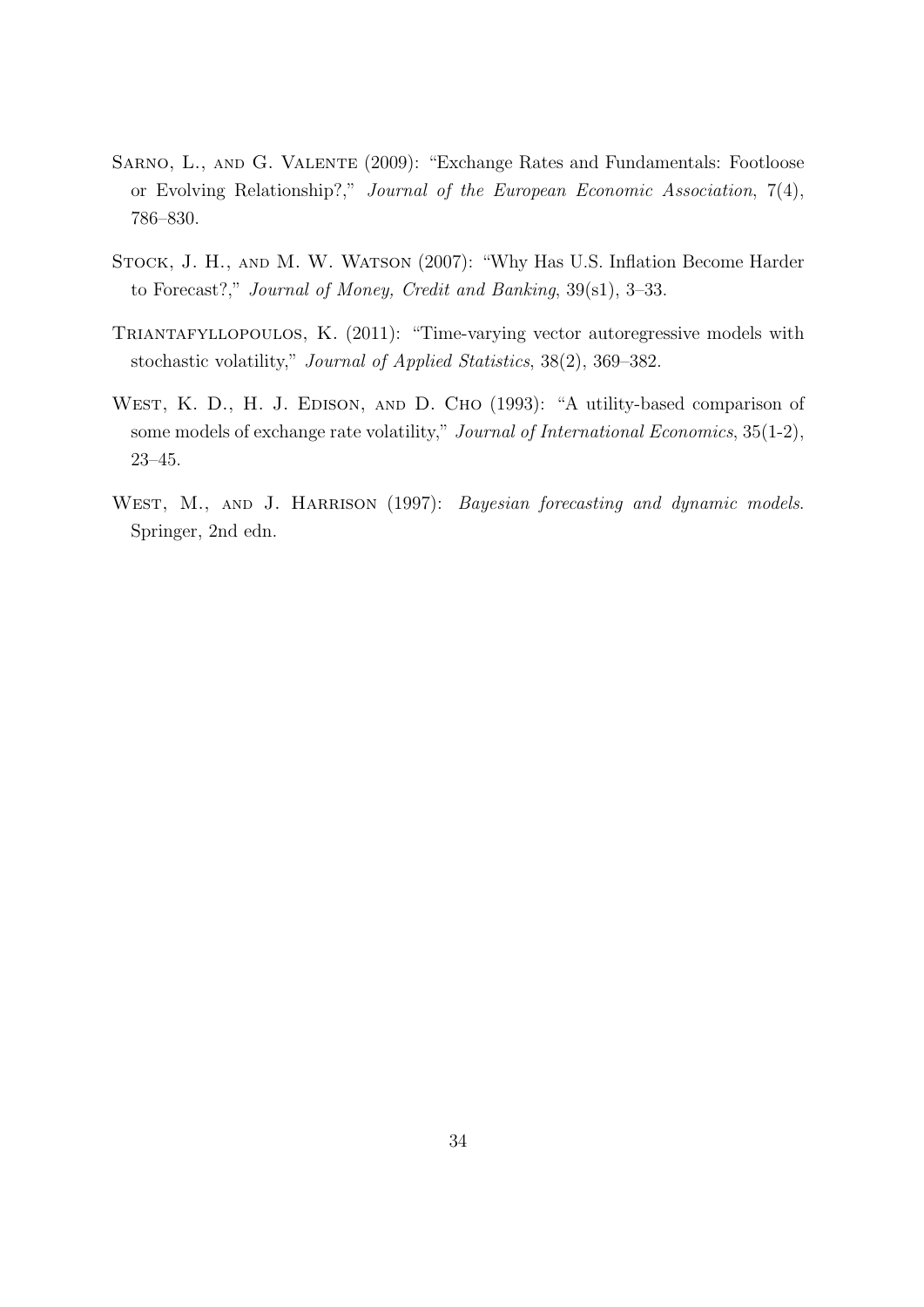# Appendices

# A Technical Appendix

In this appendix we provide details of our econometric methods.

### A.1 Filtering

Filtered estimates can be obtained using the fact that the form of the state space model implies

$$
\beta_t | y^{t-1}, \Sigma_{t-1} \sim N\left(\beta_{t|t-1}, \Omega_{t|t-1}\right),
$$

where  $t|t - 1$  subscripts refer to estimates made of time-t quantities given information available at time  $t - 1$ . Forecasts can be obtained using the fact that the predictive density is multivariate t:

$$
y_t|y^{t-1} \sim t\left(\widehat{y}_{t|t-1}, x_t \Omega_{t|t-1} x_t' + Q_{t|t-1}\right),
$$

where  $\hat{y}_{t|t-1} = x_t \beta_{t|t-1}$ . Standard Kalman filtering and Wishart matrix discounting formulas can be used to produce the quantities  $\beta_{t|t-1}, \Omega_{t|t-1}$  and  $Q_{t|t-1}$  as follows.

#### Predictive Step

The Kalman filter provides, beginning with  $\beta_{0|0} = 0$  (see below), simple updating formulas for producing  $\beta_{t|t-1}$  and  $\beta_{t|t}$  for  $t = 1, ..., T$  which are standard and will not be reproduced here. Given these we can produce point forecasts as:

$$
\widehat{y}_{t|t-1} = x_t \beta_{t|t-1}.
$$

To produce  $\Omega_{t|t-1}$  we use a discount factor approximation involving a discount factor  $\lambda$ and update as

$$
\Omega_{t|t-1} = \frac{1}{\lambda} \Omega_{t-1|t-1}.
$$

Note that such an approximation is used by Koop and Korobilis (2013) and the related dynamic model averaging literature.

The values of the discount factors are unlikely to be constant over time (West and Harrison, 1997). We select them in a data-adaptive fashion in real time. If  $\lambda < 1$  the VAR coefficients are time-varying and a lower value of  $\lambda$  is associated with more rapidly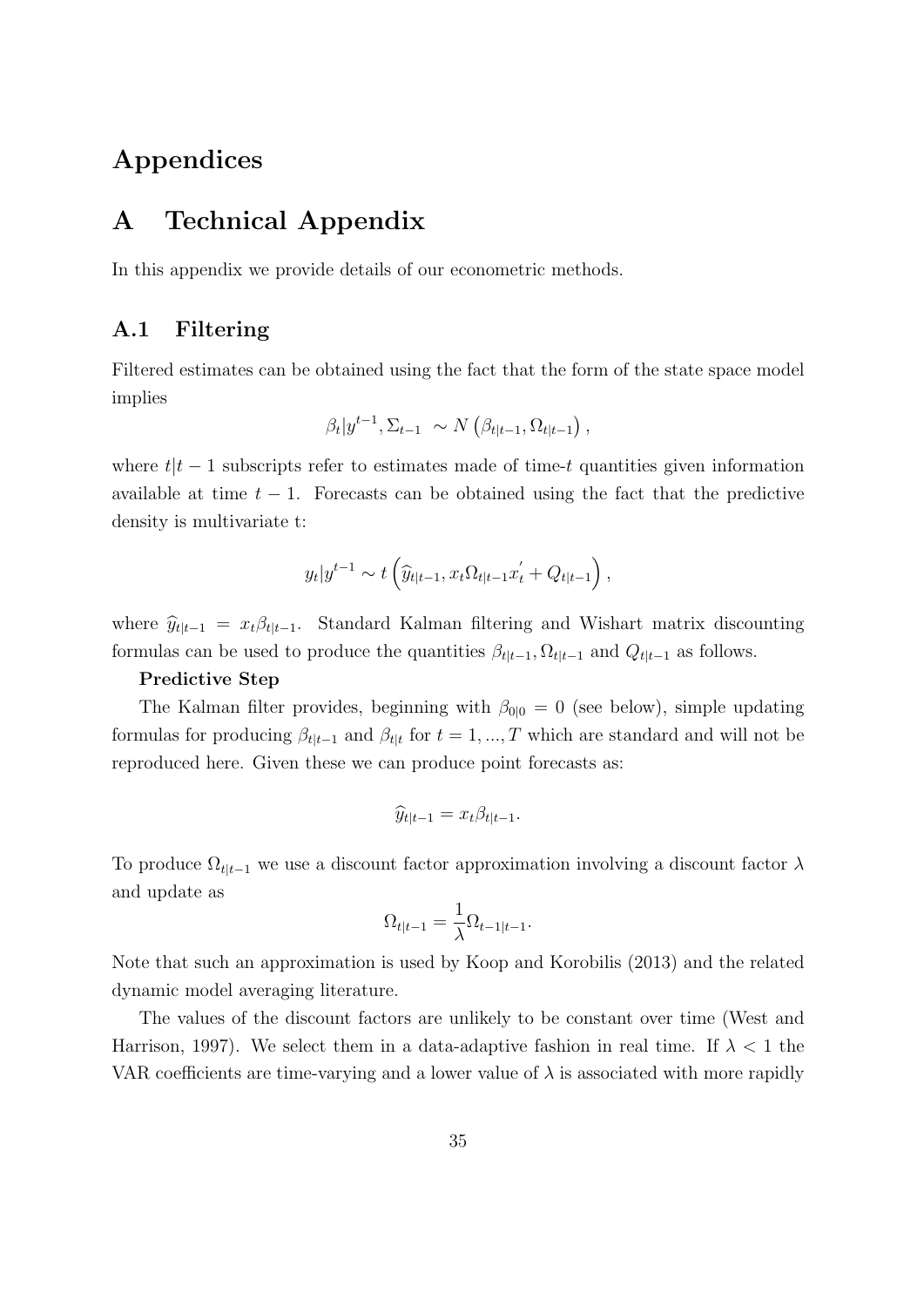changing coefficients. If  $\lambda = 1$ , the special case of constant coefficients is obtained. An advantage of the discount factor approach is that we do not have to update the entire covariance matrix but instead only have to choose a single discount factor.

To retain conjugacy,  $\Sigma_t$  is modelled as Inverse Wishart (IW) with  $\delta n_{t-1}$  degrees of freedom and scale matrix  $S_{t-1}$ ,

$$
\Sigma_{t|t-1} \sim IW(\delta n_{t-1}, S_{t-1}),
$$

with the expected value

$$
E\left(\Sigma_{t|t-1}\right) := Q_{t|t-1} = \frac{S_{t-1}}{\delta n_{t-1} + M - 1}.
$$

Note that this density reflects the uncertainty about  $\Sigma_t$  and thus accounts for parameter uncertainty. Low values of  $\delta$  are associated with increasingly rapid changes in the covariance matrix. Values near one are associated with slow adaptation, while  $\delta = 1$  represents the case of a constant covariance matrix  $\Sigma$ .

#### Update Step

The error  $e_t$  is obtained as the difference between the point forecast  $\hat{y}_{t|t-1}$  and the actual observation  $y_t$ 

$$
e_t = y_t - \widehat{y}_{t|t-1}.
$$

The observational covariance matrix is updated as

$$
\Sigma_{t|t} \sim IW(n_t, S_t)
$$

with the scale

$$
S_t = (k^{-1}S_{t-1} + e_t e_t') (I_M + F_t \Omega_{t|t-1} x_t'),
$$

where

$$
k^{-1} = \frac{\delta (1 - M) + M}{\delta (2 - M) + M - 1},
$$

using approximation results by Triantafyllopoulos (2011) exploiting the expectation invariance of the random walk process for  $\Sigma_t$ :  $E\left(\Sigma_{t|t-1}\right) = E\left(\Sigma_{t-1|t-1}\right)$ . The updated degrees of freedom are obtained as

<span id="page-36-0"></span>
$$
n_t = \delta n_{t-1} + 1 \quad (n_t \to n = \frac{1}{1 - \delta}). \tag{6}
$$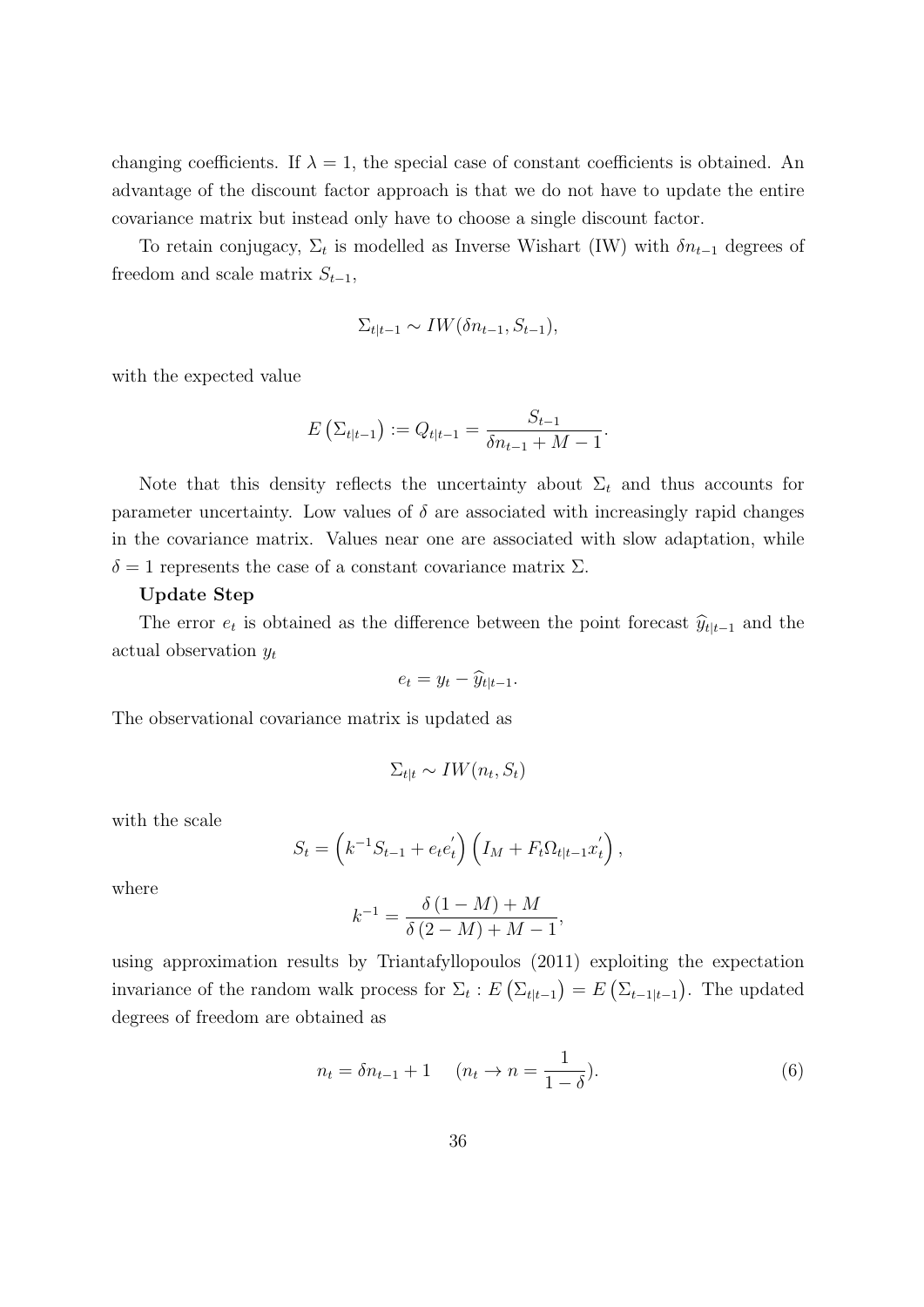The expected observational covariance is obtained as

$$
E\left(\Sigma_{t|t}\right) := Q_{t|t} = \frac{S_t}{n_t + M - 1}.
$$

The time-t Kalman gain  $(KG_t)$  is obtained as

$$
KG_t = \left(\Omega_{t|t-1}x_t'\right)\left(x_t\Omega_{t|t-1}x_t'+Q_{t|t}\right)^{-1}.
$$

Given the Kalman gain, the coefficients and the system covariance are updated as

$$
\beta_{t|t} = \beta_{t|t-1} + KG_t e_t
$$

and

$$
\Omega_{t|t} = \Omega_{t|t-1} + KG_t x_t \Omega_{t|t-1}.
$$

### A.2 Minnesota prior and initialization of parameters

Running the Kalman filter starting in the first period requires initializing the Kalman filter for  $t = 0$ . This is done using

$$
\beta_0 \sim N(0, \Omega_0).
$$

Hence, model coefficients are initialized with an expected value of 0 and covariance matrix  $\Omega_0$ . We employ a Minnesota type prior for  $\Omega_0$ . If the diagonal elements of  $\Omega_0$  are chosen to be small, the respective coefficients are shrunk to 0. We employ this mechanism to effectively exclude certain exogenous variables in some model configurations. The Minnesota prior assumes the prior covariance matrix  $\Omega_0$  to be diagonal. Let  $\Omega_{0,i}$  denote the block of  $\Omega_0$  associated with the coefficients in equation i and  $\Omega_{0,i,jj}$  its diagonal elements. The shrinkage intensity towards 0 is determined by the hyperparameters  $\gamma$ . We use the following Minnesota prior specification: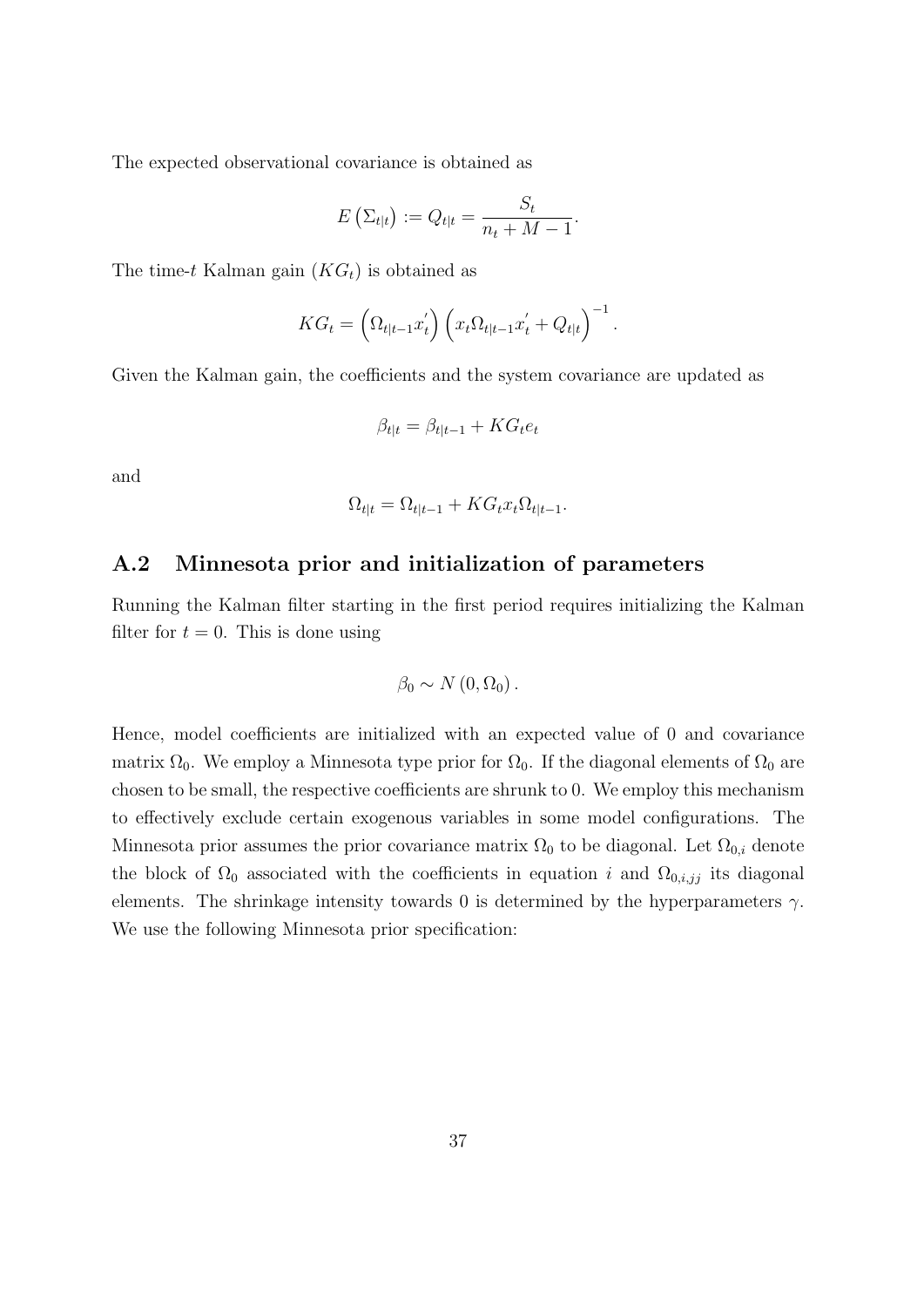$$
\Omega_{0,i,jj} = \begin{cases}\ns_i^2 \gamma_1 & \text{for intercepts} \\
\frac{\gamma_2}{r^2 s_j^2} & \text{for coefficients on own lag } r = 1,...,p \\
\frac{\gamma_3 s_i^2}{r^2 s_j^2} & \text{for coefficients on lag } r \text{ of variable } i \neq j \text{ for } r = 1,...,p \\
\gamma_4 s_i^2 & \text{for coefficients on the first asset-specific exogenous variable} \\
... & ... \\
\gamma_{N_x+3} s_i^2 & \text{for coefficients on the last asset-specific exogenous variable} \\
\text{associated with exchange rate } i \\
\gamma_{N_x+4} s_i^2 & \text{for coefficients on the first non asset-specific exogenous variable} \\
... & \gamma_{N_x+N_{xx}+3} s_i^2 & \text{for coefficients on the last non asset-specific exogenous variable}\n\end{cases}
$$

 $s_i^2$  denotes the residual variance of the respective variable *i*. We set lag length  $p = 4$ .

For  $\gamma_2$  and  $\gamma_3$  we use grids of  $\{0, 10^{-3}\}\$  and  $\{0, 10^{-6}\}\$ , with the upper bounds reflecting the Minnesota prior belief that own lags are more likely to be important than other lags. We have an intercept,  $N_x = 5$  asset-specific exogenous variables (EXPECTATIONS, UIP, PPP, MON and ASYTAY) and  $N_{xx} = 2$  non asset-specific exogenous variables (OIL and VIX). For all of these, we use a grid of  $\{0, 10^{-2}\}$ . All of these choices for grids for  $\gamma_i$  reflect a desire to allow for the algorithm to select either a 0 (which means that the  $i^{th}$  variable is omitted from the model) or the upper bound of the grid which implies moderate shrinkage.

For the discount factors, we choose grids of  $\lambda \in \{0.97, 0.99, 1\}$  and  $\delta \in$ {0.88, 0.92, 0.96} allowing the algorithm to choose between a wide variety of degrees of time variation in the coefficients and the error covariance matrix, respectively. Note that, for the coefficients, we include the value  $\lambda = 1$  in the grid and, thus, a model with constant coefficients on lags and exogenous variables is included in our set of models. However, for the error covariance matrix we do not include the homoskedastic case of  $\delta = 1$  as there is no empirical support for this. Heteroskedasticity is a salient feature of our financial time series.

We also have to initialize the degrees of freedom and the scale matrix. It is a natural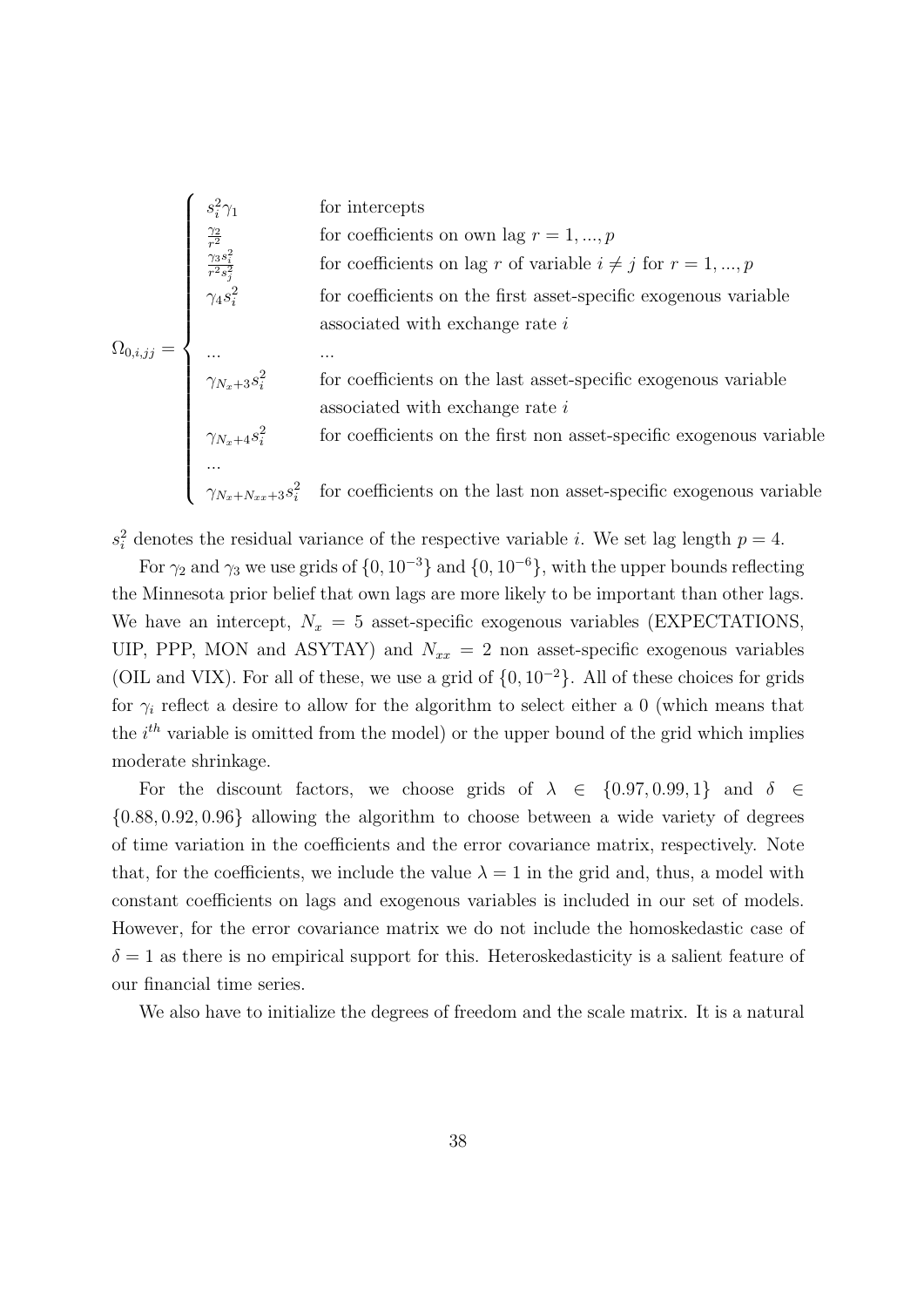choice to initialize the degrees of freedom with

$$
n_0 = \frac{1}{1 - \delta},
$$

see [\(6\)](#page-36-0). As is common in the literature, the scale matrix is initialized as

$$
S_0 = \begin{bmatrix} \widehat{u}_1^2 & & \\ & \dots & \\ & & \widehat{u}_M^2 \end{bmatrix},
$$

where  $\hat{u}_i^2, ..., \hat{u}_M^2$  are the residuals from OLS estimation of a VAR over an initial training sample which covers September 1996 through December 2003.

# <span id="page-39-0"></span>B Data Appendix

| Variable                                                                    | Source              |
|-----------------------------------------------------------------------------|---------------------|
| Consumer prices, seasonally adjusted                                        | OECD                |
| Geometric mean of dollar exchange rate forecasts                            | Consensus Economics |
| Strongest and weakest dollar exchange rate forecasts                        | Consensus Economics |
| End-of-month dollar exchange rates                                          | Datastream          |
| Industrial production, seasonally adjusted                                  | OCED                |
| Money supply, seasonally adjusted                                           | OCED                |
| One-month and three-month forward dollar exchange rates                     | Reuters             |
| One-month and three-month Euribor interest rates                            | Federal Reserve     |
| Short-term money market rates, Chile                                        | Datastream          |
| One-month and three-month interbank rates, Chile                            | Datastream          |
| Short-term money market rates, South Korea                                  | Datastream          |
| One-month and three-month interbank rates (Seoul offered rate), South Korea | Datastream          |
| One-month and three-month LIBOR and Eurodeposit interest rates              | Datastream          |
| CBOE Volatility Index (VIX)                                                 | Federal Reserve     |
| West Texas Intermediate Oil Price                                           | Federal Reserve     |

# C Empirical Appendix

Figure [4](#page-40-0) through Figure [12](#page-44-0) display the optimal shrinkage coefficients of the different predictors over time with a coefficient of zero implying that the corresponding variable is removed from the model. In line with Figure [1,](#page-18-0) these figures overall show a high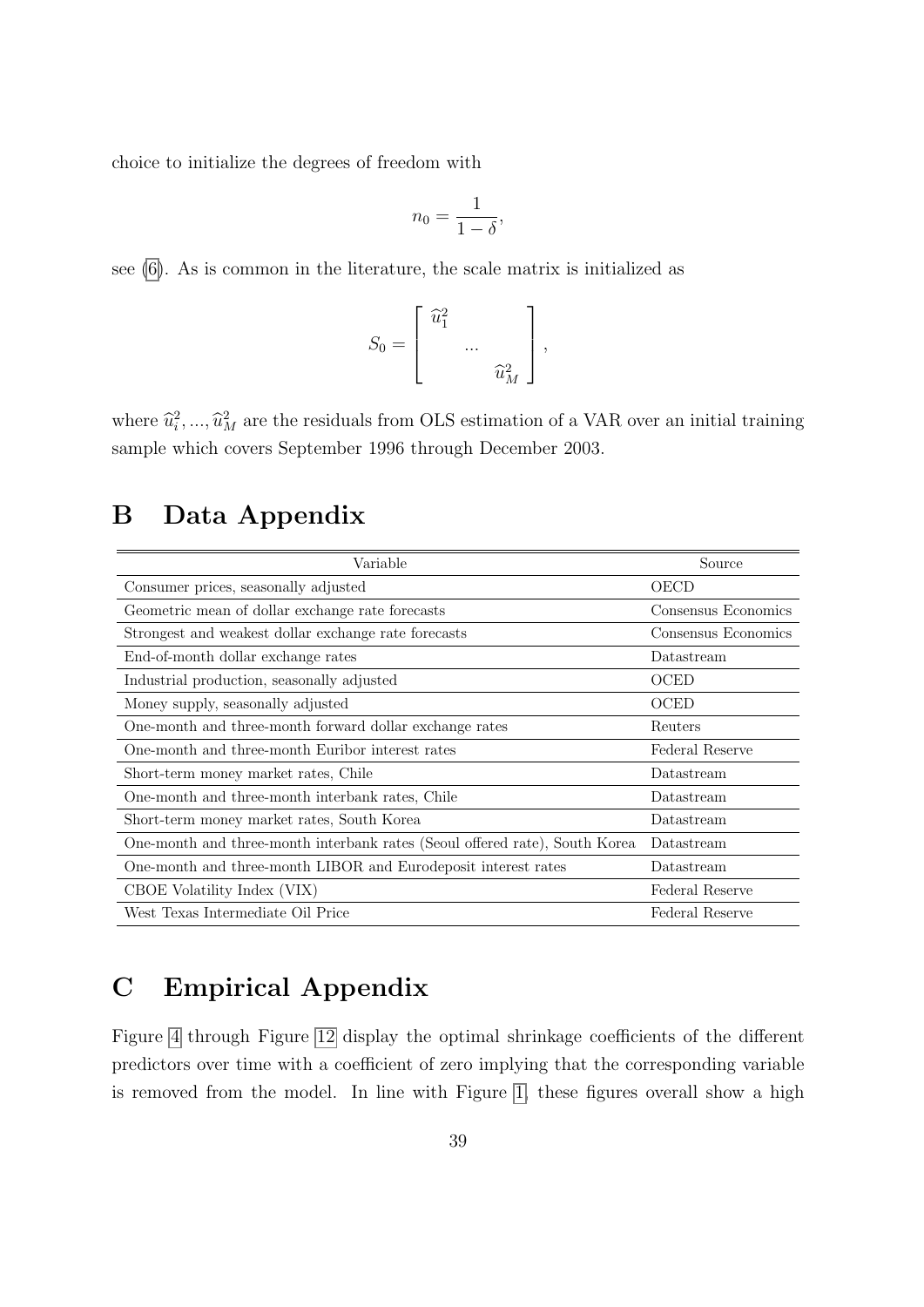

<span id="page-40-0"></span>Figure 4: Value of the shrinkage factor for own lags of the VAR.

amount of model switching reflected by changes in shrinkage coefficients. For example, Figure [4](#page-40-0) reveals that a higher degree of shrinkage is warranted towards the end of the sample for own lags while Figure [8](#page-42-1) reveals that UIP was removed from the model before the financial crisis, while it has been important for forecasting during and after the subprime crisis.

Figure [15](#page-46-0) reveals that the annualized fee a risk-averse investor  $(\theta = 2)$  is willing to pay to switch from the random walk forecasts with constant covariance to those of the VAR model was considerably above zero for the entire evaluation period, pointing to a stable outperformance over time. After the initial period, the fee peaks around the start of the subprime crisis and continues to increase at the end of the sample.

Figure [16](#page-46-1) corroborates this finding, showing the evolution of \$1 invested at the beginning of the evaluation period in 2004 based on the forecasts of the VAR model in comparison to the random walk specification. Both fee and wealth increase sharply relative to the simple random walk with constant covariance at the end of the sample after 2013.

Figure [17](#page-47-0) depicts the actual estimated mean along with the 90% credibility intervals for the exchange rate returns. As our model accommodates time-varying volatility, the width of the credibility intervals varies through time and peaks around the subprime crisis as expected.

Figure [18](#page-48-0) shows that the portfolio weights also change rapidly over time, a finding related to the time variation in relevant fundamentals and the frequent shift in the chosen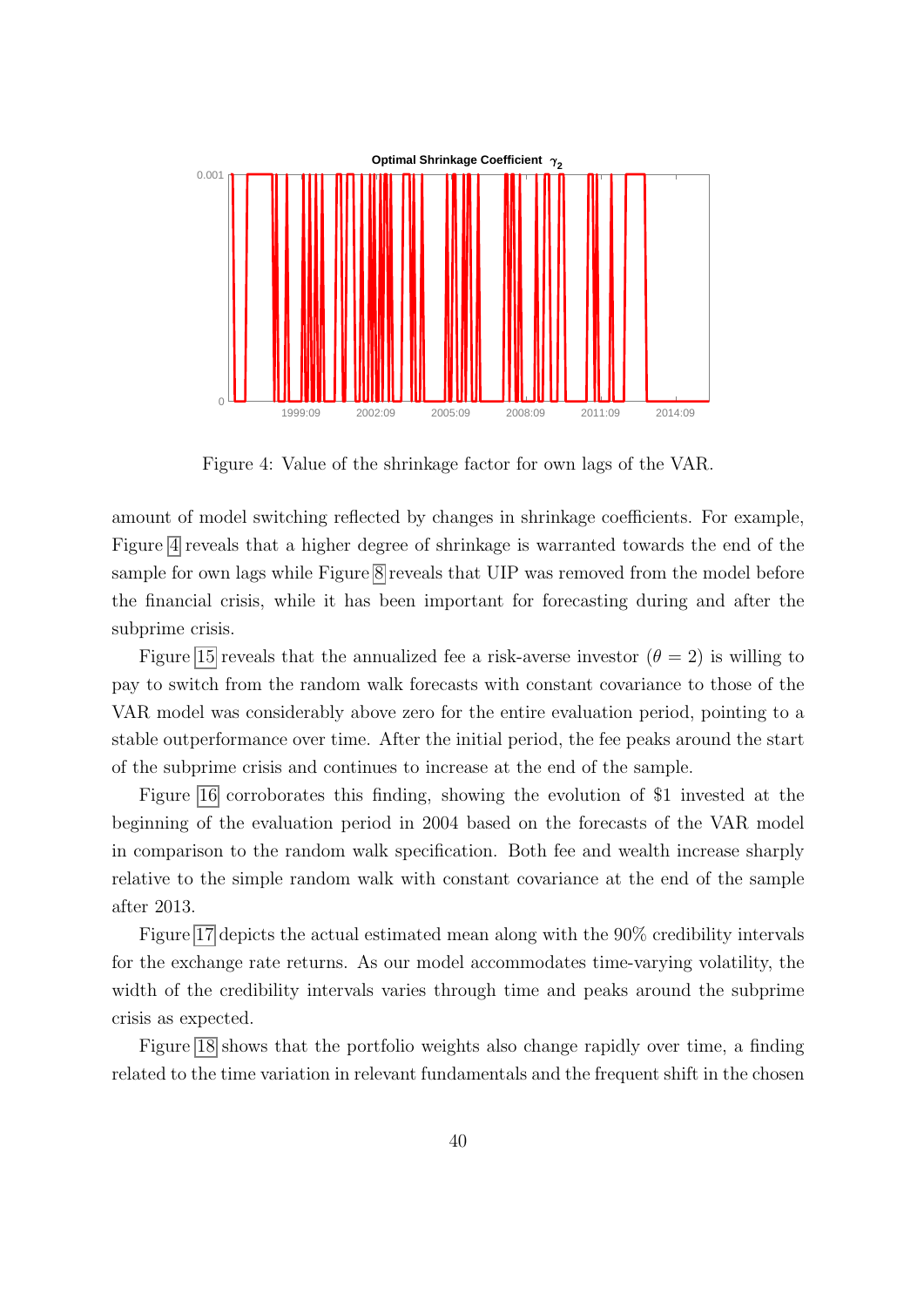

Figure 5: Values of the shrinkage coefficient for cross lags of the VAR.



Figure 6: Values of the shrinkage coefficient for EXPECTATIONS.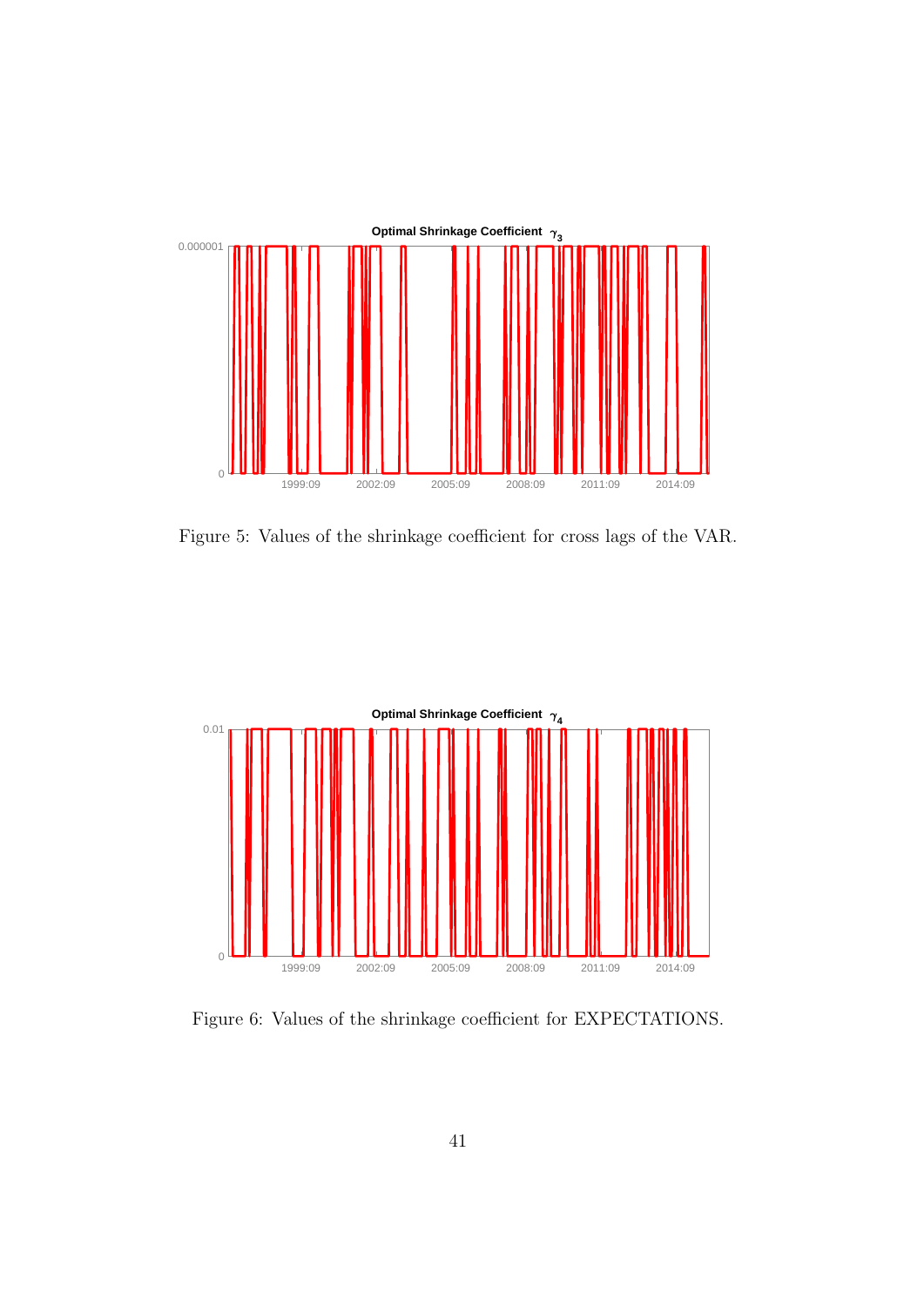

<span id="page-42-0"></span>Figure 7: Values of the shrinkage coefficient for UIP.



<span id="page-42-1"></span>Figure 8: Values of the shrinkage coefficient of PPP.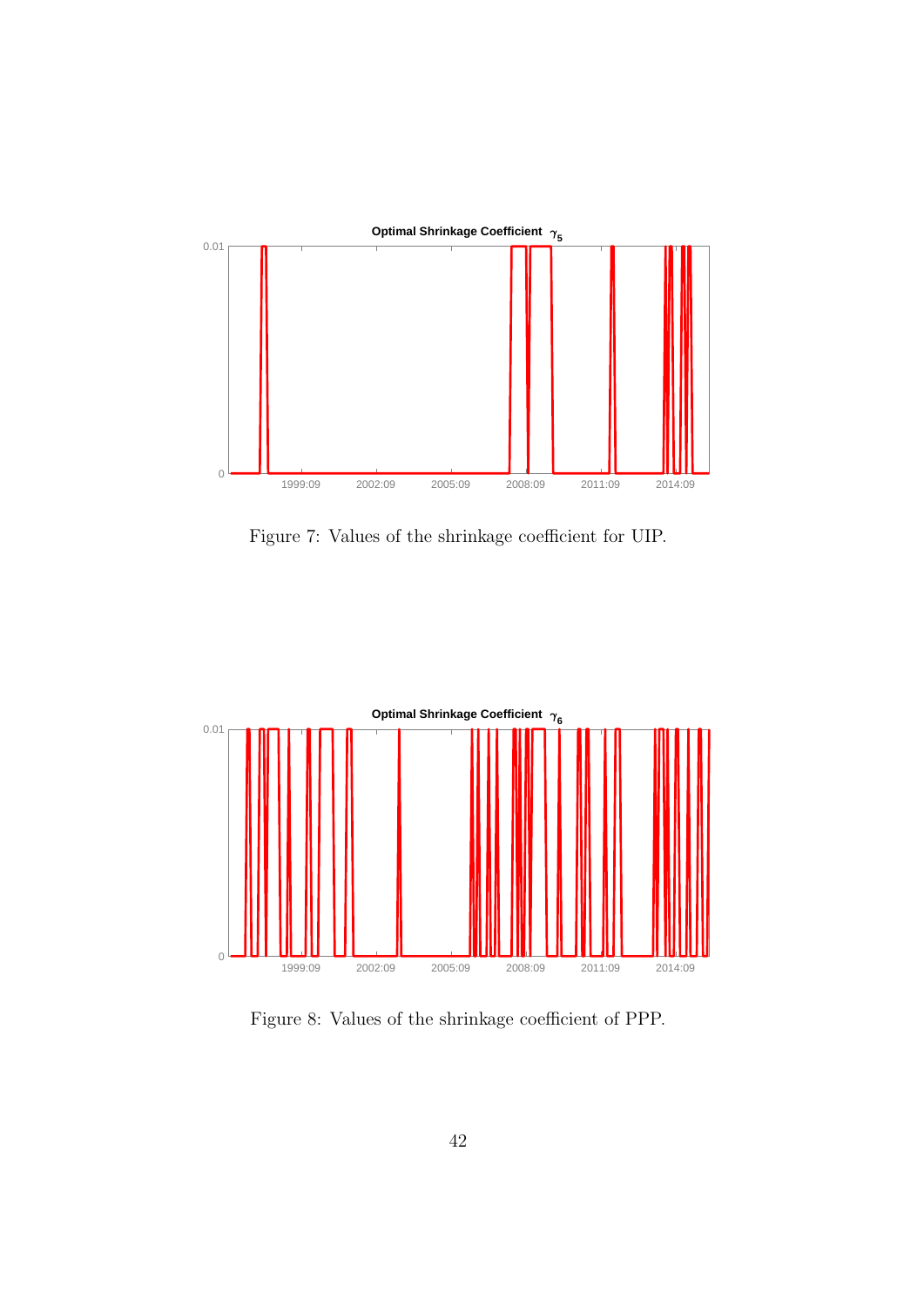

Figure 9: Values of the shrinkage coefficient of MON.



Figure 10: Values of the shrinkage factor of ASYTAY.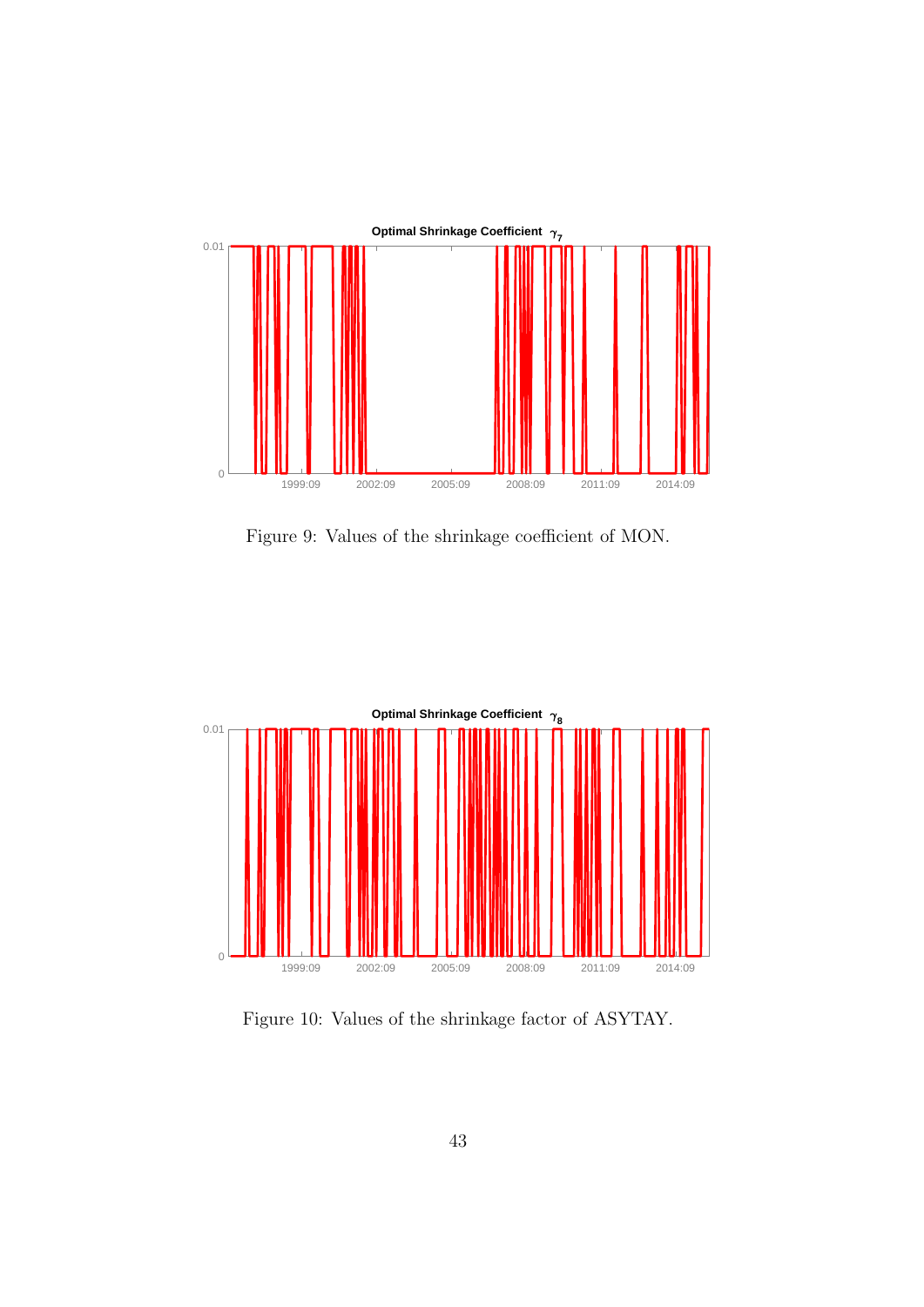

Figure 11: Values of the shrinkage factor of OIL.



<span id="page-44-0"></span>Figure 12: Values of the shrinkage factor of VIX.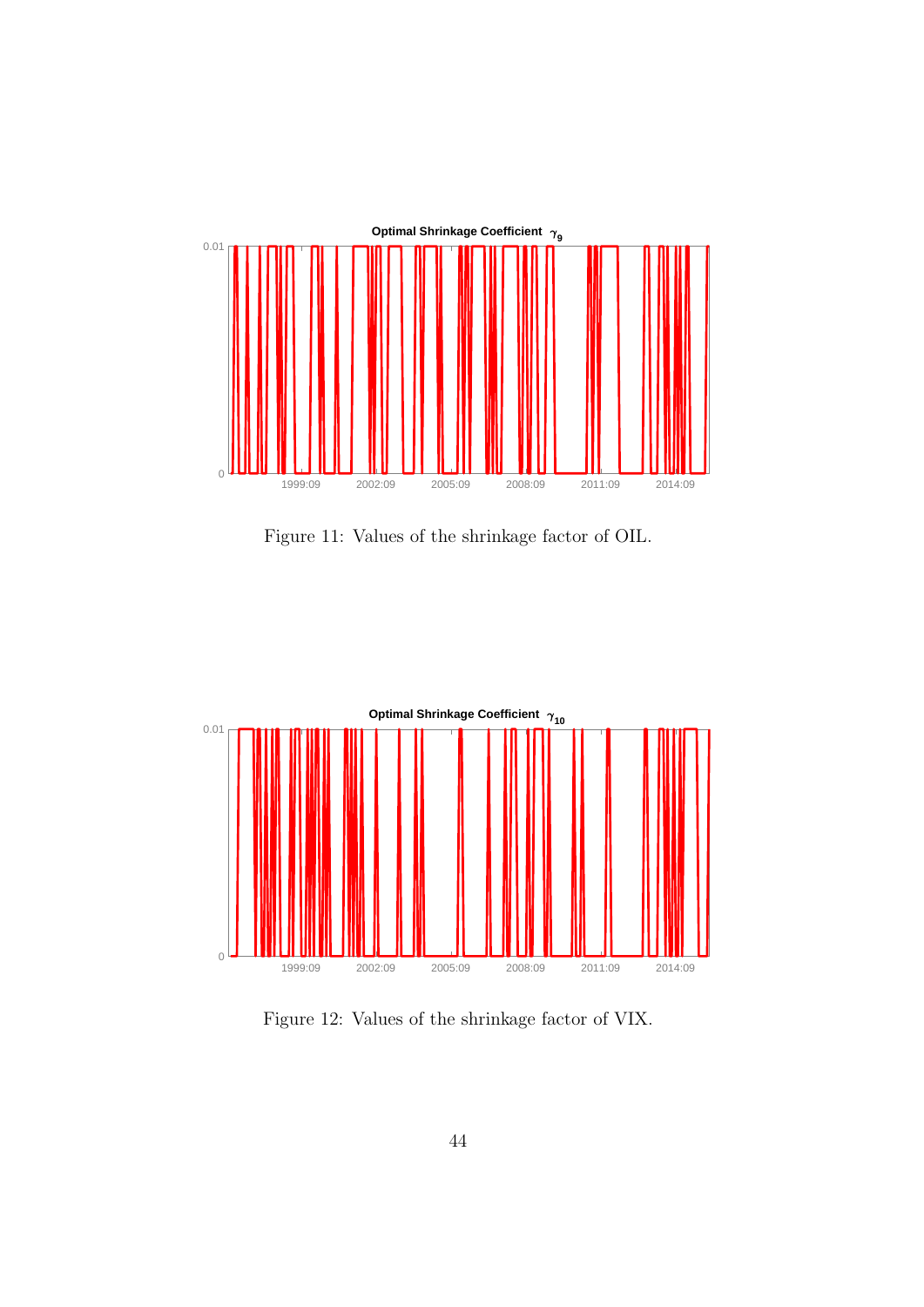

<span id="page-45-1"></span>Figure 13: Selected values of discount factor  $\delta$ .



<span id="page-45-0"></span>Figure 14: Selected values of discount factor  $\lambda$ .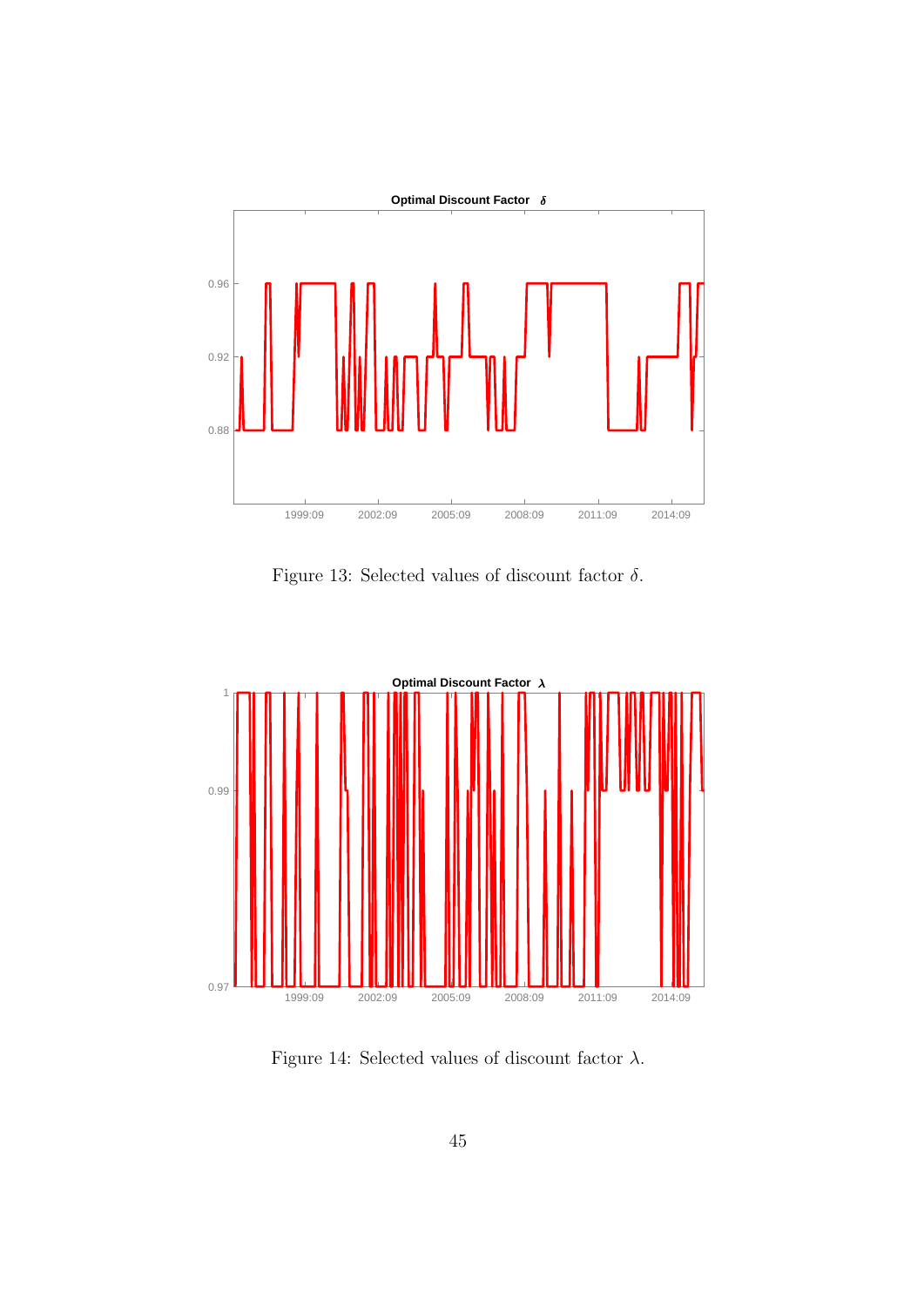

<span id="page-46-0"></span>Figure 15: This figure displays the evolution of the annualized performance fee (after transaction costs) from the beginning of the evaluation period (2004:01) up to a given point in time. The value of  $\Phi^{\widetilde{TC}} = 7.39\%$  in 2015:12 corresponds to the value in Table [1](#page-20-0) for  $\Phi^{TC}$  being calculated over the entire evaluation period.



<span id="page-46-1"></span>Figure 16: The figure shows the evolution of wealth for an investor relying on the VAR model for dynamic asset allocation compared to a simple random walk with constant covariance starting with 1 each at the beginning of the evaluation period.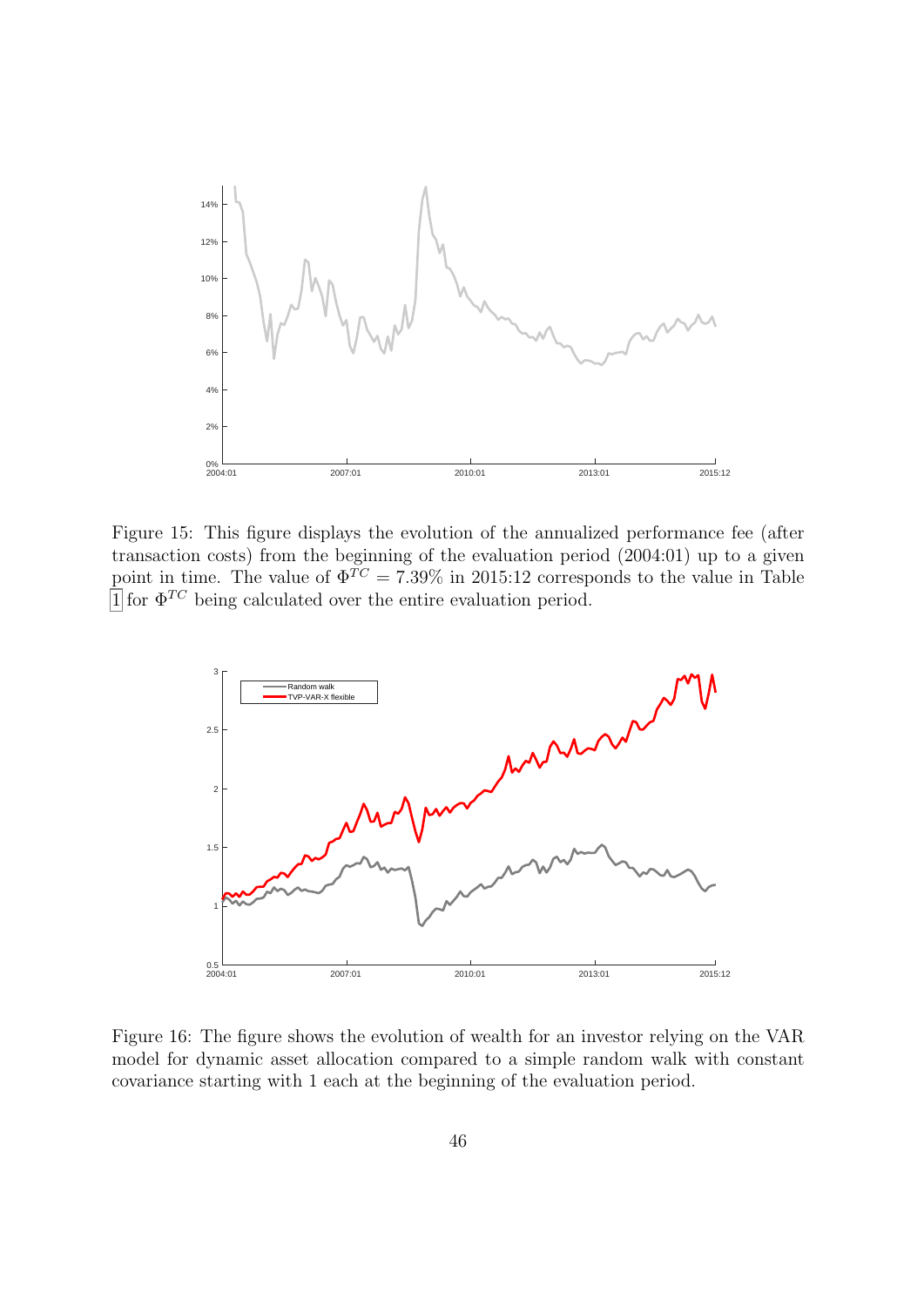

<span id="page-47-0"></span>Figure 17: The figure displays the mean forecast (blue line), the realized values (red line) along with the 90% credibility intervals for each currency.

model specification. This shows how important it is to carefully take into account the effect of transaction costs.